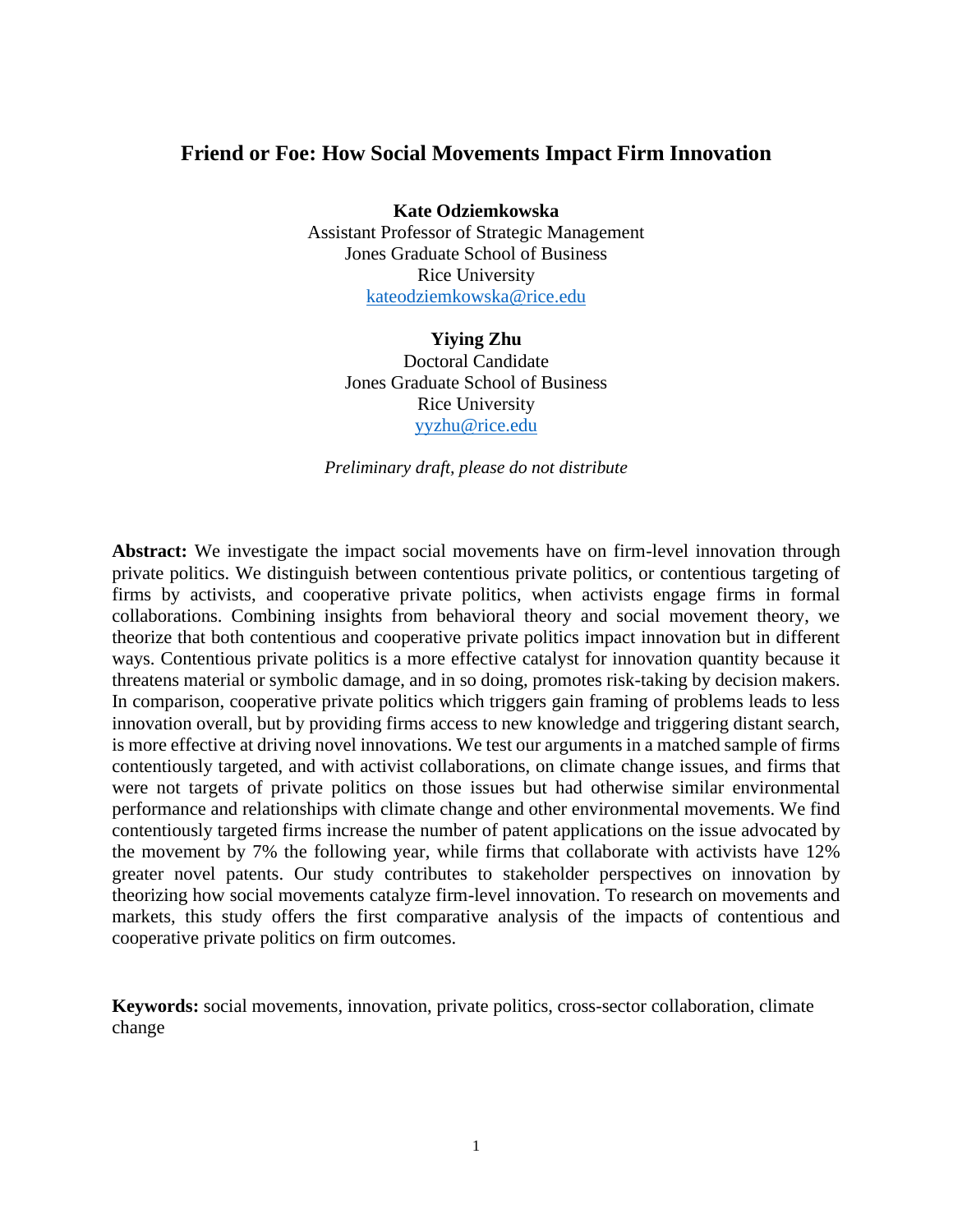### **INTRODUCTION**

Innovation is not only a key determinant of the competitiveness of firms (Greve, 2003; Polidoro & Theeke, 2011) and nations (Porter, 1990), but is increasingly seen as a means to tackle societal grand challenges such as climate change (George, Howard-Grenville, Joshi, & Tihanyi, 2016). However, an encumbrance to socially-beneficial innovation is that its returns may not be fully appropriated by firms due to its associated positive externalities (King, 2007). This can lead to persistent underinvestment by the private sector in innovations that create public goods (e.g., reductions greenhouse gas emissions). Thus, alongside supply-side explanations of innovation which prevail in strategy research (Di Stefano, Gambardella, & Verona, 2012), scholars emphasize the necessity for external inducements (i.e., demand-side) to spur innovations with societal benefits (Berrone, Fosfuri, Gelabert, & Gomez-Mejia, 2013). For example, stricter greenhouse gas regulations, government subsidies for climate-friendly technologies, and changing customer preferences, can drive green innovation (Costantini, Crespi, & Palma, 2017).

While governments and customers clearly play a role in inducing socially-beneficial innovation, there is another set of stakeholders equally active in seeking improvements in firms' social and environmental performance: social movement activists. Activists' direct engagement of firms, referred to as private politics (Baron, 2012), is a key driver of change in organizations and markets (King & Pearce, 2010). Social movements can help entrepreneurs create new products and markets (Lounsbury, Ventresca, & Hirsch, 2003), and spur practice change in incumbent firms (Briscoe, Gupta, & Anner, 2015). In spite of growing research documenting impacts of private politics on myriad firm-level outcomes (King & Pearce, 2010), and the potential for innovation to address societal grand challenges, little is known about how private politics impacts firm-level innovation.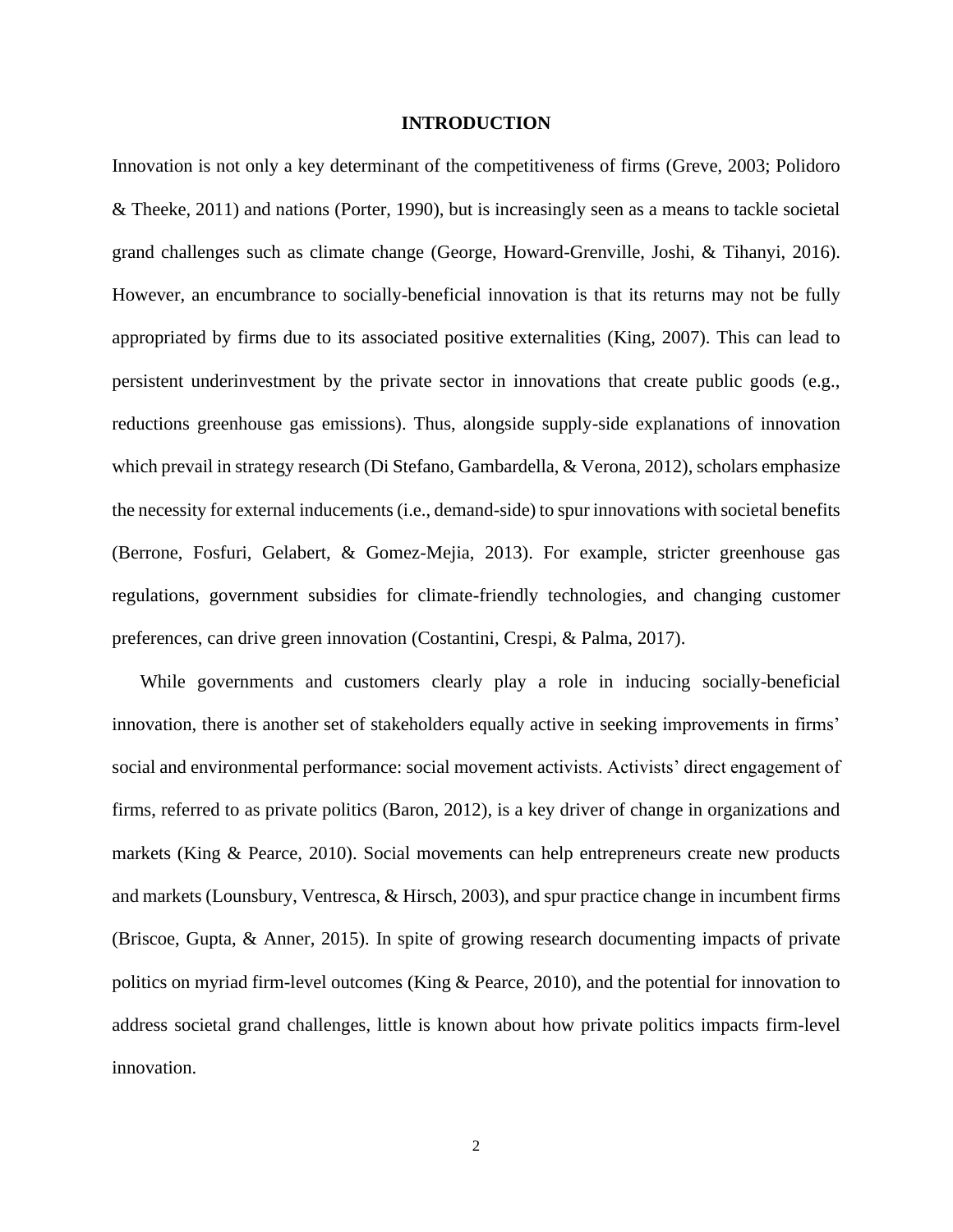We seek to address this gap by integrating insights from behavioral theory (Cyert & March, 1963) with social movements research to develop theory on how two forms of private politics (Baron, 2012)—contentious and cooperative—impact firm innovation. Contentious private politics seeks to change firm behavior through contentious tactics such as boycotts or protest. Cooperative private politics, relies on interorganizational collaborations (e.g., cross-sector partnerships) between social movement organizations (SMOs) and firms to change behavior. Drawing on behavioral explanations of decision-making (i.e., the decision to pursue innovation) and problemistic search (i.e., where firms look for innovation), we theorize that both contentious and cooperative private politics impact innovation but in different ways. Contentious private politics catalyzes innovation by triggering loss frames which promote managerial risk-taking in response to issues advocated by activists. Cooperative private politics, which triggers gains framing of problems leads to less innovation overall, but is a more effective catalyst for novel innovations by providing firms access to external knowledge and triggering distant search.

We test our theoretical arguments in the context of climate change innovations by 500 large U.S.-based firms, using a hand-collected dataset on contentious and cooperative private politics by 136 environmental movement organizations against those firms over 25 years. We seek to minimize bias associated with nonrandom selection of firms into private politics using a matched sample of firms contentiously targeted, and with SMO collaborations, on climate change issues, and firms that were not targets of private politics on climate issues but had otherwise similar relationships with climate change and other environmental movements, and similar environmental performance and innovation capabilities. Controlling for firms' past climate-related innovation, we find firms targeted contentiously see an increase of 7 percent in patents on the issue advocated by the movement, while firms that collaborate with activists have 12 percent greater novel patents.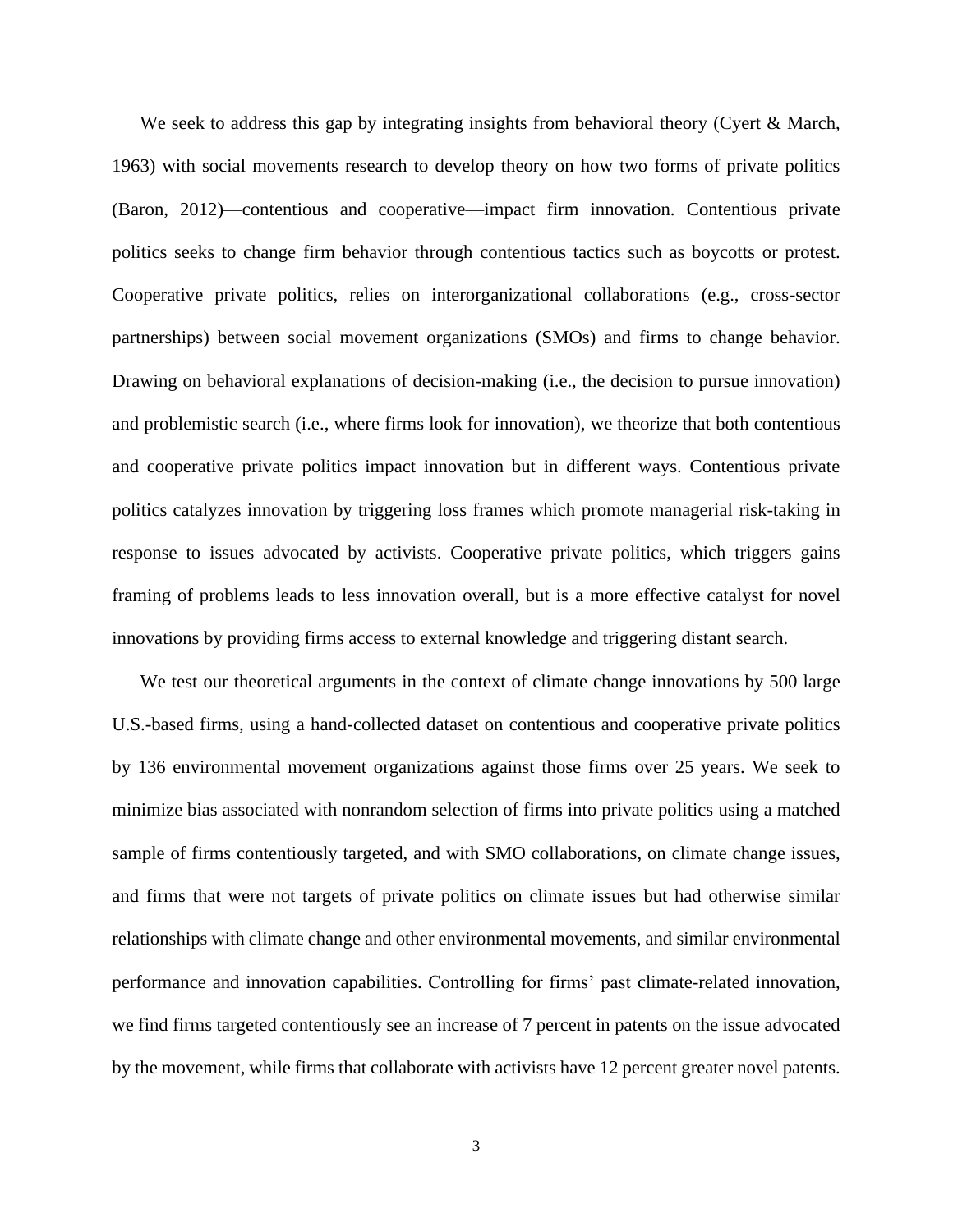Our study contributes to stakeholder perspectives on innovation by theorizing the role of social movements. Past evidence suggests that movements can dampen the commercialization of innovations by stigmatizing new technologies (Weber, Rao, & Thomas, 2009). We investigate if movements can be equally effective at *promoting* innovations that address the issues for which they advocate by directly engaging firms. Our findings accord with a behavioral perspective on incumbent innovation, and contribute to behavioral perspectives on stakeholder management (Nason, Bacq, & Gras, 2018). We situate our study in the context of innovations that help address the societal grand challenge of climate change. However, we believe advancing theory on the impact of social movements on innovation is critical to understanding myriad other technology domains with societal implications, such as artificial intelligence, amongst others.

To research on movements and markets, this study offers the first comparative analysis of the impacts of contentious and cooperative private politics on firm outcomes. In doing so, this paper answers calls to explore how firm-activist collaborations impact environmental sustainability (Aguilera, Aragon-Correa, & Marano, 2021), and sheds light on a phenomenon that is growing (Odziemkowska, 2020) but remains "grossly under-theorized within the study of social movements in markets," (McDonnell, Odziemkowska, & Pontikes, 2020: 7). Our findings that both contention and cooperation drive green innovation accord with others' perspectives of institutional change as resulting from both (den Hond & de Bakker, 2007). At the same time, our findings also highlight that the mechanisms underlying their impacts differ. While contentious targeting by movements can spur innovation by threatening damage and losses, collaborations spur more novel solutions to grand challenges by encouraging distant search. As growing numbers of social activists and movements choose between contentious and cooperative private politics to effect change, understanding the consequences of this choice is imperative.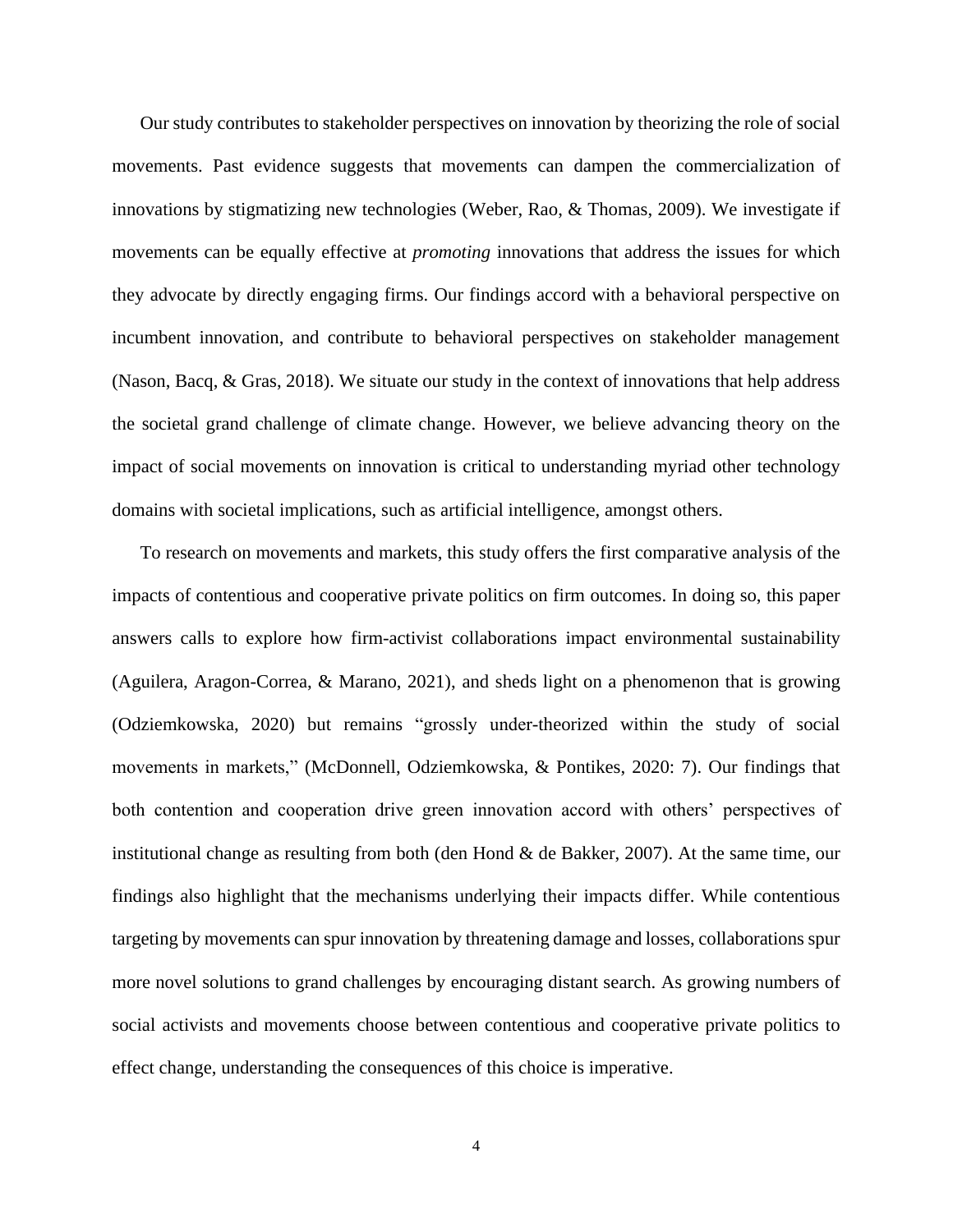### **LITERATURE REVIEW**

Innovation is not only critical to firms' sustainable competitive advantage, but also a tool for addressing societal grand challenges like climate change (George et al., 2016). While much of the research on firm innovation activities and outputs has focused on internal firm innovation capabilities, or the 'supply-side' of innovation (Adner & Levinthal, 2001), demand-side factors also matter to innovation (see Di Stefano, Gambardella, & Verona, 2012 for a review). For example, demand heterogeneity influences technology life cycles (Adner & Levinthal, 2001), and customer concentration can hinder distant search in innovation (Zhong, Ma, Tong, Zhang, & Xie, 2020). Demand-side influences can also originate from nonmarket stakeholders like governments, which can influence innovation through regulations or subsidies. Di Stefano et al. (2012) conclude that firms' internal science and technology capabilities are a major source of innovation, and demand is the companion that drives innovation in particular economic or institutional directions.

Demand-side explanations are particularly important to green innovation<sup>1</sup> because green innovations produce positive externalities whose returns cannot be entirely be appropriated by the innovating firm. Positive externalities, such as lowered greenhouse gas emissions associated with climate change innovations, accrue to society more broadly and therefore can lead to underinvestment in green innovation by firms (King, 2007). As such, nascent research on green innovation often focuses on government regulation or subsidies in inducing firm innovation whose returns may not accrue entirely to the firm (Costantini et al., 2017; Fu, Li, Ondrich, & Popp, 2018). For example, auto makers' early green vehicle innovations are thought to have been sparked by greenhouse gas emissions policies (Dechezleprêtre, Neumayer, & Perkins, 2015).

 $<sup>1</sup>$  Green innovation are innovations that address environment issues, including innovations aimed at energy</sup> conservation, pollution prevention, or enabling waste recycling.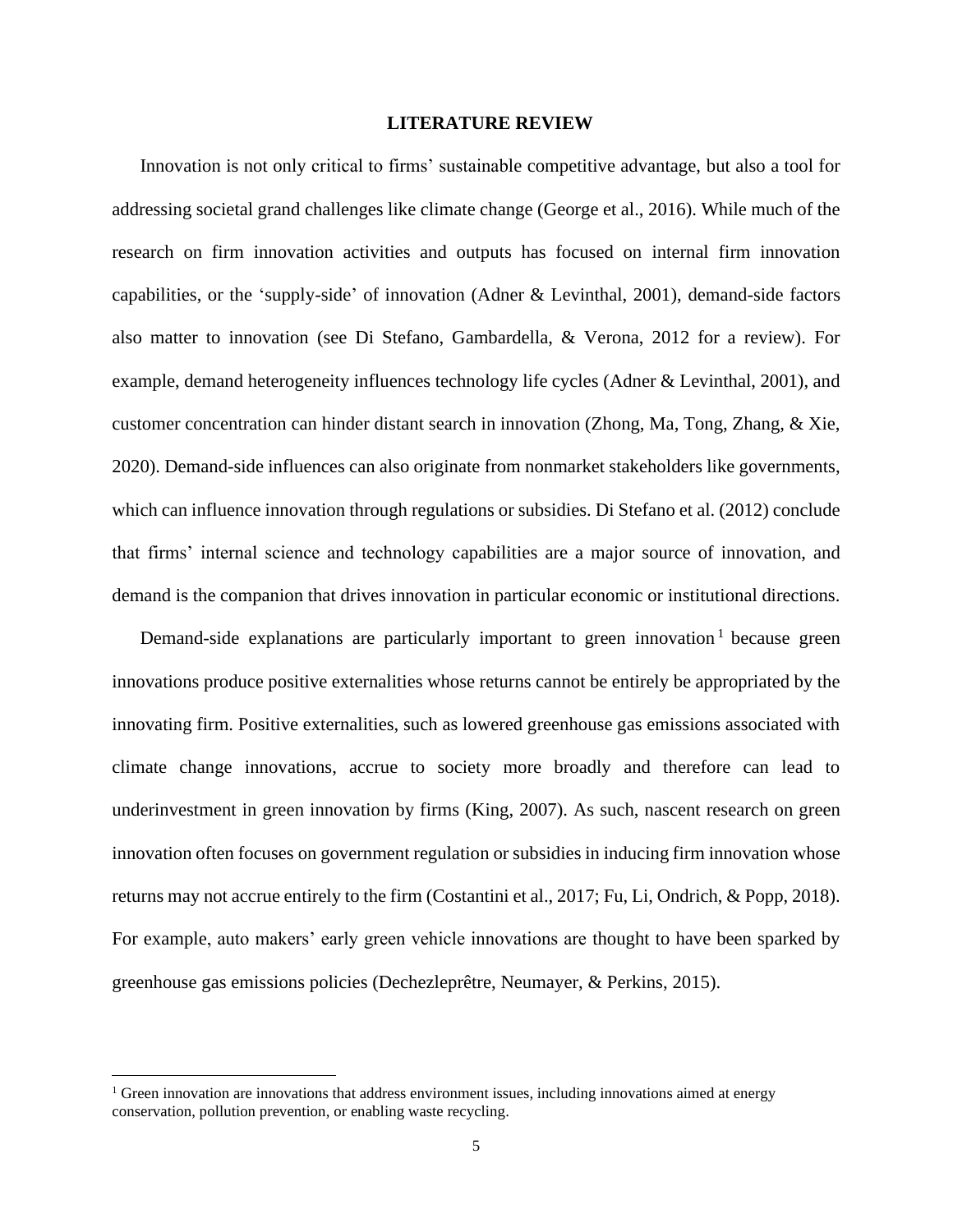In this paper, we seek to extend the demand-side view of green innovation to social movements. Traditionally, social movements research focused on state-facing movements who targeted governments to change regulations, including those regulating firms and markets. In fact, social movements played an important role in new and more stringent environmental regulations on firms in the latter half of the  $20<sup>th</sup>$  century. In recent decades, however, social movement have diversified into private politics. Private politics focuses on changing the behavior of firms by engaging them directly, whether contentiously or collaboratively, rather than indirectly through changes in public policy or 'public politics' (Baron, 2012). Private politics by movement activists has risen in recent decades as a result of perceptions that government is less responsive, and regulation of corporate behavior is becoming more difficult by single states (Soule, 2009). Contentious private politics, or targeting firms with contentious tactics such as boycotts, protests and shareholder proxy proposals, seeks to change firm behavior by threatening firms' market returns, profitability and reputation (King & Pearce, 2010). Cooperative private politics relies on interorganizational collaborations (e.g., cross-sector partnerships, alliances) between SMOs and firms to change behavior. Prominent examples include the Environmental Defense Fund's (EDF) partnership with McDonald's which resulted in the substitution of styrofoam containers with recycled paper packaging for its hamburgers and a collaboration between Starbucks and the Alliance for Environmental Innovation which gave us corrugated paper sleeves on disposable coffee cups.

Private politics results in myriad responses by firms ranging from symbolic to strategically substantive. Firms contentiously targeted by activists respond by making prosocial claims (McDonnell & King, 2013), engaging in externally-focused framing (Hiatt, Grandy, & Lee, 2015), changing practices to conform with movement demands (Briscoe et al., 2015), and divesting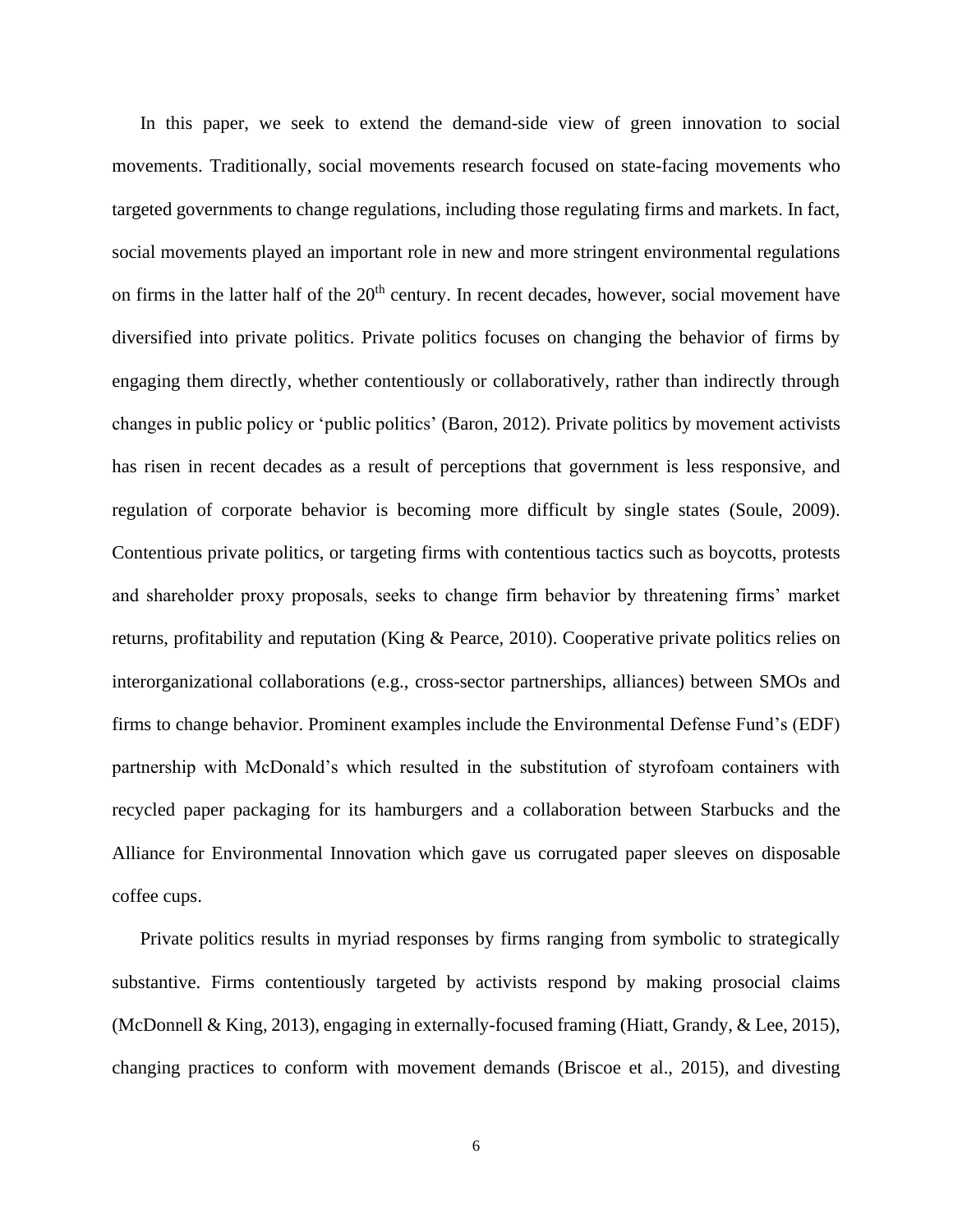contested assets (Durand & Vergne, 2015; Soule, Swaminathan, & Tihanyi, 2014). Research has also highlighted that firms are responsive to movements contentiously targeting industry peers because this raises the prospect that they will become targets in the future. In response to peer targeting, firms have been shown to alter location choices (Yue, Rao, & Ingram, 2013) or adopt new practices (Briscoe et al., 2015). As most research to date has focused on contentious private politics, comparatively less is known about cooperative private politics (Heyes & King, 2020). Researchers of firm-nonprofit collaborations—of which SMOs are a subset—often conceptualize them as resource-seeking or -combining relationships (Austin & Seitanidi, 2012; Murphy, Arenas, & Batista, 2015), which allow partners to tap valuable resources they lack. For firms, collaborations with nonprofit organizations offer reputational benefits, access to new networks and markets, and partners' unique knowledge of complex social problems or contexts (Gray & Purdy, 2018; Murphy et al., 2015; Yaziji & Doh, 2009). King (2007) suggested that collaborations between environmental nonprofits may also push firms towards more environmentally-friendly practices when the nonprofit invests in an asset with environmental and financial benefits, thereby lowering costs to the firm.

Efforts to theorize and empirically investigate how private politics influences firm innovation activities are nascent. One mechanism by which movements impact innovation is by stigmatizing problematic technologies (Vasi & King, 2019). In Europe, the anti-genetic movement reduced biotechnology commercialization by pharmaceutical firms by weakening internal champions and commitment to the technology, and raising perceptions of investment uncertainty (Weber, Rao, & Thomas, 2009). What is less clear is whether movements can be equally effective at promoting innovations that address the issues for which they advocate by directly engaging firms. In the context of green products and innovation, evidence suggests managers are attuned to movement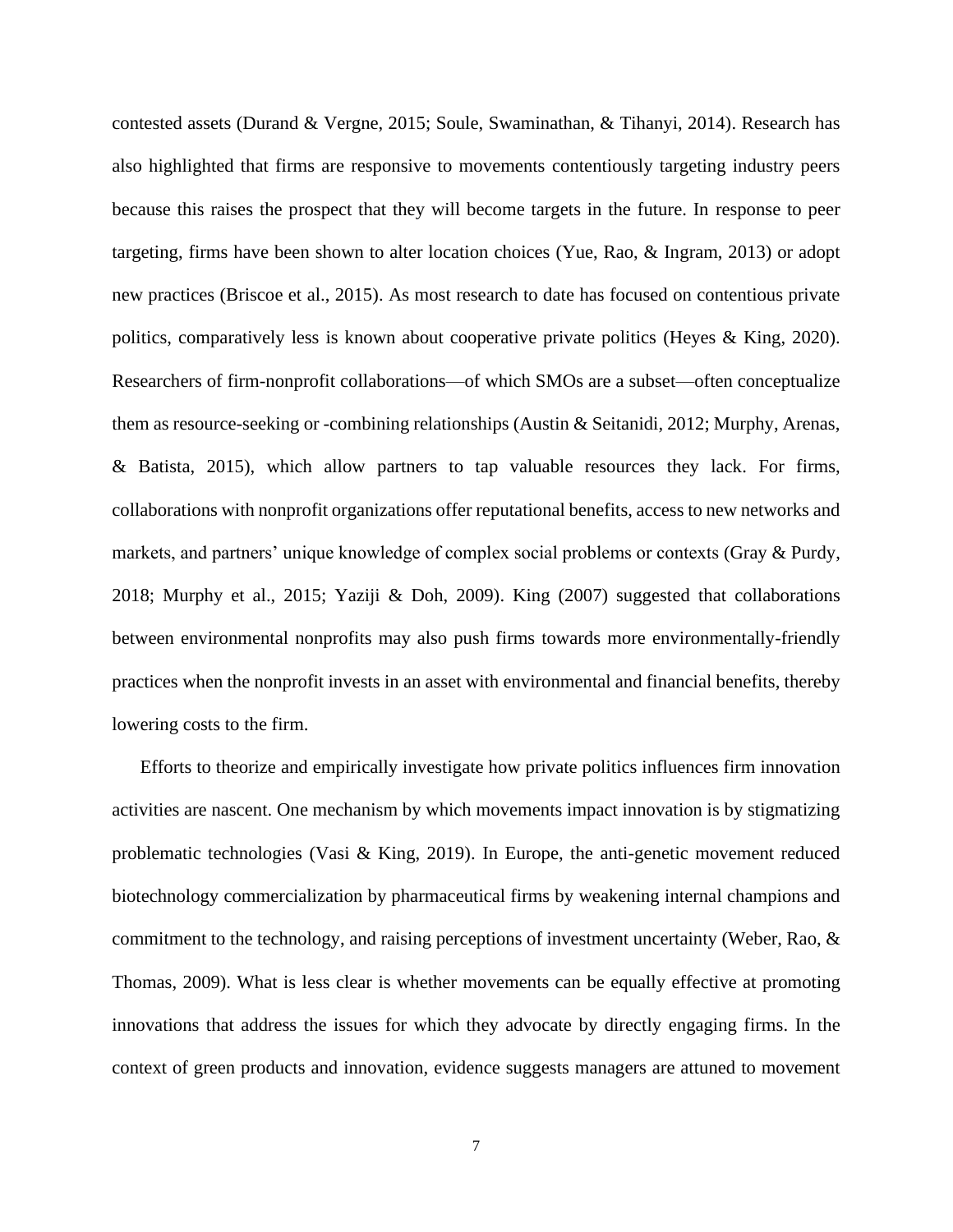actors. For example, movement organizations' support for specific technologies or product markets is associated with firms' entry into those markets (Durand & Georgallis, 2018), and firms operating in states with more environmental nonprofits produce more green patents (Berrone et al., 2013). At the same time, the degree to which these findings translate to movements directly targeting firms is uncertain given the wide array of more symbolic responses available to firms (Hiatt et al., 2015; McDonnell & King, 2013). The prospects for firm-SMO collaborations to increase innovation is equally uncertain as some SMO participants question whether collaborations result in any substantive change in business practices (Burchell & Cook, 2013).

In this paper, we draw on the behavioral theory of the firm (Cyert & March, 1963) to theorize the effects contentious and cooperative private politics have on innovation outcomes at the firmlevel. Behavioral theory is commonly employed in studies of firms' innovation processes and outcomes, because it offers explanations for the decision-making stage of innovation (i.e., the decision to pursue innovation) and well as the search processes involved in innovation processes (i.e., where firms look for innovation). Using these two features, we consider how contentious and cooperative private politics have distinct impacts on both decision making as well as search, and therefore have differential impact on the volume and novelty of innovation firms pursue on the issue advocated by activists.

### **HYPOTHESES**

Social movements employ private politics to bring managerial attention to issues in the hope firms will improve their performance. By bringing attention to firms' underperformance on an issue, social movements can trigger problemistic search within the organization for solutions or responses (Cyert & March, 1963; Posen, Keil, Kim, & Meissner, 2018). There are myriad ways firms can respond to environmental problems brought to their attention by movements. For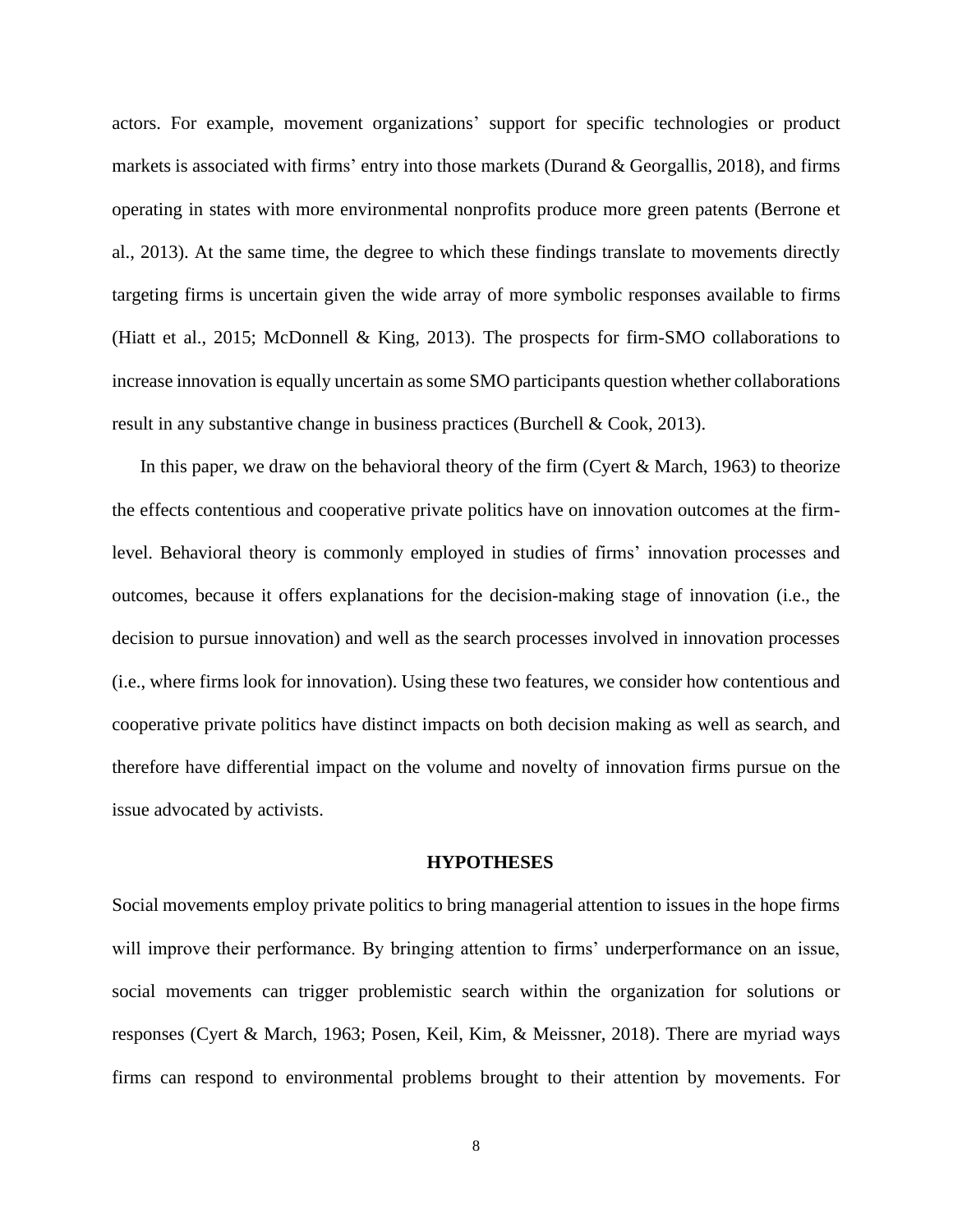example, firms can implement off-the-shelf environmental innovations which can be obtained in the market (Berrone and Gomez-Mejia, 2009). When Starbucks collaborated with the Alliance for Environmental Innovation for solutions to the waste created by double-cupping of hot coffee, they settled on an off-the-shelf solution: corrugated paper sleeves. Compared with off-the-shelf solutions, pursuing green innovation in-house "is riskier, requires greater financial commitment, and usually accrues returns in the long term" (Berrone et al., 2013: 891). Thus, a natural starting point for our inquiry is how private politics impacts risk taking in problemistic search, and therefore, innovation.

While Cyert and March's (1963) behavioral theory does not directly predict firm risk taking (i.e., it applies directly to search and change), scholars integrate insights from prospect theory to understand when firms choose more or less risky alternatives in their problemistic search processes (Argote & Greve, 2007). Decision makers' risk preferences change with the framing of problems, and particularly gains versus loss frames. In an experiment where only the framing of the problem changed from losses to gains, Tversky and Kahneman (1981) show decision makers are risk averse when the problem is framed as a gain, and risk taking when the problem is framed as a loss. Management scholars applying this insight to research on innovation found that poorly performing firms are more likely to purse investments in research and development (Bolton, 1993; Greve, 2003) and to launch innovations (Greve, 2003). The mechanism linking underperformance and innovation is that low performance increases managerial tolerance for risk because it is viewed as a loss situation where they are more willing to take risks, including innovation, to improve it (Greve, 2003).

While behavioral theory typically conceptualizes losses or gains in terms of past performance or aspiration levels, we submit that private politics can likewise trigger loss or gain framings of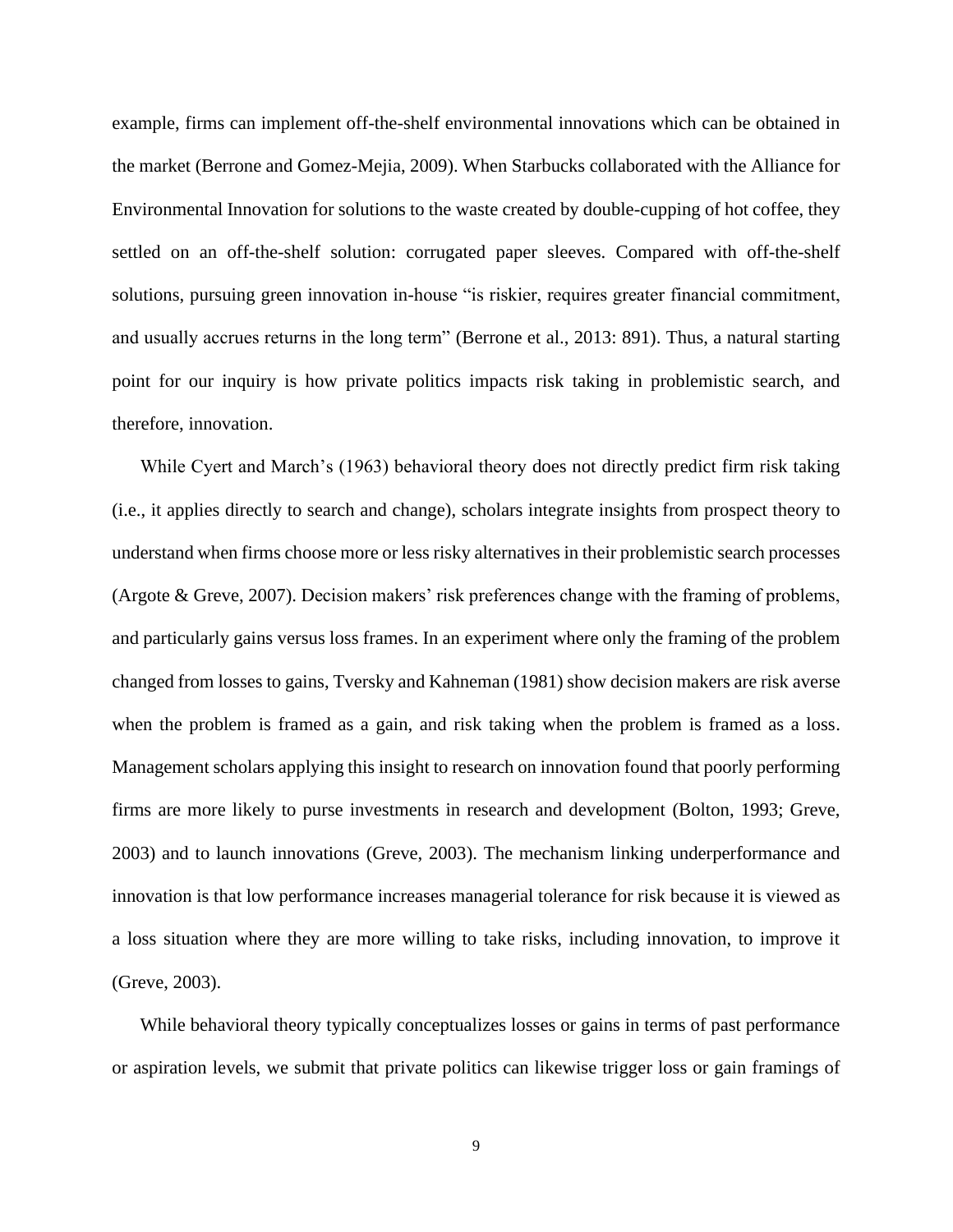problems. In their theory of activists' tactics to influence corporate practices, den Hond and de Bakker (2007) highlight two different mechanisms underlying contentious and cooperative private politics. Contentious private politics operates by threatening material or symbolic damage to the firm, prompting change or abandonment of a practice by raising the costs of continuing the contested practice. Activists can threaten material damage through tactics such as boycotts or blockades which can reduce, or outright stop, revenue streams from products or assets (Odziemkowska & Dorobantu, 2020), or symbolic damage to firms' reputations through media campaigns, protests and other means (den Hond & de Bakker, 2007). Cooperative private politics, on the other hand, operates by offering a reward of material or symbolic gain for new practices. For example, an SMO could offer material gain by lending its logo to a firm's green product line (Hartman & Stafford, 1997), the prospect of reducing operational costs through greener practices (Hart, 1995), or symbolic gain through green awards and rankings that improve reputation.

By threatening damage or offering gains (den Hond  $\&$  de Bakker, 2007), contentious and cooperative private politics result in different problem framing inside the firm. Firms facing contention (i.e., boycott, protest) are more likely to view the problem being brought to their attention through a loss-frame. That is, managers will consider the choice to innovate in terms of the losses that contentious targeting threatens. Conversely, firms facing cooperative tactics are more likely to view the problem at hand through a gain-frame. In evaluating alternative choices, they are more likely to focus on the gains offered by cooperative private politics. Since prospect theory predicts riskier actions in the face of damage or loss and more conservative actions in the face of gains (George, Chattopadhyay, Sitkin, & Barden, 2006), we expect that contentious private politics will result in greater investments in innovation, compared to cooperative private politics. Put another way, firms will be more willing to invest in innovation when faced with contention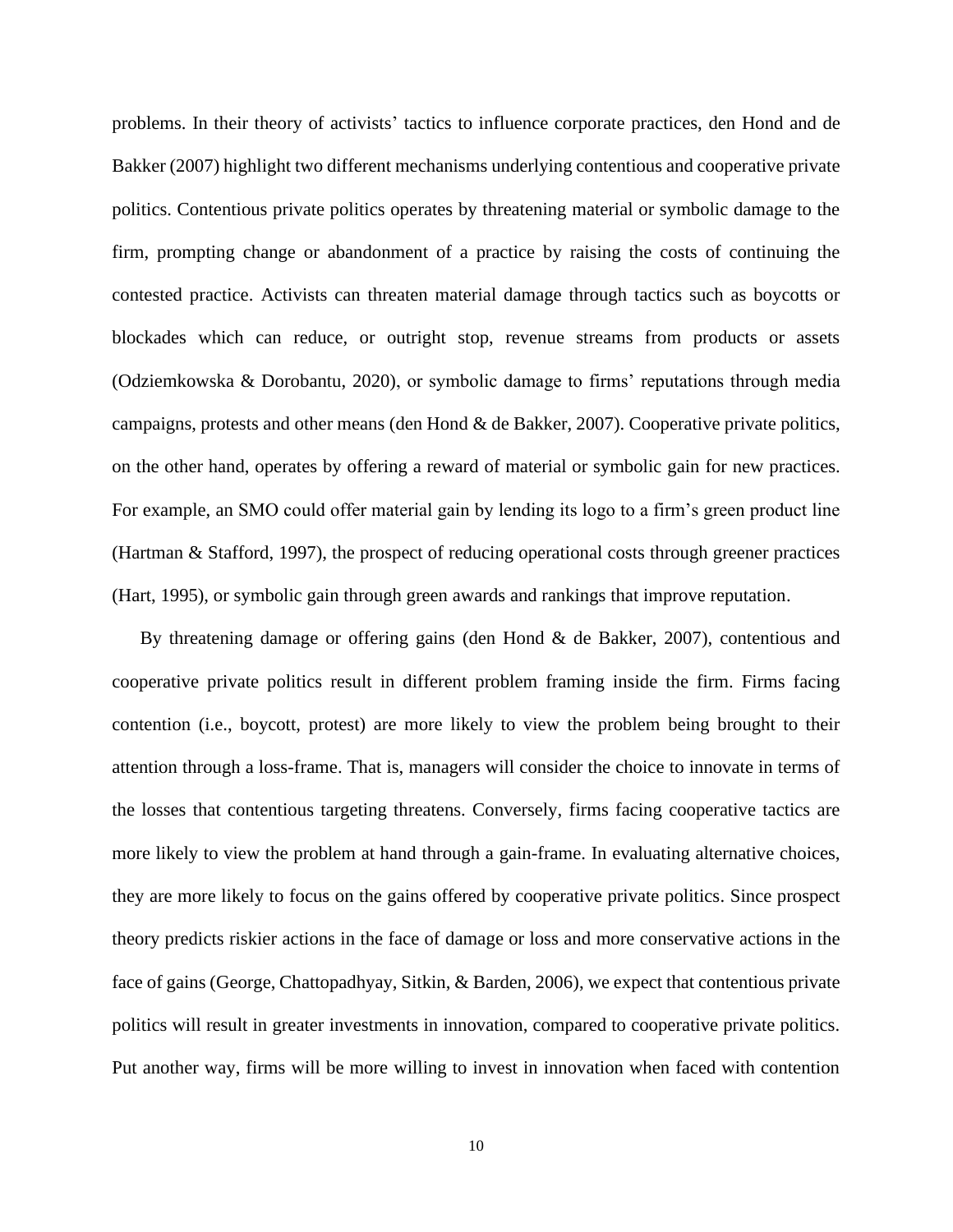because losses loom larger than gains and managers are more likely to take risks in order to avoid losses than to acquire gains (Tversky & Kahneman, 1981). Thus, we propose:

*H1: Contentious private politics against a firm is associated with a greater increase in the volume of green innovation by the firm than cooperative private politics.*

The responsiveness of firms to contentious private politics is not limited only to instances when they are targets. Firms are responsive to contentious targeting of other firms (Briscoe et al., 2015), and particularly those operating in the same industry (Yue et al., 2013). Protests and boycotts send informational signals to non-targeted firms about the urgency of stakeholder demands (Eesley & Lenox, 2006), and increase the risk of them becoming targets in the future because activists often target firms sequentially (Baron & Diermeier, 2007). PETA's campaign to improve treatment of animals in the early 2000s, for example, began with McDonald's, but spread quickly to other fastfood companies, including Burger King, Wendy's, and Kentucky Fried Chicken. Non-targeted firms that fail to proactively respond to movements' targeting their peers risk becoming targets themselves in the future.

Given past evidence that firms are responsive to their industry peers being targeted contentiously, we expect the same to be true for firms' pursuit of green innovation. While contentious targeting of industry peers does not necessarily inflict damage or losses directly on the focal firm, it does raise the chances that damage or losses from contention are forthcoming in the future (Baron & Diermeier, 2007). Thus, firms seeing contention (i.e., boycott, protest) against their peers, may be prompted into problemistic search, and see the problem as a potential future loss should they be targeted in the future. Because the focal firm is not directly experiencing losses, we expect the effect of peer targeting by activists to be lower than direct contentious targeting. Therefore, alongside the effects contentious private politics directly targeting the focal firm have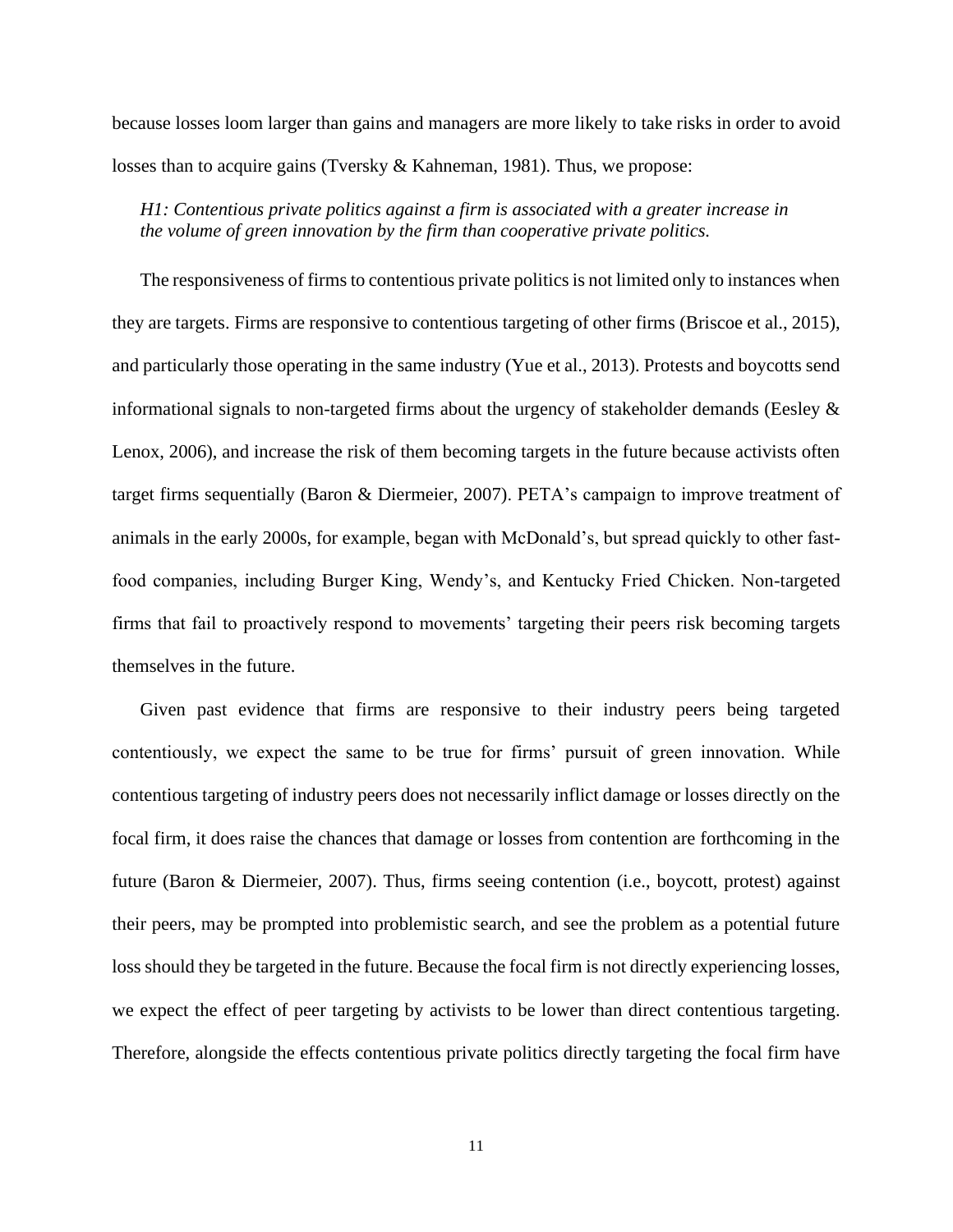on green innovation, we also expect that contentious targeting of a firm's industry peers increases green innovation by the focal firm, albeit to a lesser extent.

*H2: Contentious private politics against a firm's industry peers is associated with a greater increase in the volume of green innovation by the firm than cooperative private politics.*

In addition to differentially influencing the volume of innovation, private politics may also differentially impact the nature of the innovations pursued through its effect on where firms search for solutions to issues brought to their attention by movements. Incumbents typically search in knowledge domains already familiar to them (Fleming, 2001) or close to their expertise (Katila  $\&$ Ahuja, 2002), in line with behavioral theory's assertion that problemistic search is typically local (Cyert & March, 1963). While there are advantages to local search (Posen et al., 2018), most novel innovations, prized for their impact on innovation capabilities, competitive advantage and longrun performance, result from distant search (Fleming, 2001). One way by which firms stimulate more distant search and novel innovation is by accessing new and diverse knowledge outside the firm, including from geographically proximate firms (Bell, 2005), interorganizational alliances (Rosenkopf & Almeida, 2003), universities (Zucker & Darby, 1998), or end users (von Hippel, 2006).

We argue that collaborations with SMOs (i.e., cooperative private politics) can also be a source of new knowledge and distant search that catalyzes novel green innovation. Firm motivations for entering intensive collaborations<sup>2</sup> are varied, but include "access to environmental expertise", and "obtain[ing] external endorsement of environmental solutions" (Rondinelli & London, 2003: 65). Both are possible pathways by which cooperative private politics drives novel green innovations

<sup>2</sup> We focus our theorizing on collaborations Rondinelli and London (2003: 65) classify as *intensive* because these "involve collaborating on internal corporate processes and product development" and therefore are most likely to impact firm-level innovation. These are distinguishable from interactive collaborations that are outward focused including co-developing a public education campaign or public policy proposal.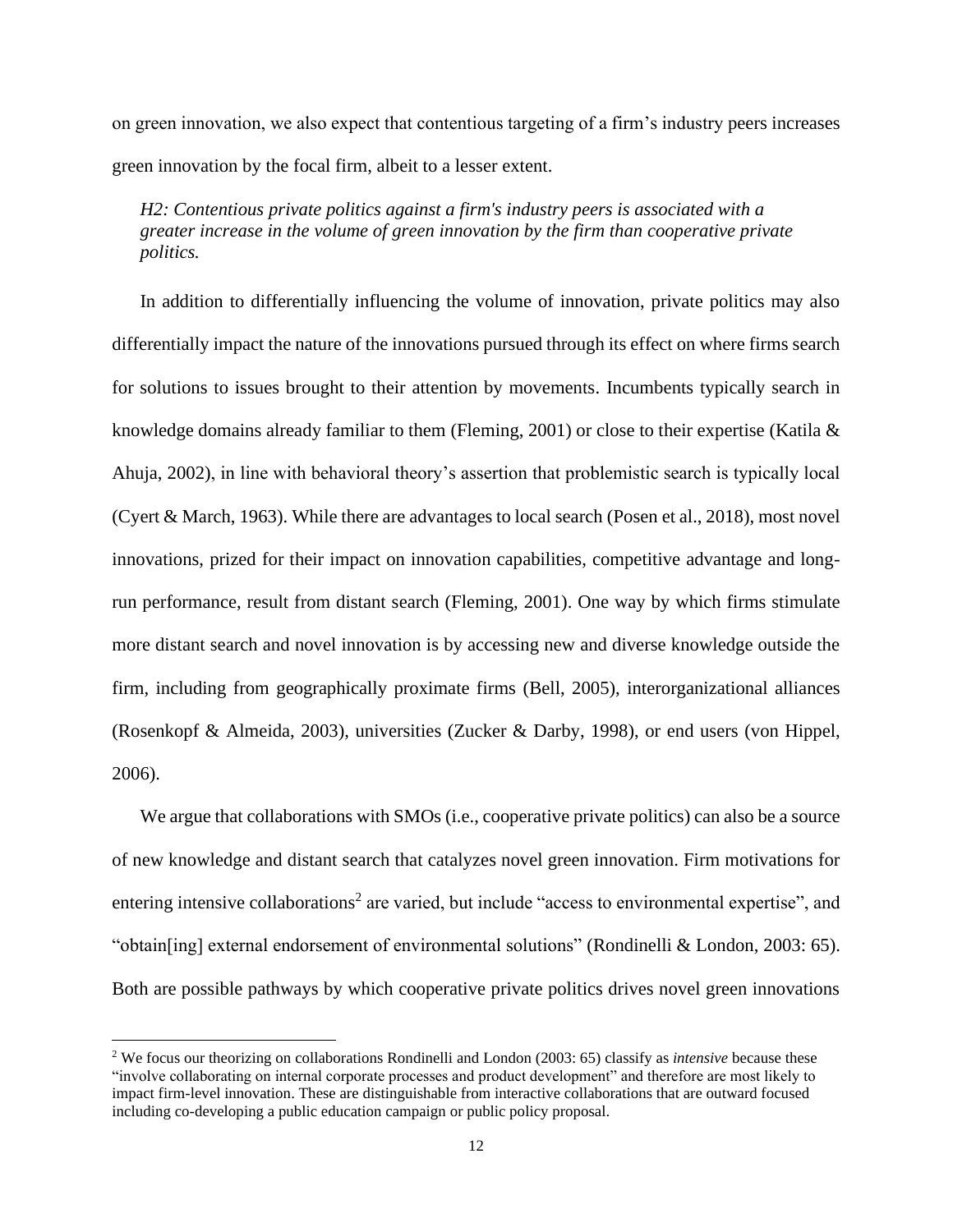by: 1) offering access to novel knowledge enabling more distant search for environmental solutions; and 2) lowering the risks of pursuing novel innovation by focusing on solution spaces acceptable to stakeholders.

Beginning with the first, many SMOs possess considerable scientific and technical expertise in issue domains on which they advocate. Collaborations with SMOs are a primary way by which firms can access knowledge held by SMOs "since internal development of such expertise may be too costly, inefficient, and time-consuming for most companies, and merger with or acquisition of an [SMO] is highly unlikely" (Rondinelli & London, 2003: 62). Intensive collaborations with SMOs typically involve SMOs observing, and sometimes directly participating in, the internal operations of the firm. While this transparency opens up the firm to scrutiny, the firm can "benefit through increased access to outside information from external stakeholders" (Desai, 2018: 239). As advocates on environmental issues, SMOs are effectively experts in solution spaces distant from, or unknown to, firms, and therefore are more likely to generate novel problem solutions (Jeppesen & Lakhani, 2010). In comparison, the problemistic search triggered by contention is predominantly local in nature (Cyert & March, 1963), and therefore may be less effective at producing novel innovations. One executive involved in the waste-reduction collaboration between McDonald's and EDF, noted "Given the lofty title [Vice President of R&D], I imagined a bunch of Einsteins developing innovative new packaging. Instead, these researchers mostly pursued continuous improvement in the existing process. To stimulate innovation is challenging. Working with NGOs like EDF unlocked a lot of innovation" (Langert, 2019: 25). Moreover, unlike inter-firm alliances where frictions to knowledge sharing stem from fear of knowledge appropriation (Ghosh & Rosenkopf, 2014), interorganizational knowledge flows are not encumbered by such concerns in firm-SMO collaborations because there is no "tension between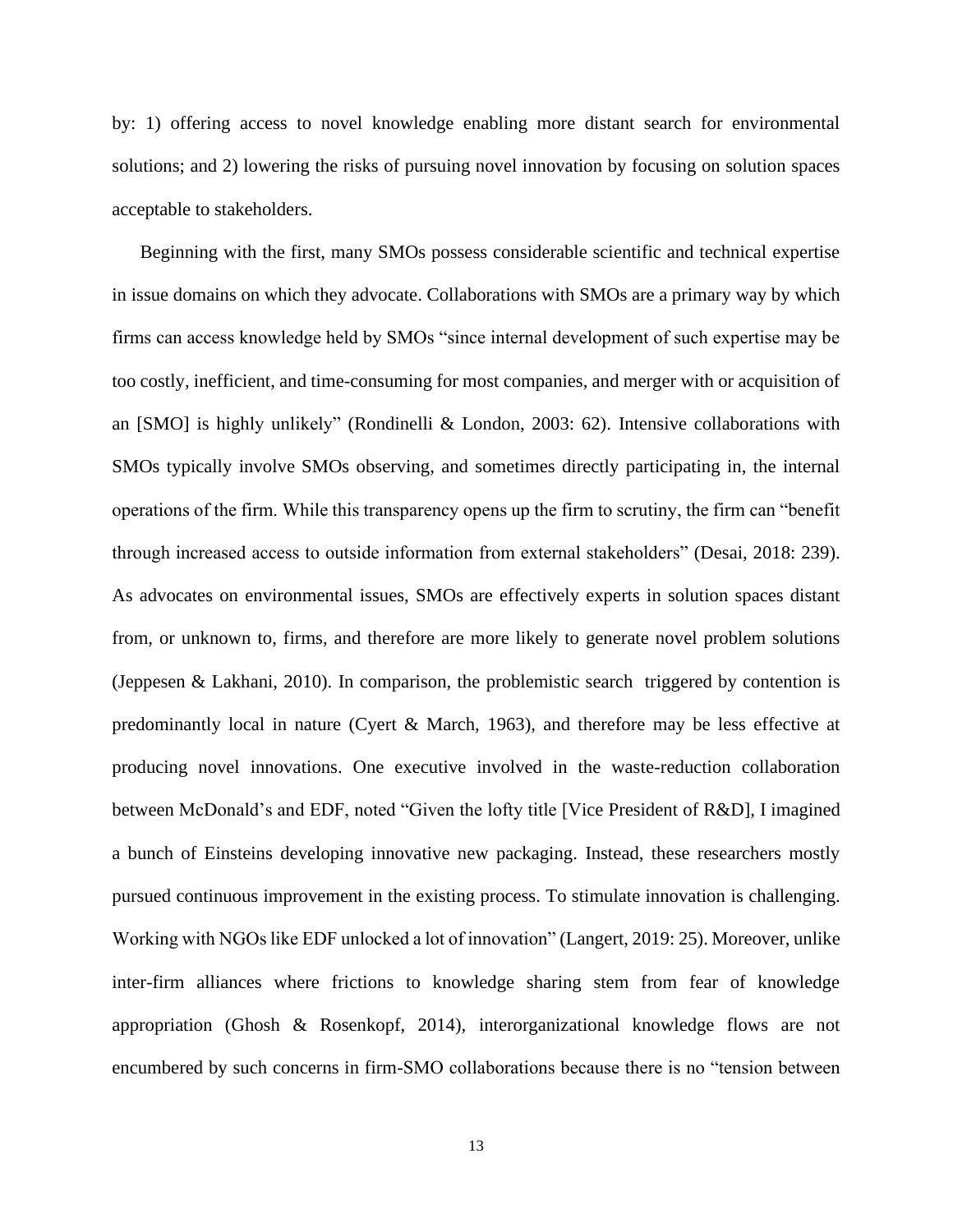cooperation and competition or racing to outlearn one's partner" (Rondinelli & London, 2003: 70). In one instance, Greenpeace freely transferred critical hydrocarbon refrigeration technology to a company because its ultimate goal was the diffusion of environmentally friendly products (Hartman & Stafford, 1997).

In addition to broadening the search space for green innovations, SMOs may also encourage novel innovation by identifying "areas of a search space that contain alternatives acceptable to stakeholders" (Olsen, Sofka, & Grimpe, 2016: 2233). Firm-SMO collaboration typically involve the SMO helping the firm evaluate competing solutions. When McDonald's sought EDF's help in reducing waste, the two partners collaborated to evaluating several alternative solutions, and ended at a solution most acceptable to key waste/recycling stakeholders. Given the considerable costs and risks involved in pursuing novel innovation (Fleming, 2001), increasing the probability that a broad range of stakeholders find the solution acceptable is important. As King (2007) argues, companies taking on extra costs of innovations that reduce environmental impacts are subject to the risk that stakeholders will not provide them with an ongoing stream of payments for the innovation. Such risk is reduced when collaborations with SMOs are involved because SMO's intimate knowledge of stakeholder concerns help firms identify solutions that will receive stakeholder acceptance and support (Olsen et al., 2016).

The preceding suggests that cooperative private politics may be comparatively more effective at increasing novel green innovation than contentious private politics. Contentious private politics does not offer opportunities for new knowledge transfer in distant search spaces, nor does it reduce the risk that more novel innovations are rejected by the investing firms' stakeholders. Therefore, we propose:

*H3: Cooperative private politics against a firm is associated with a greater increase in the volume of novel green innovation by the firm than contentious private politics.*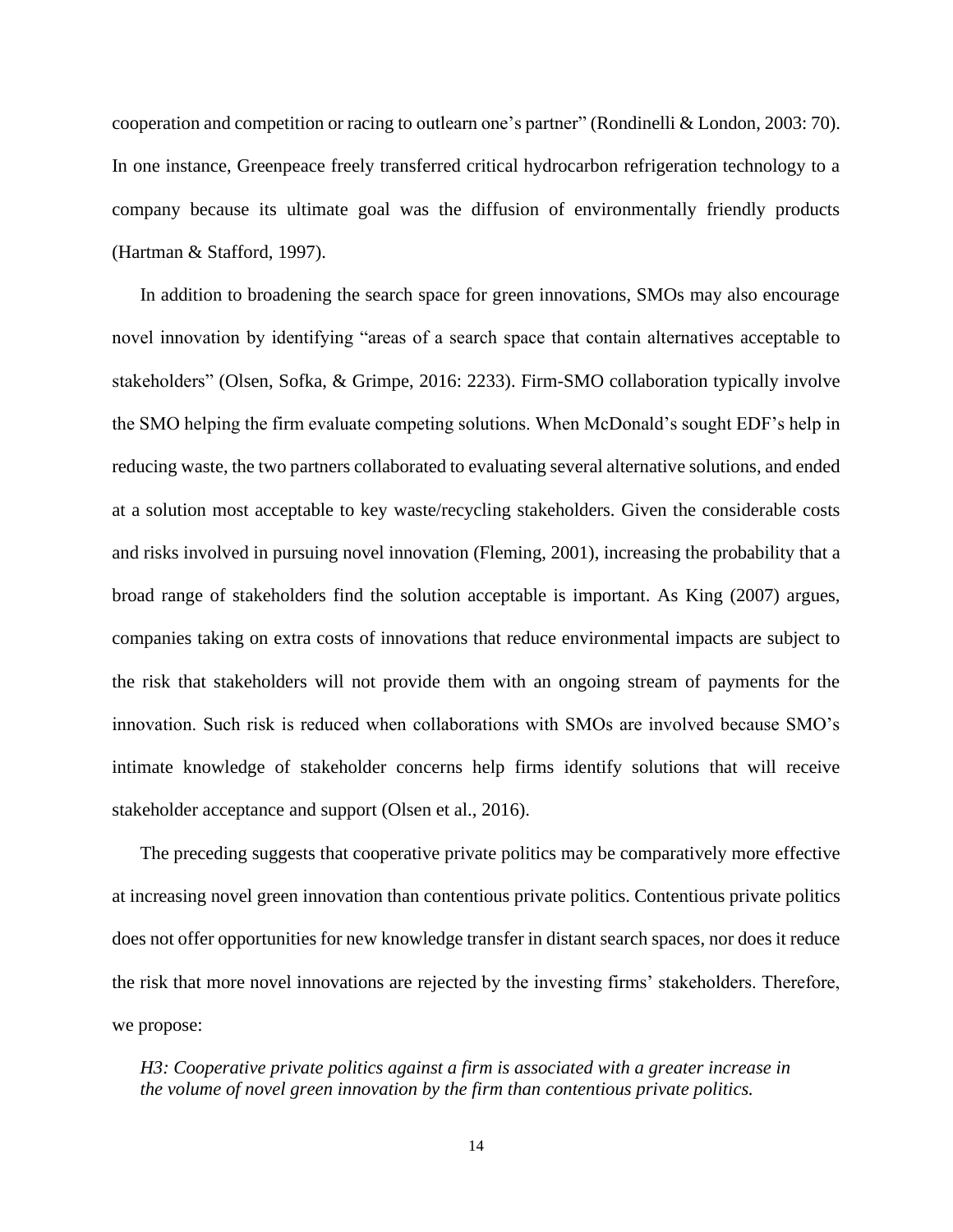### **DATA AND METHODOLOGY**

## **Sample**

To test the impact of private politics on green innovation, we hand-collected data on all contentious and cooperative interactions between a sample of 500 large U.S. companies and 136 U.S.-based environmental SMOs from 1988 to 2012. It is believed that the first firm-SMO environmental collaboration is the 1990 waste-reduction partnership between the EDF and McDonald's (Svoboda, 1995). Since then, firm-SMO collaborations have gained more recognition and gradually turned into a common practice for the Fortune 500 companies (Economist, 2010).

Our firm sample consists of 500 companies randomly selected from all companies that appeared in the Fortune 500 list for three or more years during our sample period. We believe that the Fortune 500 sample is appropriate as prior research has shown that movement activists tend to target large, high-status and highly visible companies, as well as form collaborations with them ( King, 2008; McDonnell, King, & Soule, 2015; Odziemkowska, 2020).

We relied on both media-based search and an archival directory to determine our sample of SMOs. Activism and advocacy are key functions of SMO (Soule & King, 2008) which distinguish them from service-oriented nonprofits (Minkoff, 1999). We therefore searched for all organizations described as an "environmental activist group/organization" or "conservation activist group/organization" or "environmental advocacy group/organization" in Factiva archives of US newspapers. This media-reported sample was then supplemented with nonprofit organizations engaging in advocacy on environmental issues according to the National Taxonomy of Exempt Entities Core Code (NTEE-CC) during the sample period. The code and data are maintained and provided by National Center for Charitable Statistics (NCCS). Non-advocacy nonprofit organizations (i.e., service-oriented) or those that never interacted with the 500-firm sample are excluded from our sample since they do not engage in private politics. We further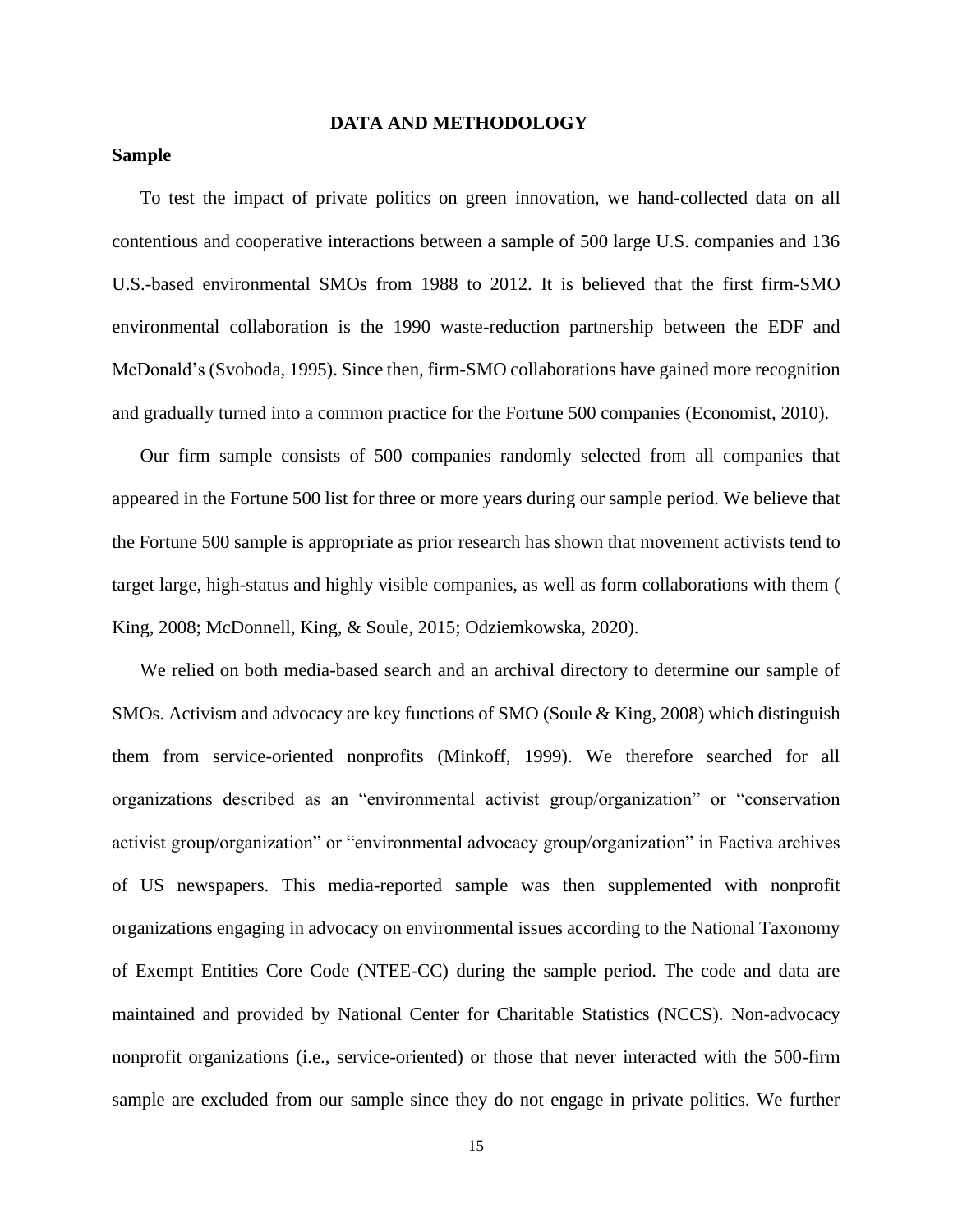excluded those organizations in NCCS that were not independent (i.e., corporate-backed). The final sample consists of 136 environment SMOs. By not restricting our search exclusively to archival sources, this SMO sample generation approach mitigates concerns that small movement organizations are underrepresented (Larson & Soule, 2009).

## **Data Sources and Key Constructs**

*Identifying firm-SMO interactions.* We follow the conventional approach in social movements research by collecting data on firm-SMO interactions from media reports, and supplement this with press releases as well as firms' financial filings. The use of media reports may create two types of bias: selection bias (e.g., ideological bias or over-reporting of negative events) and description bias (i.e., the veracity of information covered) (Earl, Martin, McCarthy, & Soule, 2004). We address selection bias by including all English-language North American sources in Factiva from major news, business publications, and press release wires<sup>3</sup> instead of relying on one media outlet. Our inclusion of press releases and firms' financial filings (i.e., 10-Ks), mitigates the bias created by media's over-reporting of negative news, as the former two sources tend to report more positive news. To alleviate description bias, our identification of firm-SMO interactions relies on the hard facts of the event (e.g., who, what, when) which is relatively accurate in media reports (Earl et al., 2004).

A search of these archival sources produced over 94,000 media reports, press releases or firm filings where a firm name and a SMO name appear in the same document. Each resultant document was then read by research assistants and reviewed by the first author to identify cases where the SMO either contentiously (e.g., protests, boycotts, proxy proposals, lawsuits), or cooperatively

<sup>&</sup>lt;sup>3</sup> The Factiva major news and business publications category includes over 100 print and online news outlets such as ABC News, the Boston Globe, and the Wall Street Journal. The press release wire category includes over 200 press release wires such as Business Wire, Greenwire, and Nasdaq/Globenewswire.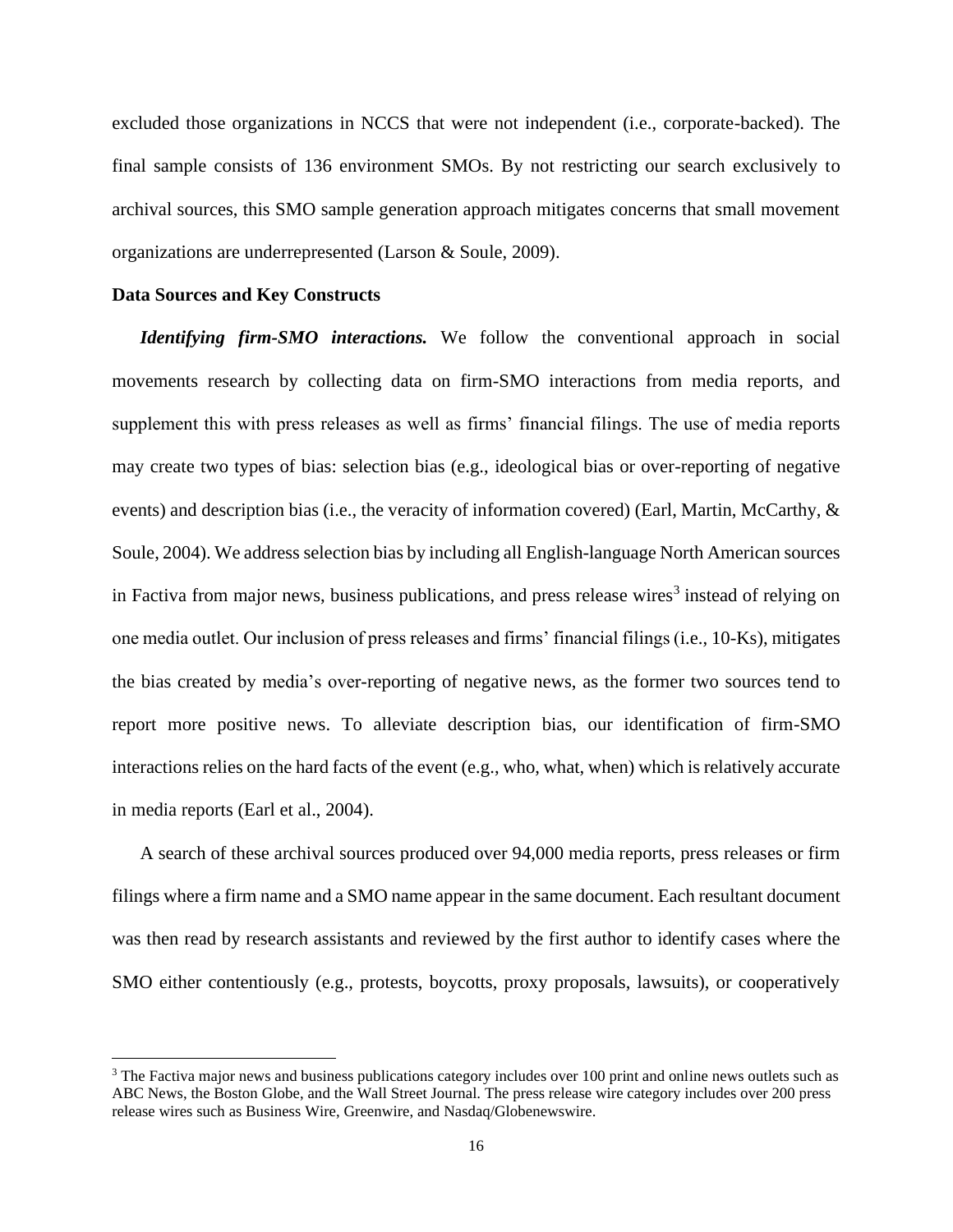(e.g., donations, award, collaboration) interacted with a firm. The most common forms of contentious interactions were protests, lawsuits, letter-writing or media campaigns, and actions against the firm with regulators. The most common ways by which firms cooperated with SMOs were corporate donations, participation in or support for SMO programs, and formal collaborations. All events are assigned unique identifiers to deduplicate the same event appearing in multiple sources and to calculate media attention for each event. Finally, each interaction is coded with the specific environmental issue being advocated in the interaction, according to the Comparative Agendas Project (CAP) topics codebook (Baumgartner & Jones, 2002). Environment issues identified by CAP include drinking water quality, hazardous waste, air pollution, species and forest protection, and renewable energy, amongst others.

We derive measures of contentious and cooperative private politics from this database of firm-SMO interactions. Contentious private politics includes all instances of an SMO contentiously targeting a firm (Baron, 2012) with tactics such as a protest, letter-writing or media campaign, or legal or regulatory action. Cooperative private politics, on the other hand, include all formal collaborations that a given firm has with SMOs on a given environmental issue (Baron, 2012). We identified firm-SMO collaborations from the broader category of cooperative interactions generated by the search described above by reading each report carefully to identify those cooperative interactions that meet the definition of firm-SMO collaboration: organizations working together by committing resources to achieve mutually relevant outcomes (Odziemkowska, 2020). Similar to definitions adopted in research on strategic alliances between firms (Kale & Singh, 2009), this definition highlights that organizations *interact* (i.e., relationship of some duration exists where parties interact directly) in a *purposeful* way (i.e., with a goal of creating outcomes), and that each party *commits resources* (i.e., financial, physical, or human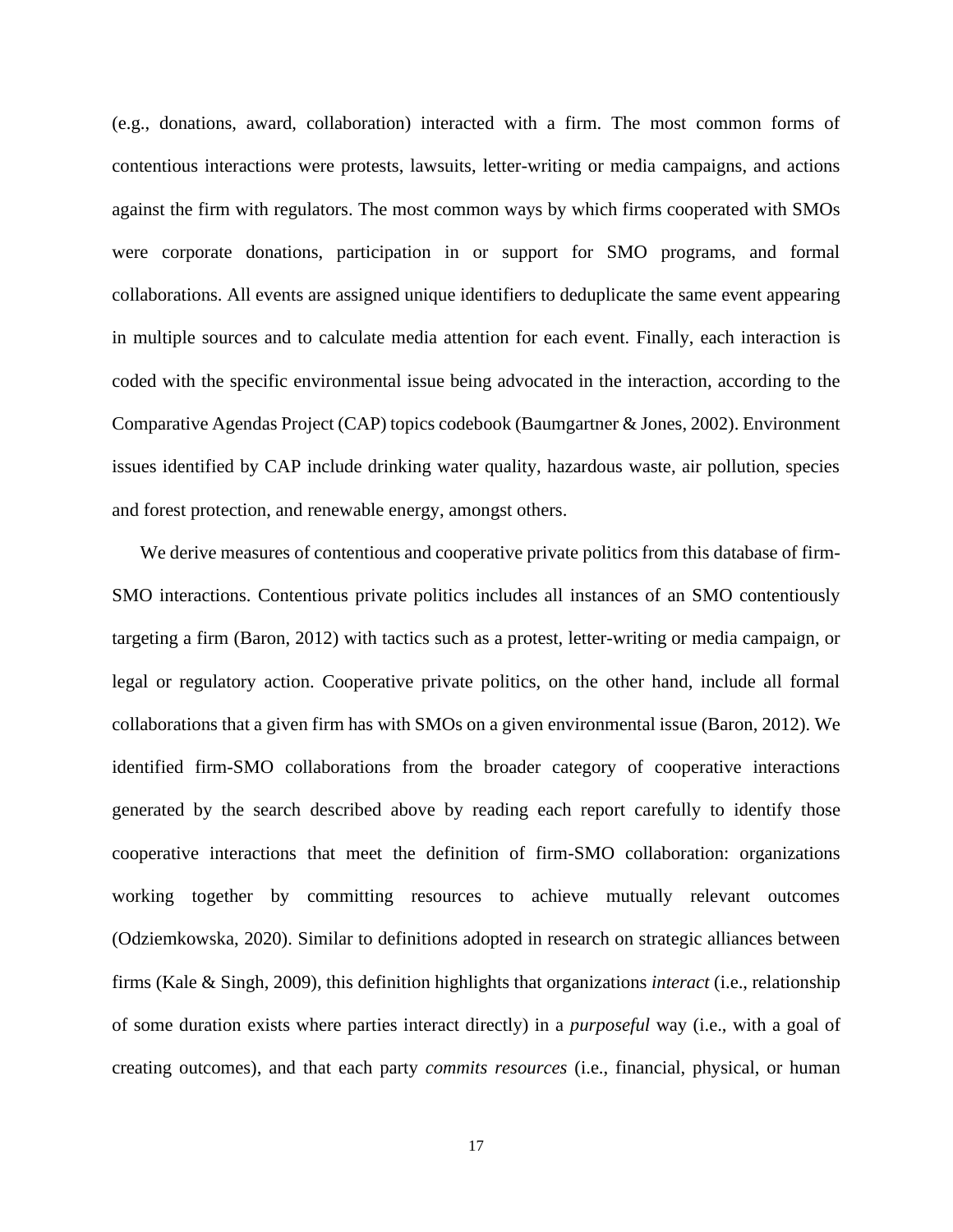capital etc.), to pursue a mutually relevant *outcome.* Cooperative private politics excludes those cooperative interactions that are purposeful but involve only arms-length transactions, such as a firm donating to a SMO, licensing an SMO's logo, or participation in an SMO program. Firm-SMO collaborations were further coded to distinguish between intensive and interactive collaborations (Rondinelli & London, 2003), as our theoretical arguments pertain to intensive collaborations where a firm and SMO work on internal environmental management problems.

*Identifying firms' green innovation.* Previous studies on environmental innovation have operationalized green innovation using questionnaire surveys (e.g.,Christmann, 2000; Rogge & Schleich, 2018) or patents classified as 'green' based on patent technology classes (e.g.,Amore & Bennedsen, 2016). We opted to follow the second approach (i.e., green patents), to minimize concerns about social desirability bias associated with surveys, and to not muddle adoption of offthe-shelf environmental solutions (Berrone et al., 2013) with those pursued internally.

Patent data is a commonly used robust indicator of innovation (Ahuja & Katila, 2004; Arora, Belenzon, & Sheer, 2017) as it represents novel knowledge carefully screened by experts (i.e., patent examiners) from the United States Patent and Trademark Office (USPTO). The comprehensive classification schema of patents, developed by the USPTO, classifies each patent to a specific technological class. This feature also recommends a patent-based measure for innovation, as it allows us to match each patent's technology class to the particular environmental issue (e.g., toxic chemicals, renewable energy, air pollution) that is the subject of firm-SMO interactions. We obtained data on successful patent applications<sup>4</sup> from *PatentsView*, a patent

<sup>4</sup> Measuring firms' innovation using successful patent applications is more accurate (e.g., Ahuja & Katila, 2004; Polidoro & Theeke, 2011; Yang, Phelps, & Steensma, 2010), as it may take years for a patent application to be granted (Hall, Jaffe, & Trajtenberg, 2001). Thus, patent applications (as opposed to granted patents) are a timelier reflection of firms' innovation activities at a point in time. The empirical results, however, are consistent when we use granted patents and lag our explanatory variables for two years.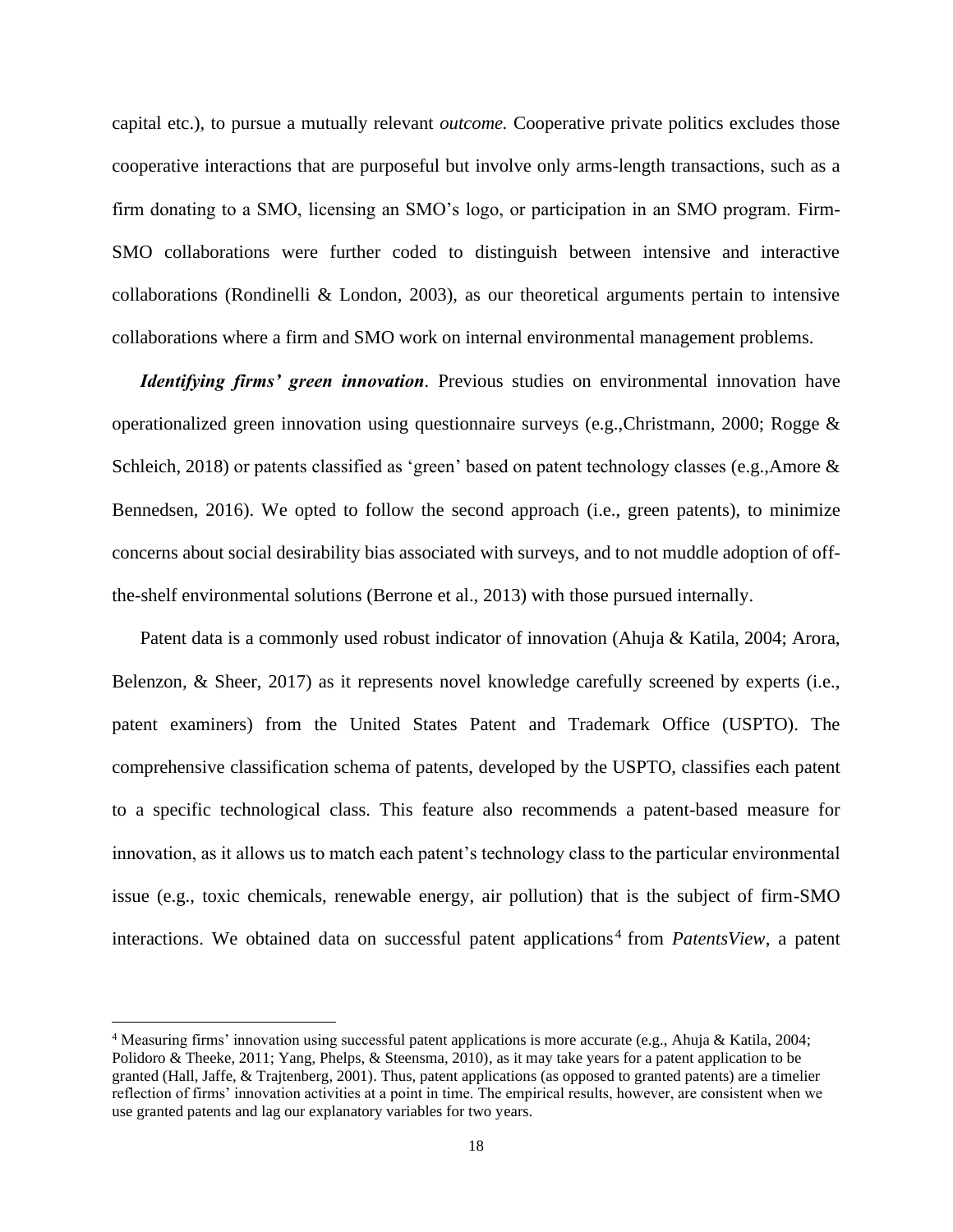database maintained by the USPTO, and also from Kogan, Papanikolaou, Seru, and Stoffman (2017), who have matched all patents from 1926 onwards to firms whose financial returns data are in the Center for Research in Security Prices. Patent information contains the assignee name, technology class, the year applied and also the citation network between all patents (i.e., who cites who).

To identify green innovation, we combined two mappings of patent technology classes to environmental issues: Amore and Bennedsen (2016); and, the Environmentally Sound Technologies (EST) Concordance from the USPTO. We did so since the former approach covers only two environmental issues—air pollution and renewable energy—while the USPTO has mapped technology classes to more environmental issues,<sup>5</sup> including energy efficiency which is relevant to our focus on climate change, and has a more fine-grained patent classification system. These mappings classify patents based on their primary technology classes to a broad environmental category (e.g., "air pollution control", "solid waste disposal", "water pollution", "alternative energy" etc.). We matched the broad environmental categories these two mappings provide to the CAP codebook categories of environmental issues (i.e., the issue classification system we used to code the firm-SMO interactions). In instances where there was imperfect or ambiguous overlap in environmental issues, we read the technology class description, and sought expertise in that domain, to ensure accuracy in our matching of CAP categories to Amore and Bennedsen (2016)/USPTO's EST Concordance. In instances where a technology class is mapped to more than one environmental issue, we assigned patents in that class to all related issues and

 $<sup>5</sup>$  In the EST Concordance, there are five broad topics to classify patent class/subclasses: 1) alternative energy</sup> production, 2) energy conservation, 3) environmentally friendly farming, 4) environmental purification, protection, or remediation and 5) regulation, design, or education. Under each broad topic, there are multiple subfields pointing to more specific problems. For a complete list, please refer to [https://www.uspto.gov/web/patents/classification/international/est\\_concordance.htm.](https://www.uspto.gov/web/patents/classification/international/est_concordance.htm)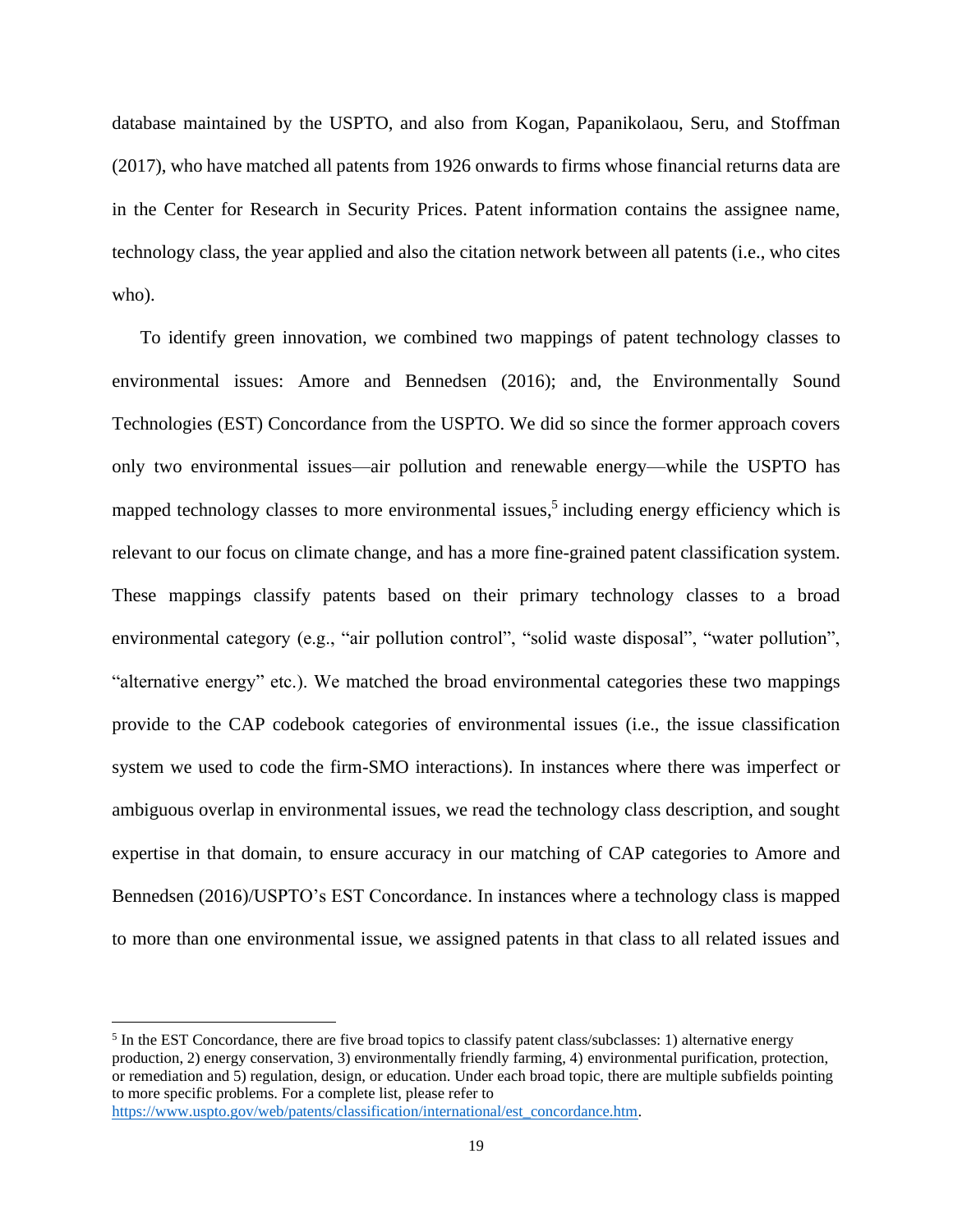divided the patents by the number of issues they were assigned to when constructing our patent count measures. For robustness, we also constructed a patent count measure that instead randomly assigned those patents to one of the issues to which it was mapped.

Given our focus on climate change-related innovation, we test our hypotheses using patents that fall into three environmental issues corresponding to climate change: code "705" ("air pollution, global warming and noise pollution"); code "806" ("alternative and renewable energy"); and, code "807" ("energy conservation"). In our estimations, we also use firm patents corresponding to other environmental issues (e.g., water pollution) to control for firms' other green patenting activity.

# **Empirical Design**

We identify the effects of private politics on innovation by estimating the impact that contentious targeting and collaborations have on the patenting activity of the firm in the specific issue being advocated by SMOs (e.g., protests advocating for energy conservations and patents associated with energy conservation). In other words, we test our hypotheses at the firm-issue-year level, which we believe to be the most stringent approach because it identifies off changes in patenting activity at the issue level (i.e., rather than changes in all 'green' patents). We sought to account for the non-random assignment of firms to contentious and cooperative private politics by estimating effects on a matched sample of firms. Firms contentiously targeted by movements, or firms with SMO collaborations, may be different from other firms in ways that differentially influence their innovation output. To minimize the effects of this potential bias we identify a sample of firms closely matched to the contentiously targeted firms, and those with intensive collaborations, on observables that predict contention, collaboration, and innovation.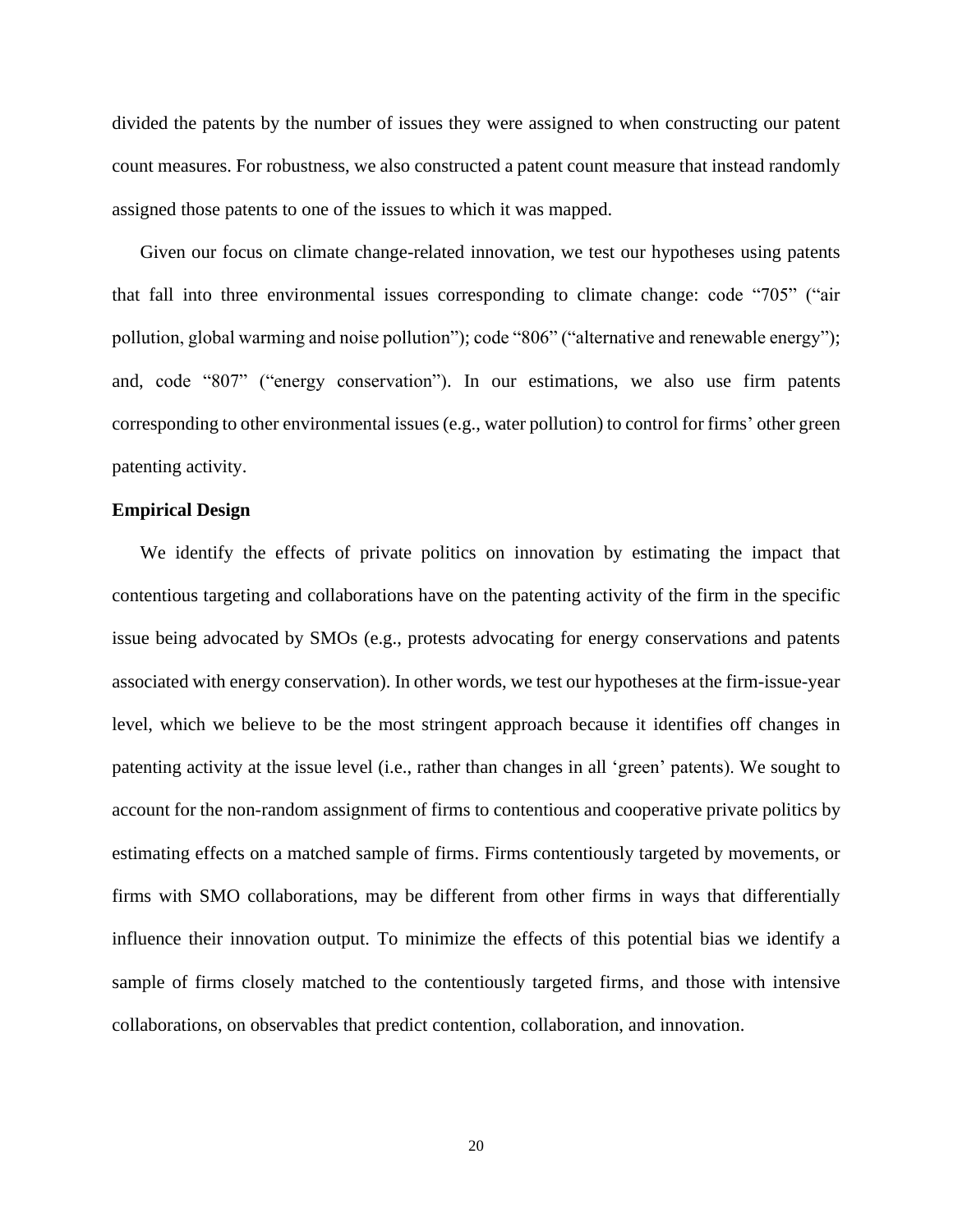We use coarsened exact matching (CEM) to identify the plausible counterfactual firms for each contentiously or collaboratively treated firm on a given climate-related issue (Iacus, King, & Porro, 2012). Because our goal was to find firms that were as close as possible to the 'treated' firms prior to contention or collaboration on dimensions that could predict both, we matched on the focal firm's relationships with other environmental movements (e.g., biodiversity) as well as the focal movement (e.g., energy conservation). First, we match on the number of times the firm has been contentiously targeted by non-climate related movements (e.g., waste reduction, biodiversity) in the previous three years. The rationale behind this is to account for firm-level unobservables that make some firms more attractive targets for contentious private politics. If a firm has been targeted by one movement, it may have some characteristic that makes it a good target but one not easily observable by researchers. Second, we matched on the number of cooperative arms-length interactions the firm has had with SMOs on the focal issue (e.g., energy conservation, air pollution, renewable energy) in the previous three years. Cooperative arms-length interactions include corporate donations, employee volunteering for the SMO, SMO giving the firm awards, and other forms of cooperation not classified as formal collaborations (see Odziemkowska and McDonnell, 2019 for other examples). Past cooperation between a firm and movement demonstrates the firm's attention to the issue advocated by the movement and increases the probability that the firm has a formal collaboration on the focal issue (Odziemkowska, 2020). Because both variables are highly skewed (i.e., most observations are between 0 and 2), we categorize firms into coarsened 'bins' for each variable and firms are matched within these bins—the bins are 0, 1, 2 to 5, and above 5. Additionally, we matched on a dummy variable denoted one if the firm had a non-intensive collaboration on the focal issue, and zero otherwise. Our hypotheses focus on intensive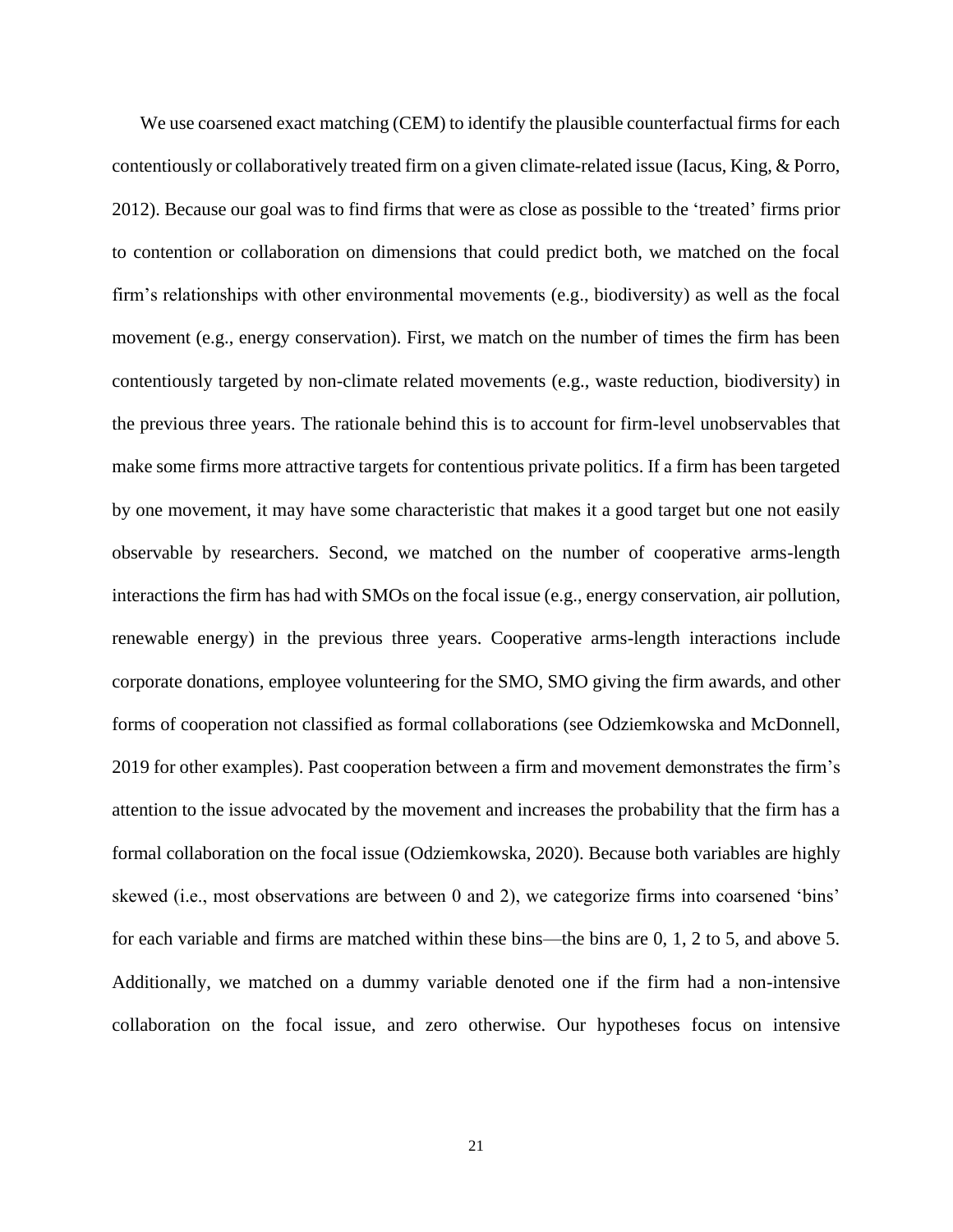collaborations, but these are more likely to materialize with firms that have had other types of collaborations on the same issue (Austin & Seitanidi, 2012).

We also matched on other firm-level characteristics that influence both private politics and firm innovation. We focus on our rationale for their inclusion in the matching here, and explain their measurement and sources below. We matched on firm size and firm media attention because activists favor large and prominent firms for contentious targeting because they bring attention to their cause (McDonnell et al., 2015) and for collaborations because they are more likely to propagate new practices (Odziemkowska, 2020). We matched firms on their environmental performance because poor environmental performance is associated with greater contention against the firm and may be associated with green innovation. Finally, we matched firms on two covariates of innovation: firm technological diversity and firm R&D intensity. Technological diversity reflects firms' capabilities in combining firm-specific knowledge and coping with risks associated with the market environment and innovation process itself (Wang & Chen, 2010). R&D intensity reflects how intensely a firm pursues innovation relative to its size (Wang, He,  $\&$ Mahoney, 2009). These variables are important predictors of a firm's patenting behavior and may affect how SMOs select their targets. We also control for other important variables such as the previous year's patenting activity, firm profitability and slack resources but these are not included in the matching procedure to limit the loss of observations.

#### **Measures**

*Dependent variables.* We constructed two dependent variables to assess a firm's innovation on climate change related issues. First, we measured the number of *green patents,* defined as the total number of green patents applied for by a firm in a given year on a given environmental issue. Second, we measured *novel green patents,* defined as the total number of novel green patents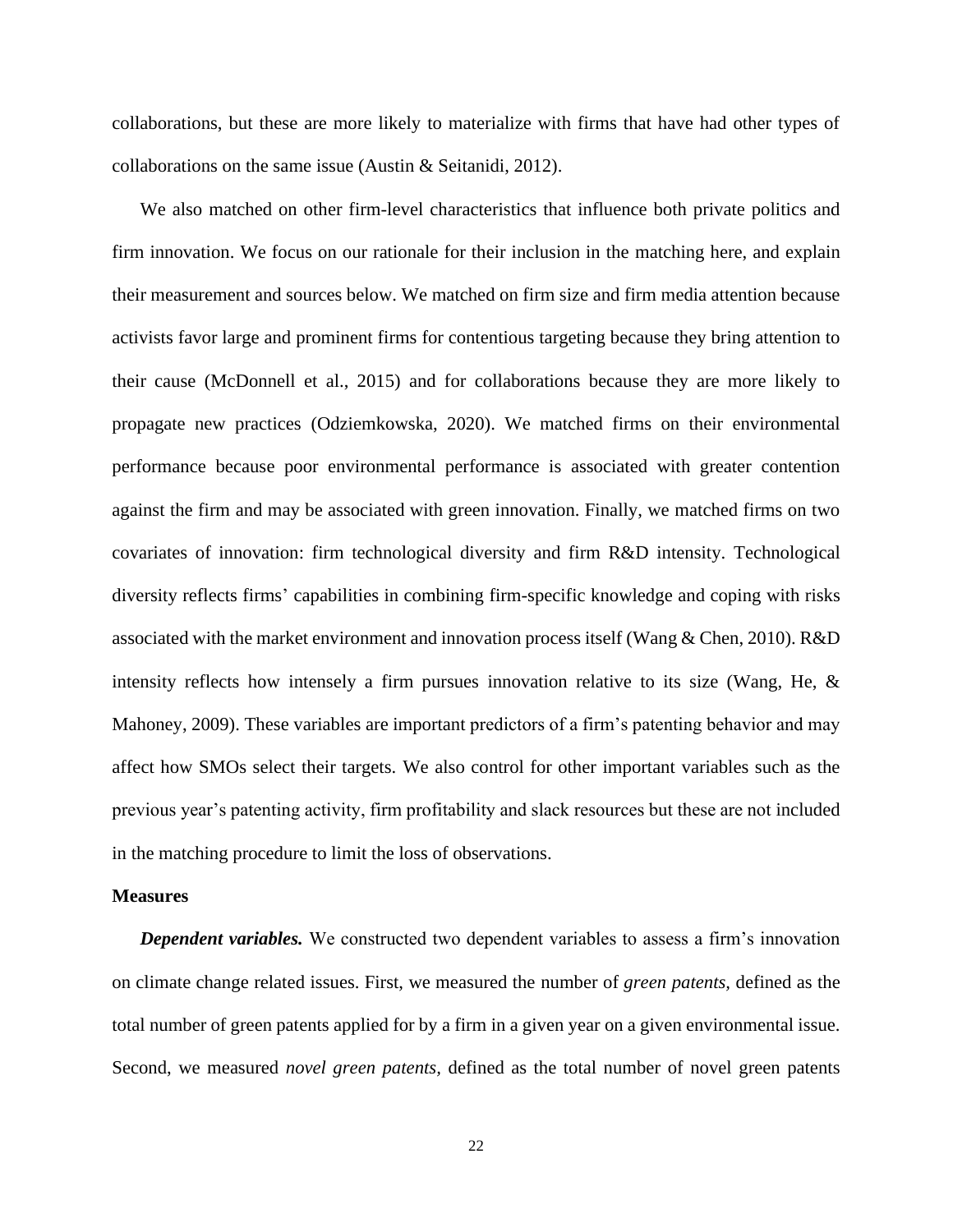among all the green patents applied for by the focal firm in a given year and environmental issue. We followed prior research on novel patents (Fleming, Mingo, & Chen, 2007; Funk, 2013) to define a patent as novel if its combination of subclasses is new compared with all previous patents that have ever been granted until then. 6 In instances when a patent belongs to multiple environmental issues, we divided the patent over the number of issues to which the patent belongs when counting the sum of both green patents and novel green patents.<sup>7</sup> To address the skewness of our measures, we use the natural logarithm transformation of the two variables (i.e., one plus the count number) in our analysis. Log-transforming the dependent variables also enables us to use linear estimation which better accommodates multiple fixed effects important to our identification of effects than count models.

*Independent variables*. We test our hypotheses regarding contentious and cooperative private politics using the sum of all *contentious interactions* a firm received by any SMO (e.g., protest) in a given year on a given environmental issue, and the sum of *intensive collaborations* it had with any SMO in a year<sup>8</sup> and environmental issue, respectively. Intensive collaborations are those focused on tackling internal environmental management practices (e.g., SMOs working directly with firms to changing products or processes), which we believe to be most pertinent to firms' innovation activities. To test hypothesis 2, we measure *industry contentious interactions* as the

<sup>6</sup> The USPTO updates the subclass system regularly as technologies evolve. All patents dating to the USPTO founding year (1790) are assigned to reflect the updated classification. We obtained the Patent Grant Master Classification File available at [https://www.google.com/googlebooks/uspto-patents-class.html.](https://www.google.com/googlebooks/uspto-patents-class.html) For a given patent, if the combination of its subclasses is new, it is counted as novel.

<sup>&</sup>lt;sup>7</sup> We tested the robustness of our measures by randomly assigning a patent to an environmental issue whenever it is categorized into multiple issues.

<sup>8</sup> Unlike contentious interactions, formal collaborations typically span multiple years. For over half of collaborations, we were able to identify the duration directly from the announcement, or using reports of the collaboration's outcome (we assume the collaboration concludes when the goal is met). For the remaining collaborations, we assume a threeyear life span, which is the sample median for collaborations whose duration is available, and consistent with alliances research (Schilling & Phelps, 2007).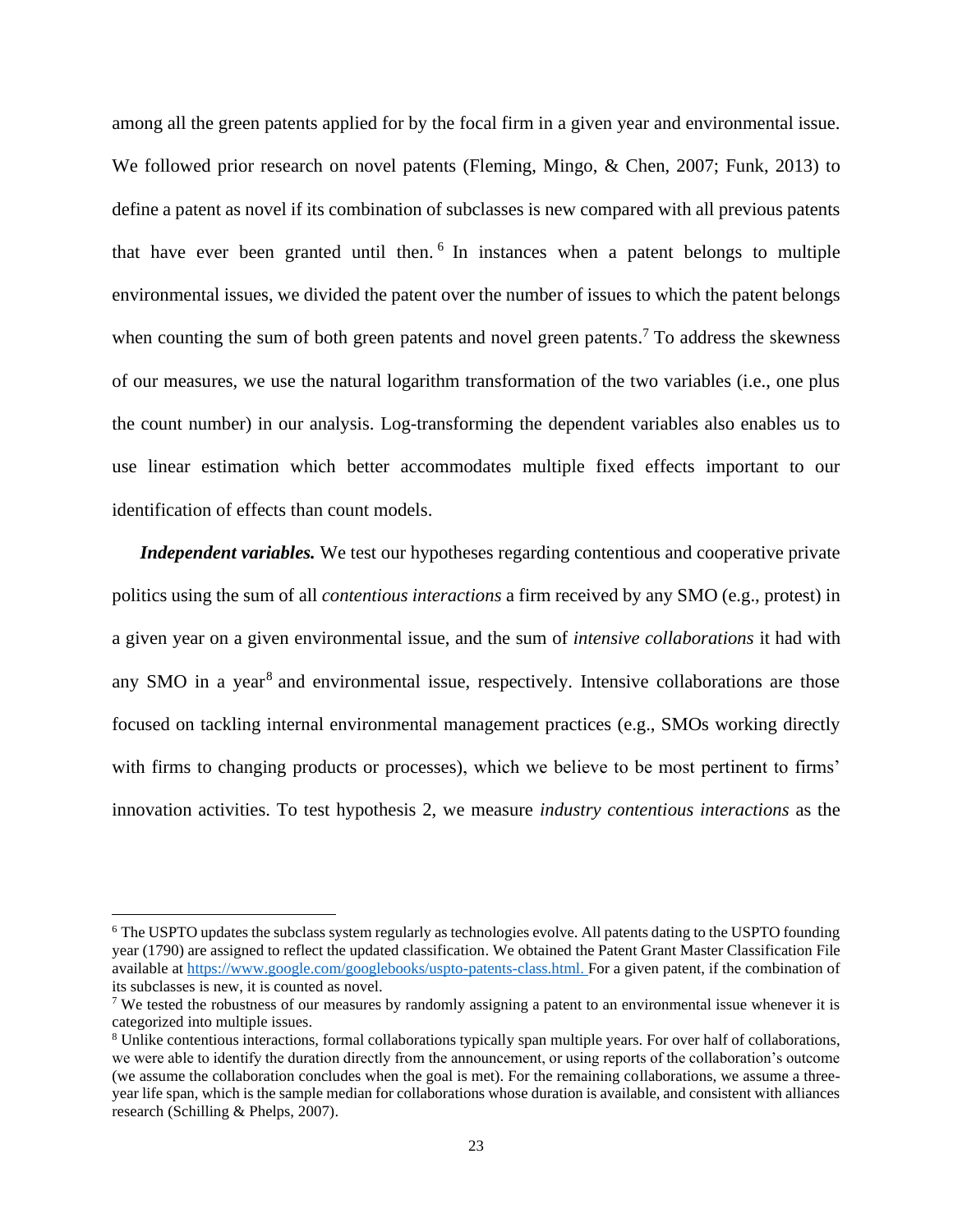sum of contentious challenges other firms in the same industry (three-digit NAICS) in which the focal firm operates received on a given environmental issue.

*Control variables.* We controlled for a number of factors that may affect firms' green innovation activities and may be correlated with our hypothesized effects of private politics. First, following the rationale of our matching approach, we include controls for the firm's myriad relationships with other environmental movements and the focal movement which could affect private politics: *contention on non-climate issues*; *cooperative arms-length interactions*; and the number of *interactive collaborations*. <sup>9</sup> We controlled for the firm's *environmental performance* measured as the sum of seven environmental concerns ratings evaluated by Kinder, Lydenberg, Domini (KLD) Research & Analytics (Chatterji, Levine, & Toffel, 2009).

We also include a control to account for differences between firms in their responsiveness to issues (Durand, Hawn, & Ioannou, 2019), which could in turn influence their propensity to be targeted (McDonnell et al., 2015). We matched each firm to the Sustainability Accounting Standards Board's issue materiality classifications to account for the materiality of specific environmental issues to a firm's business strategy and performance (Grewal, Hauptmann, & Serafeim, 2020), which may evoke different responsiveness from the firm but may also be predictive of innovation or private politics. *Issue materiality* is a dummy coded one if the issue (e.g., renewable energy) is material to the firm, and zero otherwise. We also controlled for a *firm's public approval*, as highly esteemed firms are more likely to be contentiously targeted and may have greater innovation capabilities. Following McDonnell (2016), we used Linguistic Inquiry Word Count dictionaries to assess the affective valence of all articles published about the firm in

<sup>9</sup> Interactive collaborations are those focused on outcomes external to the firm such as co-developing educational programs or conducting joint policy research (Rondinelli & London, 2003).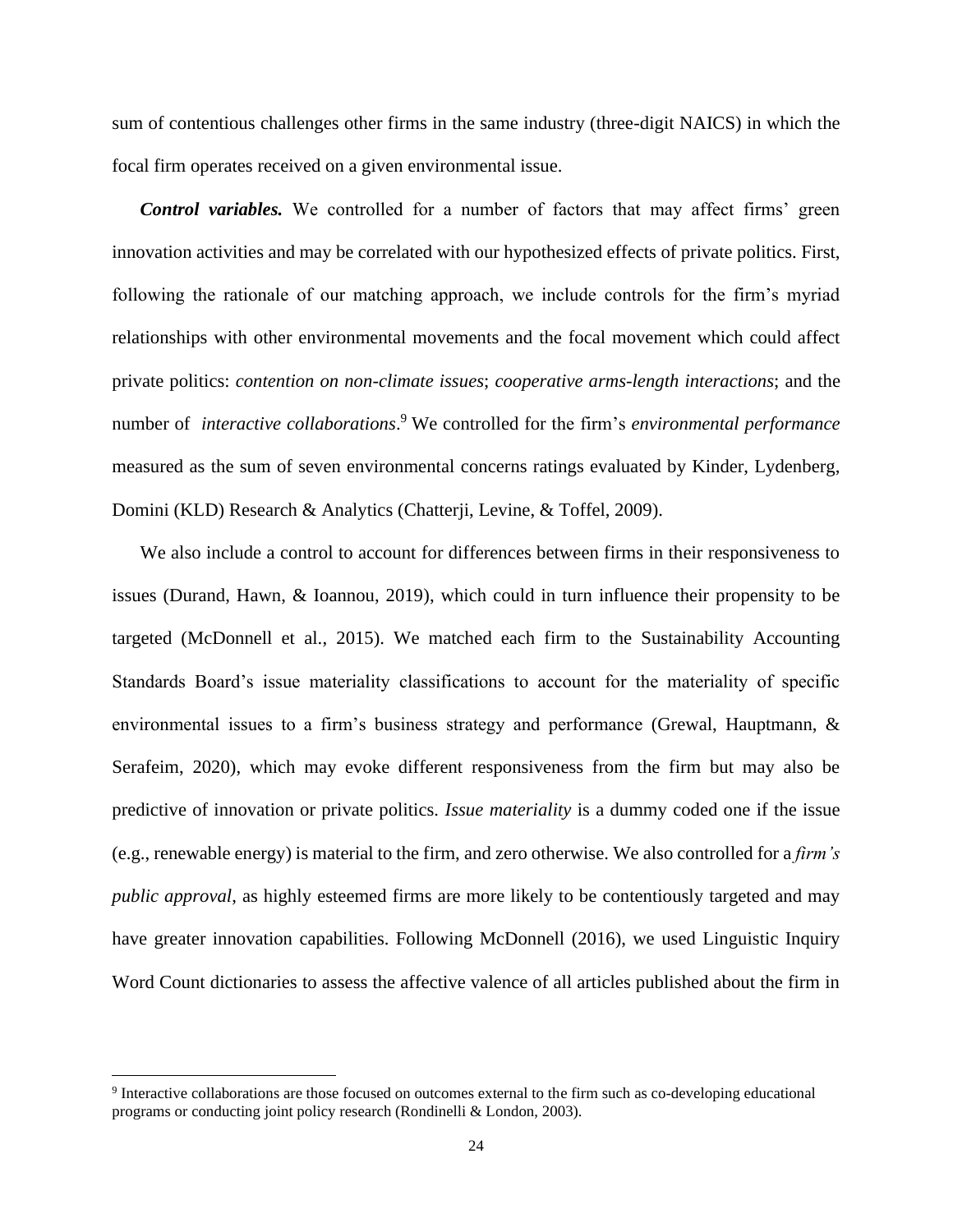*USA Today* and employed the Janis-Fadner coefficient to calculate each firm's emotional valence of media coverage. The coefficient ranges from negative one (all negative) to one (all positive).

Innovation also depends on a range of firm-level factors that affect the supply-side of the innovation equation. Thus, we controlled for *firm assets* (logged), *return on assets* as a proxy for financial performance, *market leverage* (ratio of debt over a firm's capital), as well as *slack resources* (current assets over current liabilities) (Greve, 2003). *R&D intensity* (research expenses divided by total sales) is another important predictor of firm innovation and is included in the estimation. We obtained financial data from COMPUSTAT to calculate these five controls. We also included measures of firm-level patenting behavior as they are directly related to future patenting. We controlled for a firm's *patent stock* measured as the logged sum of patents assigned to the firms over the past five years, and its *patent quality* measured as the logged sum of forward citations over the proceeding years (three-year window) accrued to a firm's patents in a particular year. *Technological diversity* was measured as the Blau index, ranging from zero to one, of a firm's patenting across technological classes in a year (Wang & Chen, 2010). To indicate the relative richness of the firm's specific environment (i.e., some firms may patent in technological classes that have more new innovations than other firms) (Ahuja & Katila, 2004), we measured *industry technological opportunity* as the logged sum of patents granted in the classes where a firm has been active. Because firm patenting is path dependent, we include in our main estimation the lagged value of our dependent variables (logged sum of green patents, logged sum of novel green patents). Since there are cases when a patent may belong to several issues, we generated a *ratio of multiple-issue green patents* (total number of multiple-issue green patents over all green patents) as a control in all analyses.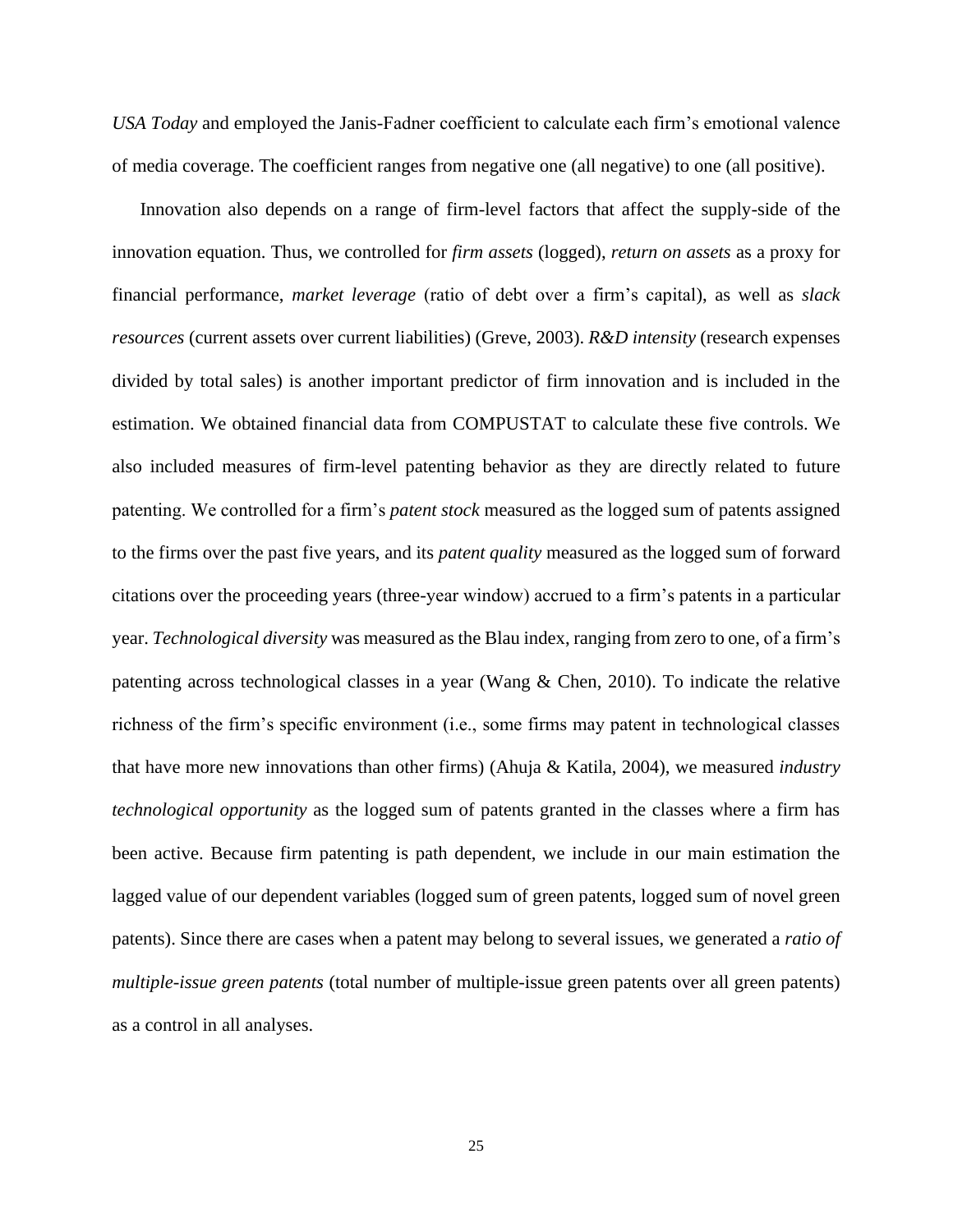Given the importance of public policy to inducing green innovation, which may also correlate with private politics (Hiatt et al., 2015), we include two public policy control variables consistently available over our panel. We obtained yearly measures of state-level policies over eight decades (1936-2014) from Caughey and Warshaw (2016), and controlled for state-level policies on *solar energy use* (i.e., whether the state has a tax credit for residential solar installations). In addition to the influence of state-level policy, firms monitor and may be responsive to future policy changes. Thus, we include a control for the number of *congressional hearings held on the issue*, in the previous year, from the Comparative Agenda's Project. All explanatory and control variables are lagged by one year. Table 1 shows the summary statistics and correlations for the matched sample.

> ------------------------------ Insert Table 1 about here ------------------------------

#### **RESULTS**

We use the high-dimensional fixed effects model developed by Correia (2016) which more efficiently estimates multiple fixed effects, and is useful for our analysis spanning three levels (firm, issue and year). This model has been increasingly adopted in both strategy (Dutt & Mitchell, 2020) and other disciplines such as economics and finance (Adams, Keloharju, & Knüpfer, 2018), because of its flexibility in incorporating multiple fixed effects and standard error correlation structures. In our specification, we include firm and issue fixed effects to control for unobserved heterogeneity across these two levels. We also include a year and two-digit SIC code<sup>10</sup> industry interacted fixed effect to account for any industry time-varying shocks. All models include heteroskedasticity robust standard errors clustered by firm to account for the nonindependence of

<sup>&</sup>lt;sup>10</sup> We chose to set the industry fixed effect at the two-digit SIC code level as the three-digit SIC code level would include very few firms for each group, in our cross-industry firm sample.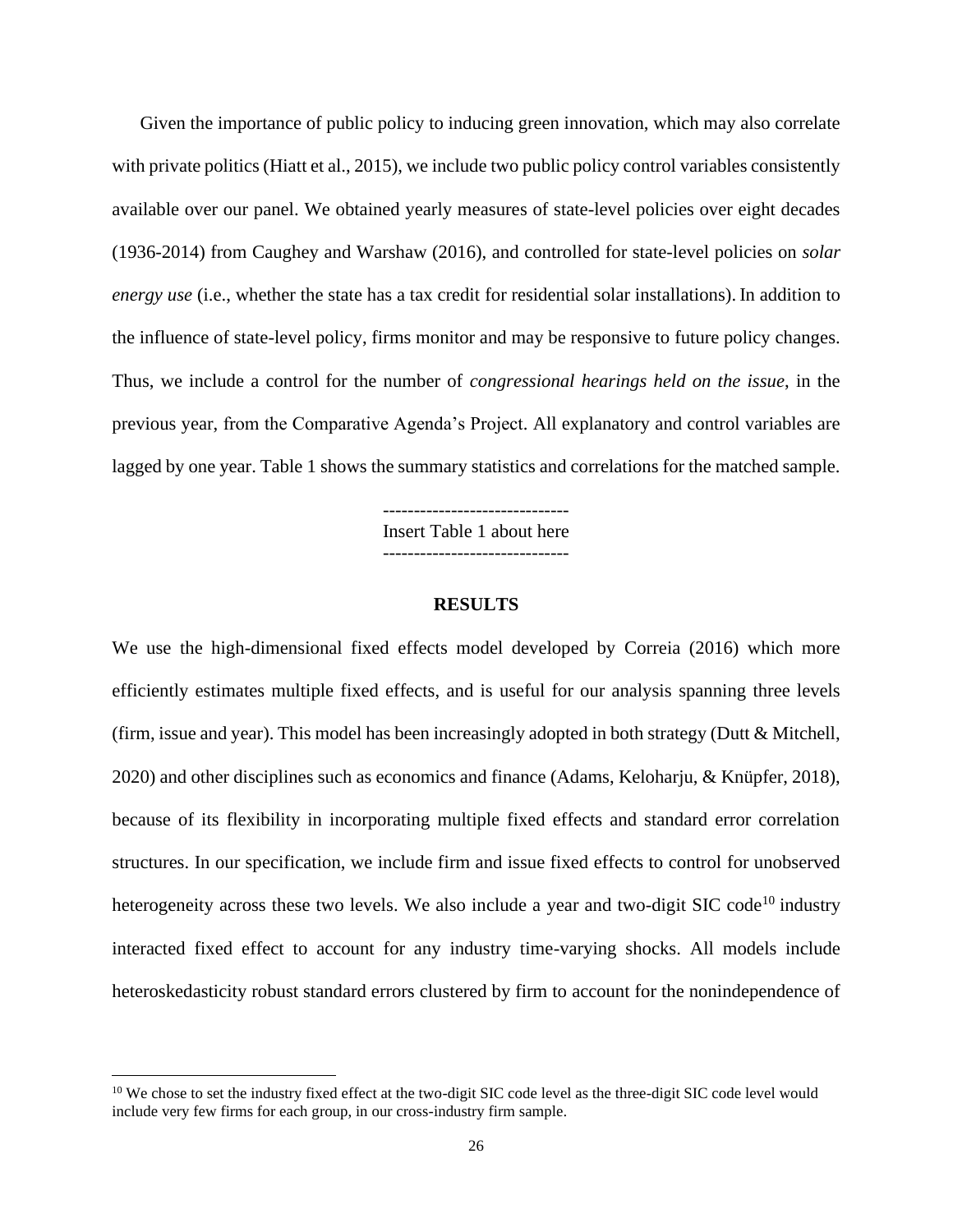firm observations across the three climate-related issues (i.e., air pollution, renewable energy, energy conservation). We estimate the model using the Stata *reghdfe* package.

> Insert Table 2 about here ------------------------------

Table 2 reports the results of our hypothesis tests using linear models with multiple fixed effects. The dependent variable in models 1 through 4 is the logged number of patent applications on a given climate change issue (i.e., air pollution, renewable energy, or energy conservation). In model 1 we include only control variables, and find that a firm's green patenting relies on its stock of knowledge, whether the specific issue is material to its performance, whether the state has a tax credit for residential solar installations, and the previous year's green patents. In model 2, we find evidence corroborative of our first hypothesis that contentious private politics is a more effective catalyst for green innovation in general than cooperative private politics. Results indicate that while firm-SMO intensive collaborations on an issue do not significantly increase firms' green innovation ( $p=0.079$ , beta=0.124), contentious private politics is positively associated with green innovation ( $p=0.002$ , beta=0.121). A one unit increase in the contentious challenges against a firm on a given climate change issue is associated with a 12 percent increase in green patenting on that issue. In hypothesis 2, we posited that firms are also responsive to contentious challenges targeting firms in the same industry and so will increase green innovation in response. In model 3, the coefficient of contentious challenges received by firms' industry peers is positive and significant  $(p=0.017, \text{beta}=0.053)$ . A one unit increase in the contentious targeting of industry peers on a given issue is associated with a 5 percent increase in the focal firm's green patenting on that issue. As we expected, the magnitude of the effect of contentious private politics against industry peers is less than if the focal firm is targeted, but is nevertheless significant. Model 4 is the full model with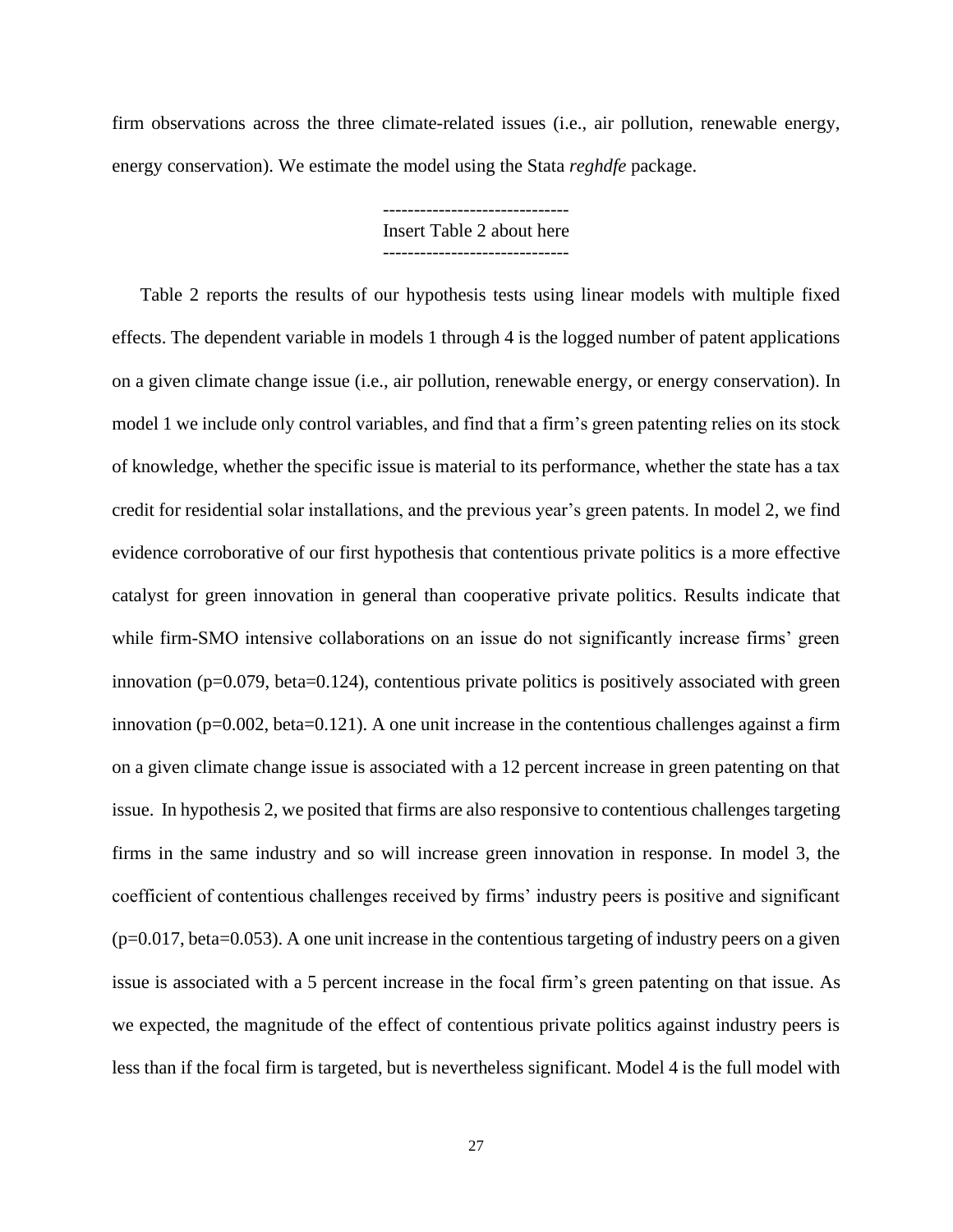all independent variables included simultaneously and the results continue to corroborate our first two hypotheses. In the full model, firms targeted contentiously increase their patenting by 7 percent on the issue advocated by the movement, and 4 percent when industry peers experience contention. The effect sizes are substantive, corresponding to 59, and 33, percent of one standard deviation in green patenting, respectively. In supplementary analysis (available from the authors), we confirm that results remain unchanged when the dependent variable was constructed by randomly assigning patents belonging to several environmental issues to one of them in counting the total number of patents. Results are also robust to removing the lagged dependent variable, and estimating the model on the full firm sample (i.e., without matching).

We now turn to our third hypothesis which posits that collaborations, or cooperative private politics, are more likely to impact the direction of the innovation firms pursue. Specifically, we posited that while contention may drive green innovation overall (i.e., hypothesis 1 and 2), intensive collaborations are more effective catalysts for novel innovation. Models 5 through 8 present corresponding analysis where the dependent variable is the logged number of novel patent applications on a given climate-related issue. In model 5, the controls-only model, we find that technological opportunity constrains firms' tendency to search for more *novel* solutions, consistent with arguments that technological opportunities may increase rivalry and innovation uncertainty (Kumar, 2005). We also find that the firm's public approval, a state-level solar energy policy, and the previous year's novel patents, are associated with more novel green innovation. As both model 6 and model 7 report, a firm's intensive collaborations with SMOs are more effective at catalyzing firms' novel green innovation ( $p=0.019$ , beta=0.117 in model 6;  $p=0.022$ , beta=0.117 in model 7), than contentious private politics, in line with our third hypothesis. The addition of one intensive collaboration with an SMO is associated with a 12 percent increase in novel innovations tackling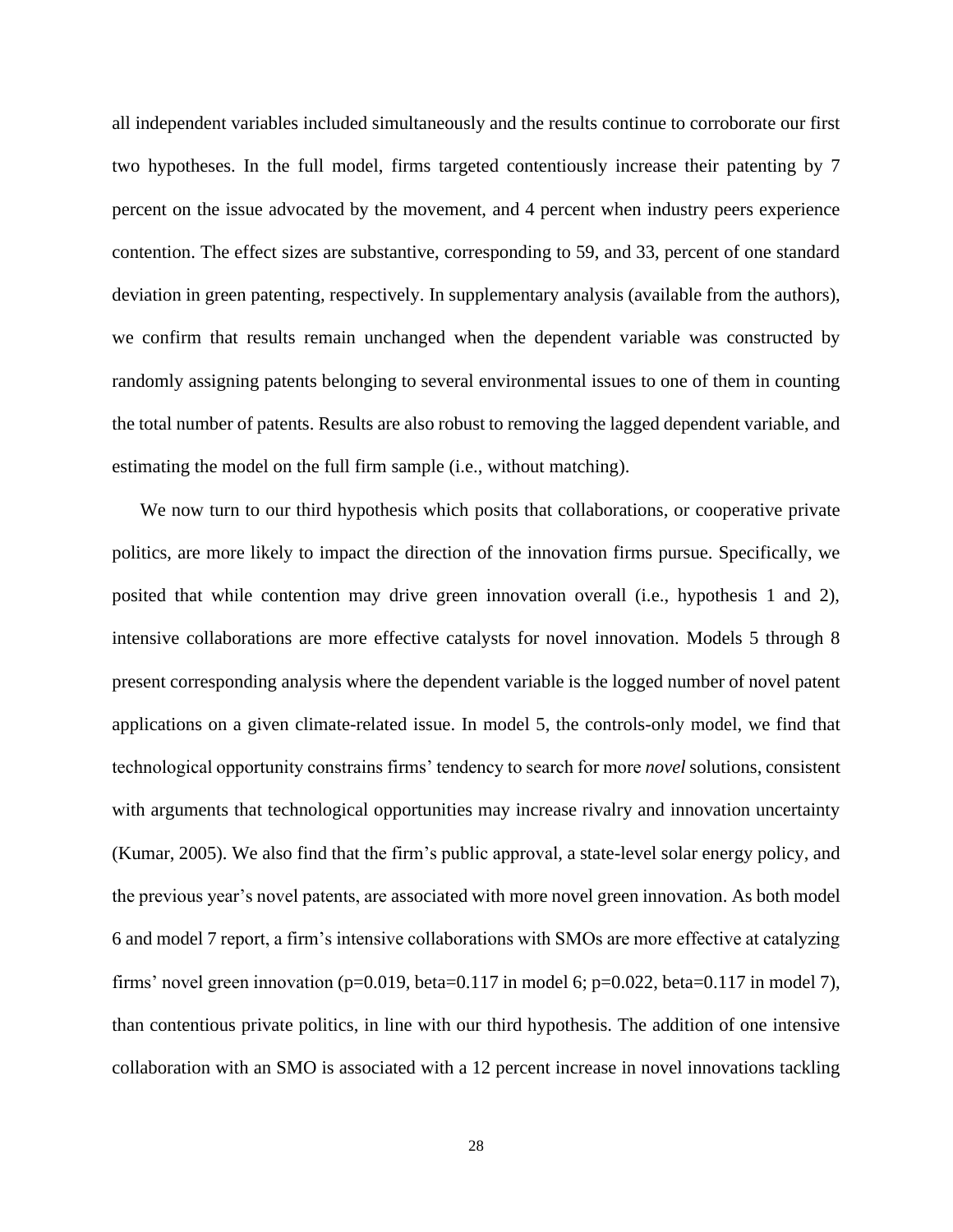the environmental issue, and corresponds to a change of more than one standard deviation in novel green patents. Model 8 presents the full model where cooperative private politics continues to be positively and significantly  $(p=0.020, \text{beta}=0.118)$  associated with novel green innovation.

Overall, the results in table 2 suggest that contentious challenges, whether directed at the focal firm or its peers, exert a more significant and positive influence on pushing firm to generate green patents than collaborations. However, collaborations are more effective at pushing firms in more novel directions. This is consistent with the idea that firms access novel environmental expertise from outside stakeholders (i.e., SMOs) by collaborating with them directly and intensively, and therefore are better able to search for novel solutions unexplored by others. This finding also corresponds with research in knowledge and network structures where novel and complex knowledge is better produced within a direct and socially cohesive network (Reagans & McEvily, 2003; Rosenkopf & Almeida, 2003).

#### **DISCUSSION**

Scholars have documented myriad ways by which social activists engage firms to influence firms' strategic choices and outcomes, including location choices (Yue et al., 2013), entry into new industries (Lounsbury et al., 2003), and market returns (King, 2008). In this paper, we extend this burgeoning line of inquiry by examining the influence of activists' contentious attacks and collaborations with firms on an equally critical strategic choice: innovation. Our findings accord with a behavioral theory account of firm decision making in innovation (Greve, 2003). Specifically, contention from activists, which threatens firms with losses, catalyzes innovation on issues advocated by activists, while collaborations, which offer access to knowledge in distant domains, are more effective catalysts for novel innovation.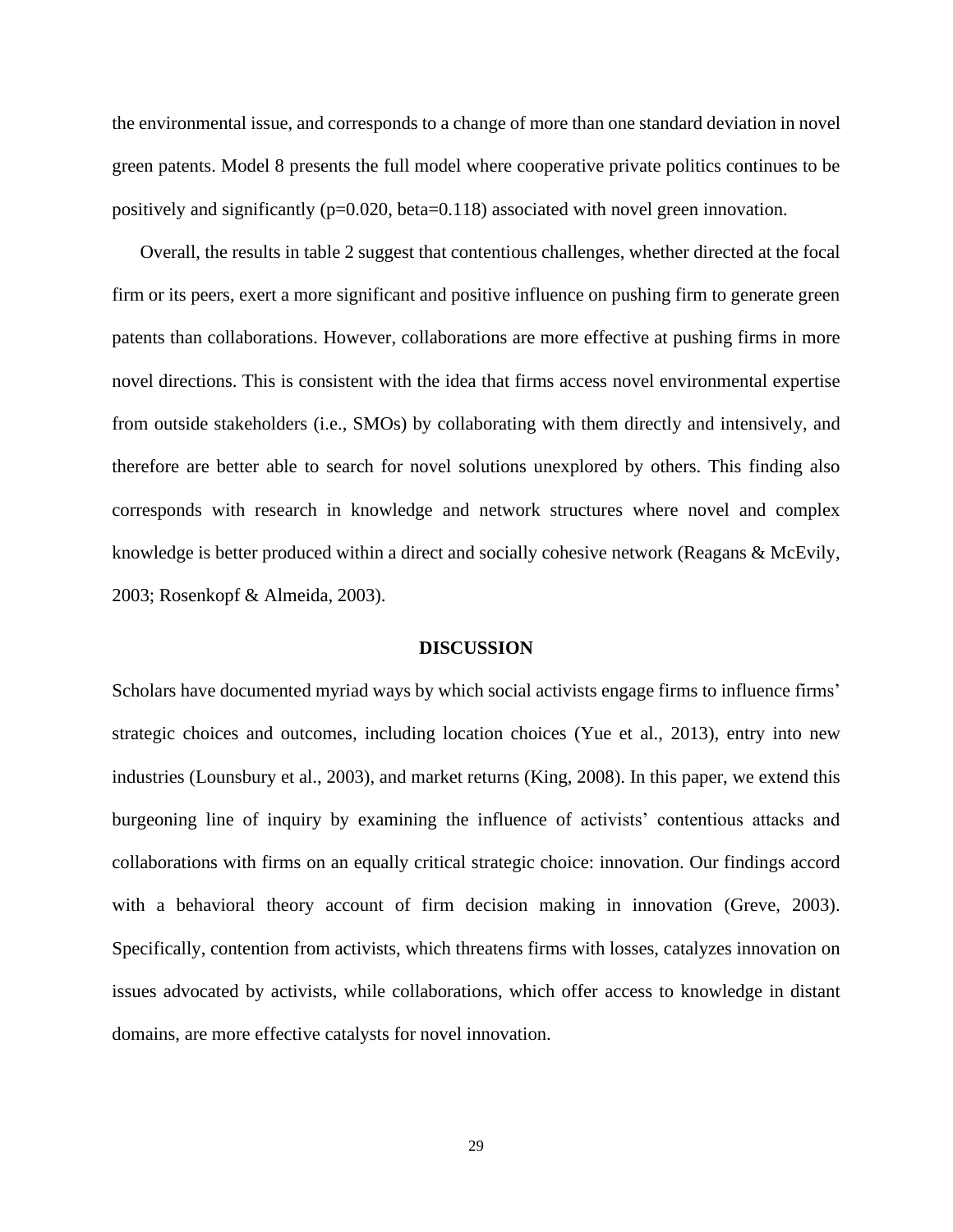This paper contributes to research in social movements, stakeholder theory and innovation. To our knowledge, this is the first attempt to build a comparative account of the impacts of contentious and cooperative private politics in research on movements and markets. To date, research examining interactions between firms and activists almost uniformly treats private politics as a 'contentious politics' in which activists engage firms as challengers. Our study demonstrates how cooperative private politics offers alternate means by which activists can influence firms' practices. As institutional change is likely a product of both contestation and cooperation (den Hond & de Bakker, 2007), we believe this study represents an important first step in building a more complete account of activist repertoires in advancing progress on societal grand challenges like climate change (George et al., 2016). Future research could extend comparative accounts of private politics to other firm decisions important to institutional change including adopting offthe-shelf innovations, or controversial practices (Briscoe & Murphy, 2012).

We also seek to contribute to nascent literature integrating insights from behavioral theory to better understand how managers deal with stakeholders (Nason et al., 2018). In contrast to Nason et al.'s (2018) framework that links negative and positive stakeholder feedback to legitimacy and efficiency frames, we posit that stakeholders can prompt loss and gain frames depending on whether they employ a stick or carrot in their interactions with firms. We are not the first to suggest issue frames affects firms' search processes in sustainability (Hahn, Preuss, Pinkse, & Figge, 2014; Sharma, 2000). But we depart from this work which takes issue frames as given, or considers the role of internal issue framing (Howard-Grenville, Nelson, Earle, Haack, & Young, 2017), to consider how seemingly similar external stakeholders can trigger different issue frames by deploying different tactics against firms. An important limitation of our study is that we cannot observe managerial frames, nor how contention and collaboration may interact with managers'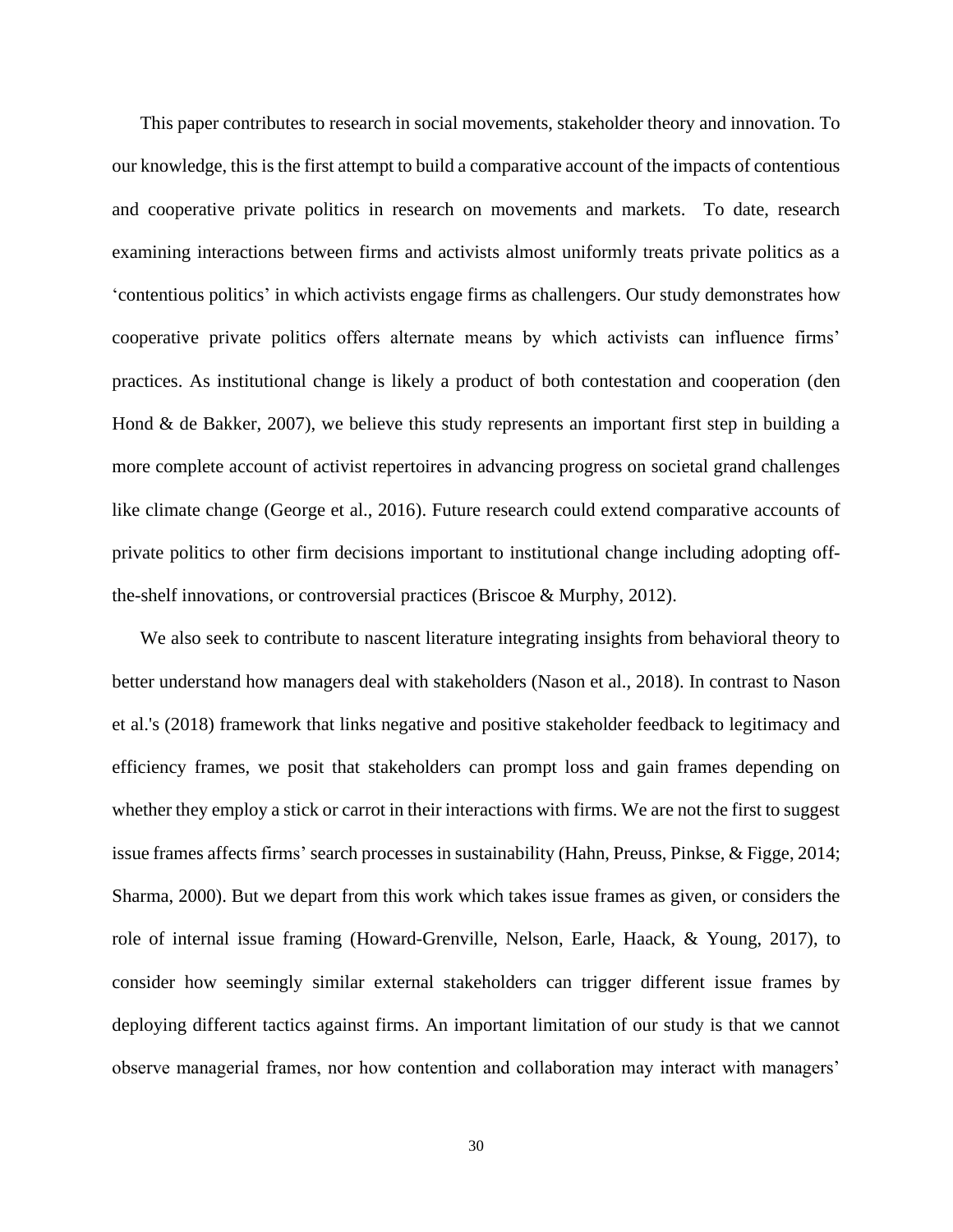pre-existing frames around climate change. We believe both are important opportunities for future study.

Finally, this study offers new insights into nascent literature on how nonmarket stakeholders affect firms' innovation processes and outputs. While most research on firm innovation focuses on market stakeholders like customers or competitors, scholars have also noted that nonmarket stakeholders play a nontrivial role in innovation (Jia, Huang, & Zhang, 2019; Li, Xia, & Zajac, 2018). We contribute to this literature novel theory and empirical evidence on an entirely different but still consequential set of nonmarket stakeholders: social movements. We do so in the context of climate change innovation, where scholars have repeatedly documented the critical role of demand-side incentives, particularly from government, to overcome disincentives to private investment due to challenges to appropriating returns of public goods creation (King, 2007). We see opportunities for extension of the insights of this study into other innovation domains that produce public goods not entirely appropriable by firms, or those with negative externalities. Promising domains include artificial intelligence with its associated impacts on human capital and employment, or innovations with implications for racial equity such as facial recognition technology. Innovation has the potential to not only disrupt industries, but also societies. Understanding the role that social movements play in directing firm innovations into sociallybeneficial areas, or those that mitigate negative social impacts, is critical.

31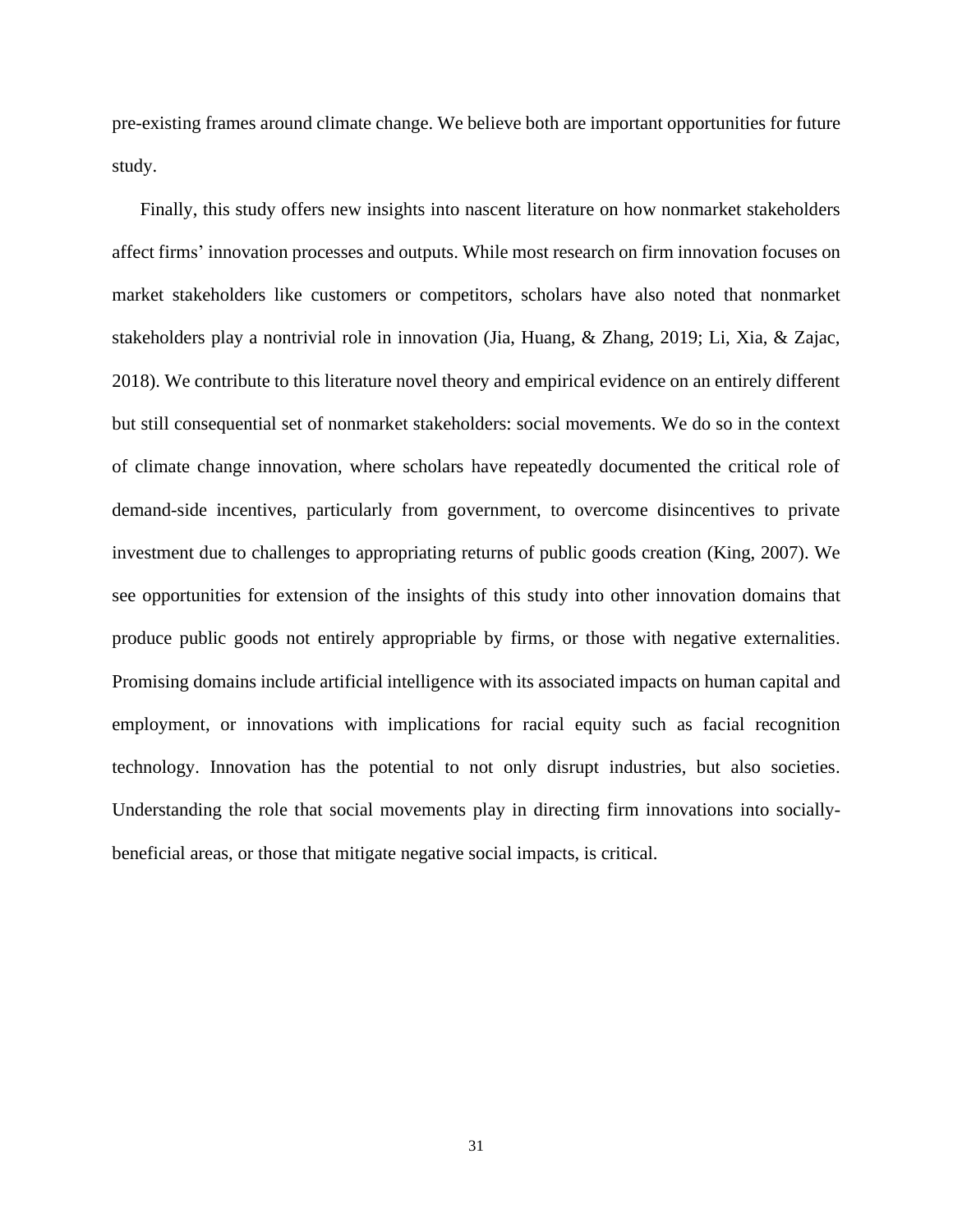### **REFERENCES**

- Adams, R., Keloharju, M., & Knüpfer, S. 2018. Are CEOs born leaders? Lessons from traits of a million individuals. *Journal of Financial Economics*, 130(2): 392–408.
- Adner, R., & Levinthal, D. 2001. Demand heterogeneity and technology evolution: Implications for product and process innovation. *Management Science*, 47(5): 611–628.
- Aguilera, R., Aragon-Correa, J., & Marano, V. 2021. The Corporate Governance of Environmental Sustainability: A Review and Proposal for More Integrated Research. *Journal of Management*, In press.
- Ahuja, G., & Katila, R. 2004. Where do resources come from? The role of idiosyncratic situations. *Strategic Management Journal*, 25(8–9): 887–907.
- Amore, M. D., & Bennedsen, M. 2016. Corporate governance and green innovation. *Journal of Environmental Economics and Management*, 75: 54–72.
- Argote, L., & Greve, H. R. 2007. A behavioral theory of the firm—40 years and counting: Introduction and impact. *Organization Science*, 18(3): 337–349.
- Arora, A., Belenzon, S., & Sheer, L. 2017. Back to basics: Why do firms invest in research? *National Bureau of Economic Research*. https://doi.org/10.3386/w23187.
- Austin, J. E., & Seitanidi, M. M. 2012. Collaborative Value Creation: A Review of Partnering Between Nonprofits and Businesses: Part I. Value Creation Spectrum and Collaboration Stages. *Nonprofit and Voluntary Sector Quarterly*, 41(5): 726–758.
- Baron, D. P. 2012. The Industrial Organization of Private Politics. *Quarterly Journal of Political Science*, 7(2): 135–174.
- Baron, D. P., & Diermeier, D. 2007. Strategic activism and nonmarket strategy. *Journal of Economics & Management Strategy*, 16(3): 599–634.
- Baumgartner, F. R., & Jones, B. D. 2002. *Policy Dynamics*. Chicago: University of Chicago Press.
- Bell, G. G. 2005. Clusters, networks, and firm innovativeness. *Strategic Management Journal*, 26(3): 287–295.
- Berrone, P., Fosfuri, A., Gelabert, L., & Gomez-Mejia, L. R. 2013. Necessity as the mother of 'green'inventions: Institutional pressures and environmental innovations. *Strategic Management Journal*, 34(8): 891–909.
- Bolton, M. K. 1993. Organizational innovation and substandard performance: When is necessity the mother of innovation? *Organization Science*, 4(1): 57–75.
- Briscoe, F., Gupta, A., & Anner, M. S. 2015. Social activism and practice diffusion: How activist tactics affect non-targeted organizations. *Administrative Science Quarterly*, 60(2): 300– 332.
- Briscoe, F., & Murphy, C. 2012. Sleight of hand? Practice opacity, third-party responses, and the interorganizational diffusion of controversial practices. *Administrative Science Quarterly*, 57(4): 553–584.
- Burchell, J., & Cook, J. 2013. Sleeping with the Enemy? Strategic Transformations in Business—NGO Relationships Through Stakeholder Dialogue. *Journal of Business Ethics*, 113(3): 505–518.
- Caughey, D., & Warshaw, C. 2016. The dynamics of state policy liberalism, 1936–2014. *American Journal of Political Science*, 60(4): 899–913.
- Chatterji, A. K., Levine, D. I., & Toffel, M. W. 2009. How well do social ratings actually measure corporate social responsibility? *Journal of Economics & Management Strategy*, 18(1): 125–169.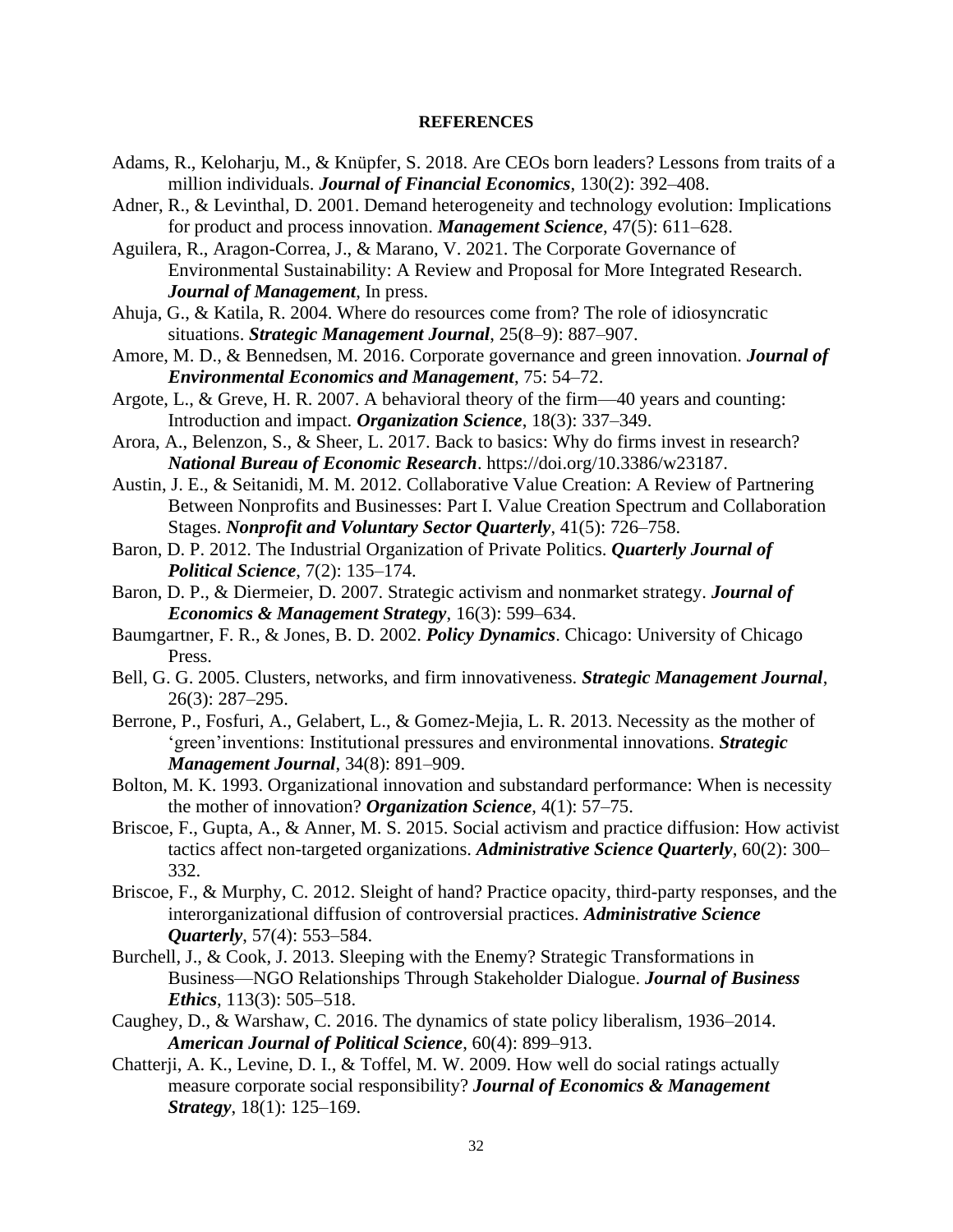- Christmann, P. 2000. Effects of "best practices" of environmental management on cost advantage: The role of complementary assets. *Academy of Management Journal*, 43(4): 663–680.
- Costantini, V., Crespi, F., & Palma, A. 2017. Characterizing the policy mix and its impact on eco-innovation: A patent analysis of energy-efficient technologies. *Research Policy*, 46(4): 799–819.
- Cyert, R. M., & March, J. G. 1963. *A behavioral theory of the firm*. Malden, MA: Blackwell Publishers Inc.
- Dechezleprêtre, A., Neumayer, E., & Perkins, R. 2015. Environmental regulation and the crossborder diffusion of new technology: Evidence from automobile patents. *Research Policy*, 44(1): 244–257.
- den Hond, F., & de Bakker, F. G. A. 2007. Ideologically motivated activism: How activist groups influence corporate social change activities. *Academy of Management Review*, 32(3): 901–924.
- Desai, V. M. 2018. Collaborative stakeholder engagement: An integration between theories of organizational legitimacy and learning. *Academy of Management Journal*, 61(1): 220– 244.
- Di Stefano, G., Gambardella, A., & Verona, G. 2012. Technology push and demand pull perspectives in innovation studies: Current findings and future research directions. *Research Policy*, 41(8): 1283–1295.
- Durand, R., & Georgallis, P. 2018. Differential firm commitment to industries supported by social movement organizations. *Organization Science*, 29(1): 154–171.
- Durand, R., Hawn, O., & Ioannou, I. 2019. Willing and able: A general model of organizational responses to normative pressures. *Academy of Management Review*, 44(2): 299–320.
- Durand, R., & Vergne, J.-P. 2015. Asset divestment as a response to media attacks in stigmatized industries: Asset Divestment as a Response to Media Attacks. *Strategic Management Journal*, 36(8): 1205–1223.
- Dutt, N., & Mitchell, W. 2020. Searching for knowledge in response to proximate and remote problem sources: Evidence from the U.S. renewable electricity industry. *Strategic Management Journal*, 41(8): 1412–1449.
- Earl, J., Martin, A., McCarthy, J. D., & Soule, S. A. 2004. The Use of Newspaper Data in the Study of Collective Action. *Annual Review of Sociology*, 30: 65–80.
- Economist. 2010, June 5. Reaching for a longer spoon; Business and NGOs. *The Economist*, 395(8685): 70.
- Eesley, C., & Lenox, M. J. 2006. Firm responses to secondary stakeholder action. *Strategic Management Journal*, 27(8): 765–781.
- Fleming, L. 2001. Recombinant uncertainty in technological search. *Management Science*, 47(1): 117–132.
- Fleming, L., Mingo, S., & Chen, D. 2007. Collaborative brokerage, generative creativity, and creative success. *Administrative Science Quarterly*, 52(3): 443–475.
- Fu, W., Li, C., Ondrich, J., & Popp, D. 2018. *Technological spillover effects of state renewable energy policy: Evidence from patent counts*. NBER Working Paper 25390.
- Funk, R. J. 2013. Making the most of where you are: Geography, networks, and innovation in organizations. *Academy of Management Journal*, 57(1): 193–222.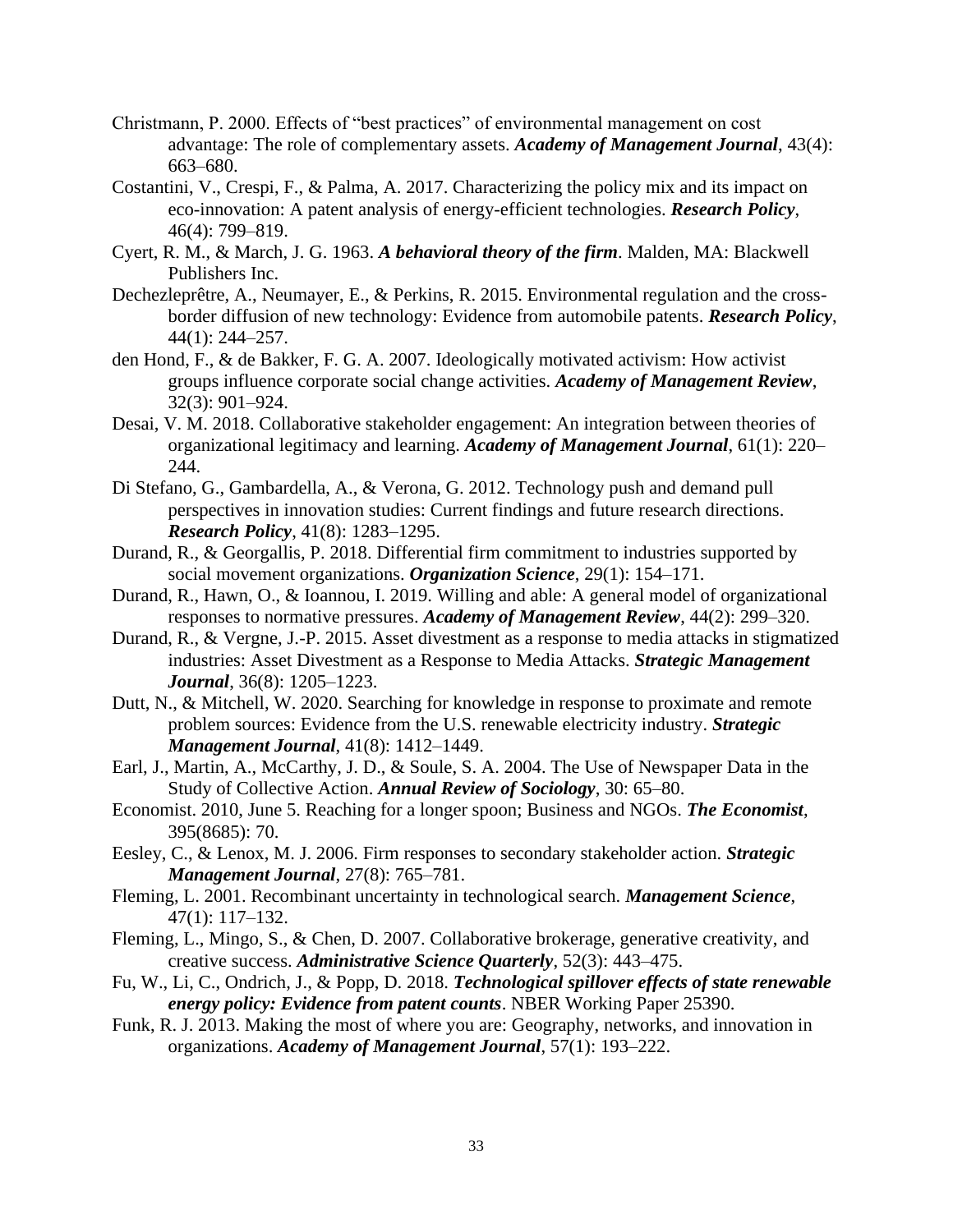- George, E., Chattopadhyay, P., Sitkin, S. B., & Barden, J. 2006. Cognitive underpinnings of institutional persistence and change: A framing perspective. *Academy of Management Review*, 31(2): 347–365.
- George, G., Howard-Grenville, J., Joshi, A., & Tihanyi, L. 2016. Understanding and tackling societal grand challenges through management research. *Academy of Management Journal*, 59(6): 1880–1895.
- Ghosh, A., & Rosenkopf, L. 2014. PERSPECTIVE—shrouded in structure: Challenges and opportunities for a friction-based view of network research. *Organization Science*, 26(2): 622–631.
- Gray, B., & Purdy, J. 2018. *Collaborating for our future: Multistakeholder partnerships for solving complex problems*. Oxford University Press.
- Greve, H. R. 2003. A behavioral theory of R&D expenditures and innovations: Evidence from shipbuilding. *Academy of Management Journal*, 46(6): 685–702.
- Grewal, J., Hauptmann, C., & Serafeim, G. 2020. Material sustainability information and stock price informativeness. *Journal of Business Ethics*, 1–32.
- Hahn, T., Preuss, L., Pinkse, J., & Figge, F. 2014. Cognitive frames in corporate sustainability: Managerial sensemaking with paradoxical and business case frames. *Academy of Management Review*, 39(4): 463–487.
- Hall, B. H., Jaffe, A. B., & Trajtenberg, M. 2001. The NBER patent citation data file: Lessons, insights and methodological tools. *National Bureau of Economic Research*. https://doi.org/10.3386/w8498.
- Hart, S. L. 1995. A natural-resource-based view of the firm. *Academy of Management Review*, 20(4): 986–1014.
- Hartman, C. L., & Stafford, E. R. 1997. Green alliances: Building new business with environmental groups. *Long Range Planning*, 30(2): 184–149.
- Heyes, A., & King, B. 2020. Understanding the Organization of Green Activism: Sociological and Economic Perspectives. *Organization & Environment*, 33(1): 7–30.
- Hiatt, S. R., Grandy, J. B., & Lee, B. H. 2015. Organizational responses to public and private politics: An analysis of climate change activists and US oil and gas firms. *Organization Science*, 26(6): 1769–1786.
- Howard-Grenville, J., Nelson, A. J., Earle, A. G., Haack, J. A., & Young, D. M. 2017. "If chemists don't do it, who is going to?" Peer-driven occupational change and the emergence of green chemistry. *Administrative Science Quarterly*, 62(3): 524–560.
- Iacus, S. M., King, G., & Porro, G. 2012. Causal inference without balance checking: Coarsened exact matching. *Political Analysis*, 20(1): 1–24.
- Jeppesen, L. B., & Lakhani, K. R. 2010. Marginality and problem-solving effectiveness in broadcast search. *Organization Science*, 21(5): 1016–1033.
- Jia, N., Huang, K. G., & Zhang, C. M. 2019. Public governance, corporate governance, and firm innovation: An examination of state-owned enterprises. *Academy of Management Journal*, 62(1): 220–247.
- Kale, P., & Singh, H. 2009. Managing strategic alliances: What do we know now, and where do we go from here? *Academy of Management Perspectives*, 23(3): 45–62.
- Katila, R., & Ahuja, G. 2002. Something old, something new: A longitudinal study of search behavior and new product introduction. *The Academy of Management Journal*, 45(6): 1183–1194.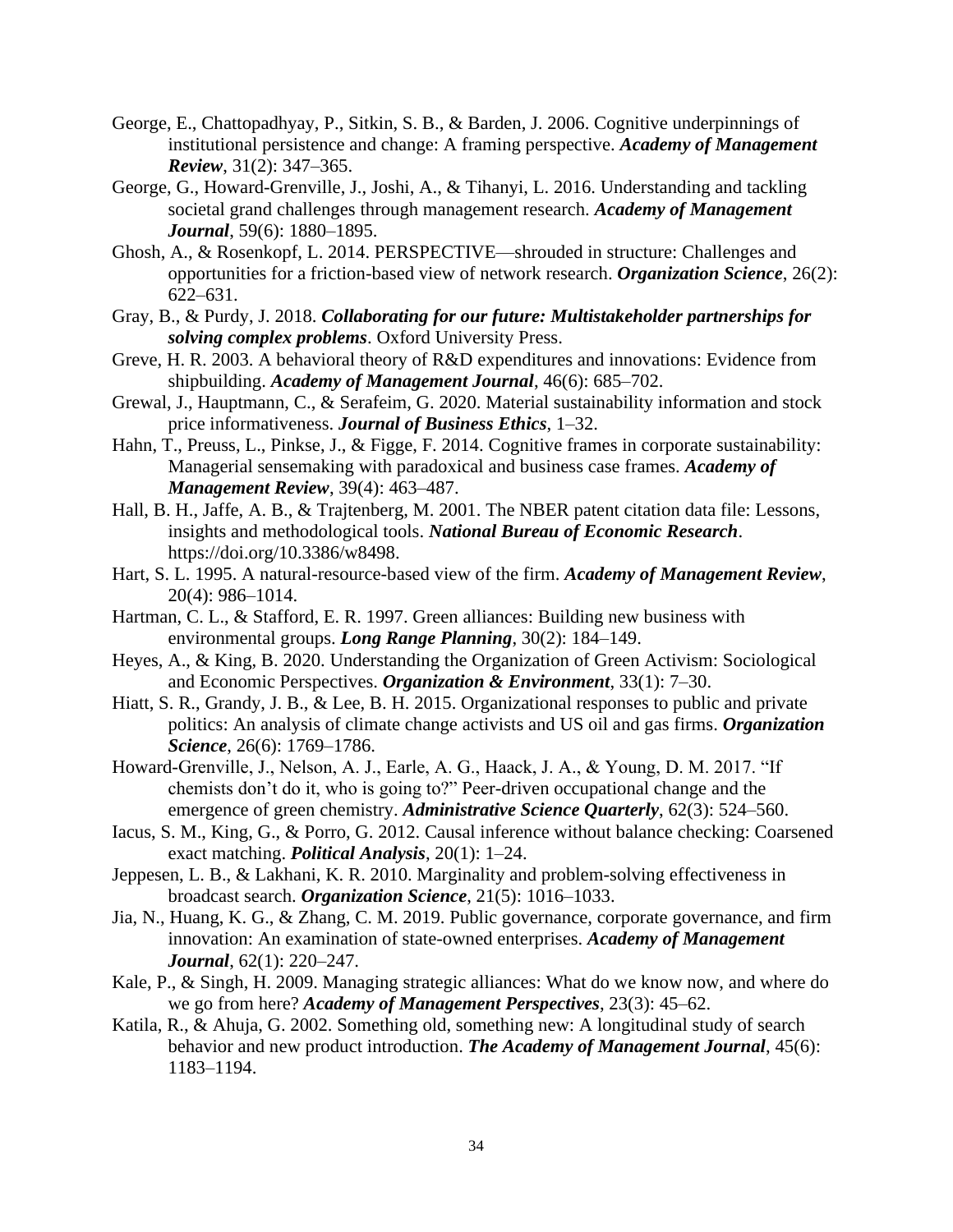- King, A. 2007. Cooperation between corporations and environmental groups: A transaction cost perspective. *Academy of Management Review*, 32(3): 889–900.
- King, B. 2008. A social movement perspective of stakeholder collective action and influence. *Business & Society*, 47(1): 21–49.
- King, B. G. 2008. A political mediation model of corporate response to social movement activism. *Administrative Science Quarterly*, 53(3): 395–421.
- King, B. G., & Pearce, N. A. 2010. The contentiousness of markets: Politics, social movements, and institutional change in markets. *Annual Review of Sociology*, 36: 249–267.
- Kogan, L., Papanikolaou, D., Seru, A., & Stoffman, N. 2017. Technological innovation, resource allocation, and growth\*. *The Quarterly Journal of Economics*, 132(2): 665–712.
- Kumar, M. V. S. 2005. The value from acquiring and divesting a joint venture: A real options approach. *Strategic Management Journal*, 26(4): 321–331.
- Langert, B. 2019. *The battle to do good: Inside McDonald's sustainability journey*. Bingley, UK: Emerald Publishing Limited.
- Larson, J., & Soule, S. A. 2009. Sector-level dynamics and collective action in the United States, 1965-1975. *Mobilization: An International Journal*, 14(3): 293–314.
- Li, J., Xia, J., & Zajac, E. J. 2018. On the duality of political and economic stakeholder influence on firm innovation performance: T heory and evidence from C hinese firms. *Strategic Management Journal*, 39(1): 193–216.
- Lounsbury, M., Ventresca, M., & Hirsch, P. M. 2003. Social movements, field frames and industry emergence: A cultural–political perspective on US recycling. *Socio-Economic Review*, 1(1): 71–104.
- McDonnell, M.-H. 2016. Radical repertoires: The incidence and impact of corporate-sponsored social activism. *Organization Science*, 27(1): 53–71.
- McDonnell, M.-H., & King, B. 2013. Keeping up appearances: Reputational threat and impression management after social movement boycotts. *Administrative Science Quarterly*, 58(3): 387–419.
- McDonnell, M.-H., King, B. G., & Soule, S. A. 2015. A dynamic process model of private politics: Activist targeting and corporate receptivity to social challenges. *American Sociological Review*, 80(3): 654–678.
- McDonnell, M.-H., Odziemkowska, K., & Pontikes, E. 2020. Bad Company: Shifts in Social Activists' Tactics and Support after Industry Scandals. *Organization Science*, Forthcoming: 1–51.
- Minkoff, D. C. 1999. Bending with the wind: Strategic change and adaptation by women's and racial minority organizations. *American Journal of Sociology*, 104(6): 1666–1703.
- Murphy, M., Arenas, D., & Batista, J. M. 2015. Value creation in cross-sector collaborations: The roles of experience and alignment. *Journal of Business Ethics*, 130(1): 145–162.
- Nason, R. S., Bacq, S., & Gras, D. 2018. A behavioral theory of social performance: Social identity and stakeholder expectations. *Academy of Management Review*, 43(2): 259– 283.
- Odziemkowska, K. 2020. Frenemies: When Firms and Activists Collaborate. *Best Paper Proceedings of the Academy of Management Annual Conference*. Vancouver, Canada.
- Odziemkowska, K., & Dorobantu, S. 2020. Contracting Beyond the Market. *Organization Science*, Forthcoming: 1–45.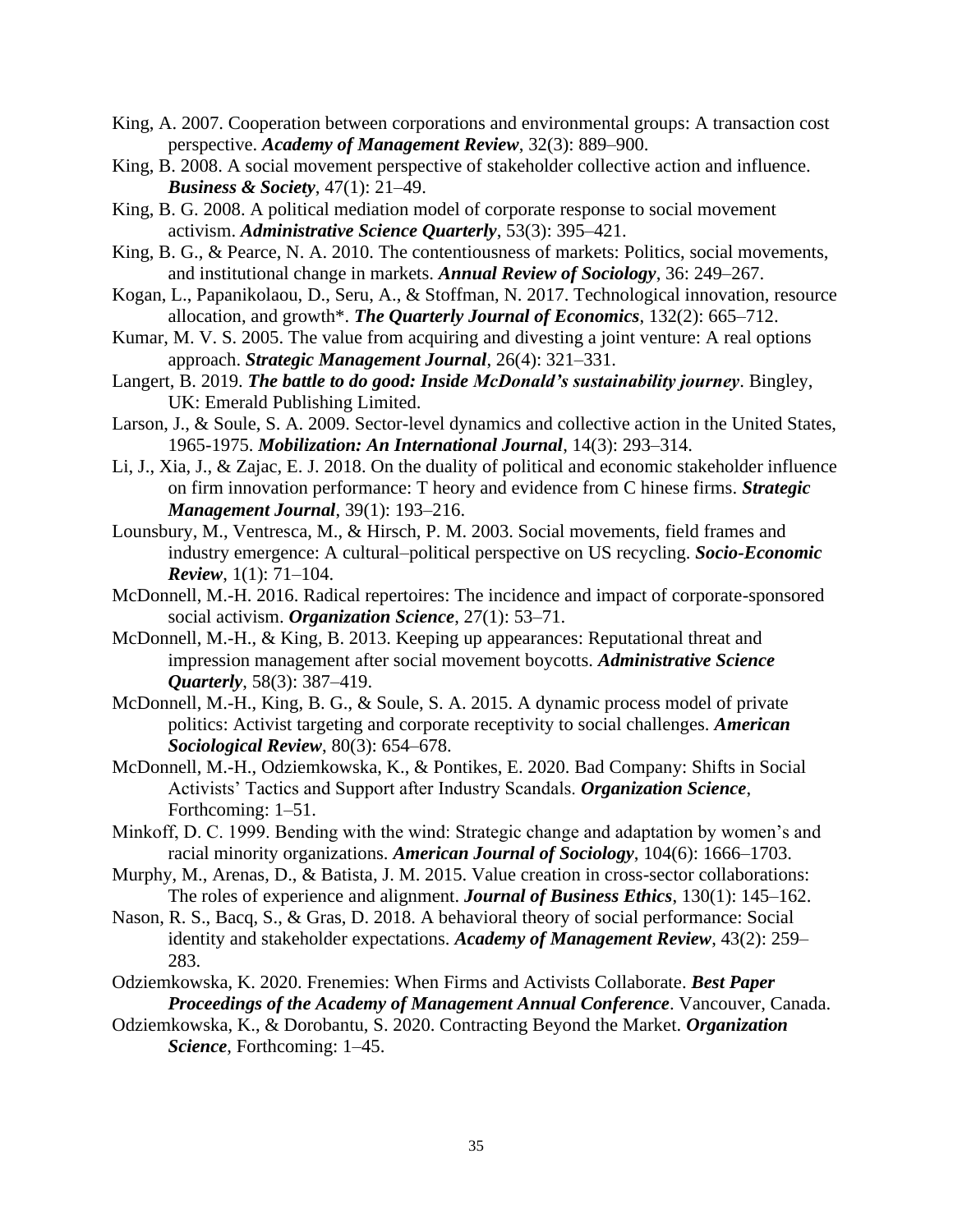- Odziemkowska, K., & McDonnell, M.-H. 2019. *Ripple Effects: How Firm-Activist Collaborations Reduce Movement Contention*. Working Paper. https://ssrn.com/abstract=3428050.
- Olsen, A. Ø., Sofka, W., & Grimpe, C. 2016. Coordinated exploration for grand challenges: The role of advocacy groups in search consortia. *Academy of Management Journal*, 59(6): 2232–2255.
- Polidoro, F., & Theeke, M. 2011. Getting competition down to a science: The effects of technological competition on firms' scientific publications. *Organization Science*, 23(4): 1135–1153.
- Porter, M. E. 1990. *Competitive advantage of nations: Creating and sustaining superior performance*. New York, NY: The Free Press.
- Posen, H. E., Keil, T., Kim, S., & Meissner, F. D. 2018. Renewing research on problemistic search—A review and research agenda. *Academy of Management Annals*, 12(1): 208– 251.
- Reagans, R., & McEvily, B. 2003. Network structure and knowledge transfer: The effects of cohesion and range. *Administrative Science Quarterly*, 48(2): 240–267.
- Rogge, K. S., & Schleich, J. 2018. Do policy mix characteristics matter for low-carbon innovation? A survey-based exploration of renewable power generation technologies in Germany. *Research Policy*, 47(9): 1639–1654.
- Rondinelli, D. A., & London, T. 2003. How corporations and environmental groups cooperate: Assessing cross-sector alliances and collaborations. *Academy of Management Perspectives*, 17(1): 61–76.
- Rosenkopf, L., & Almeida, P. 2003. Overcoming local search through alliances and mobility. *Management Science*, 49(6): 751–766.
- Schilling, M. A., & Phelps, C. C. 2007. Interfirm collaboration networks: The impact of largescale network structure on firm innovation. *Management Science*, 53(7): 1113–1126.
- Sharma, S. 2000. Managerial interpretations and organizational context as predictors of corporate choice of environmental strategy. *Academy of Management Journal*, 43(4): 681–697.
- Soule, S. A. 2009. *Contention and Corporate Social Responsibility*. New York, NY: Cambridge University Press.
- Soule, S. A., & King, B. G. 2008. Competition and resource partitioning in three social movement industries. *American Journal of Sociology*, 113(6): 1568–1610.
- Soule, S. A., Swaminathan, A., & Tihanyi, L. 2014. The diffusion of foreign divestment from Burma. *Strategic Management Journal*, 35(7): 1032–1052.
- Svoboda, S. 1995. Case A: McDonald's Environmental Strategy. *McDonald's/EDF Case Studies and Notes*.
- Tversky, A., & Kahneman, D. 1981. The framing of decisions and the psychology of choice. *Science*, 211(4481): 453–458.
- Vasi, I. B., & King, B. 2019. Technology stigma and secondary stakeholder activism: The adoption and growth of clean power programs in the US utility sector. *Socio-Economic Review*, 17(1): 37–61.
- von Hippel, E. 2006. *Democratizing Innovation*. Cambridge: The MIT Press. https://library.oapen.org/handle/20.500.12657/26093.
- Wang, H. C., He, J., & Mahoney, J. T. 2009. Firm-specific knowledge resources and competitive advantage: The roles of economic- and relationship-based employee governance mechanisms. *Strategic Management Journal*, 30(12): 1265–1285.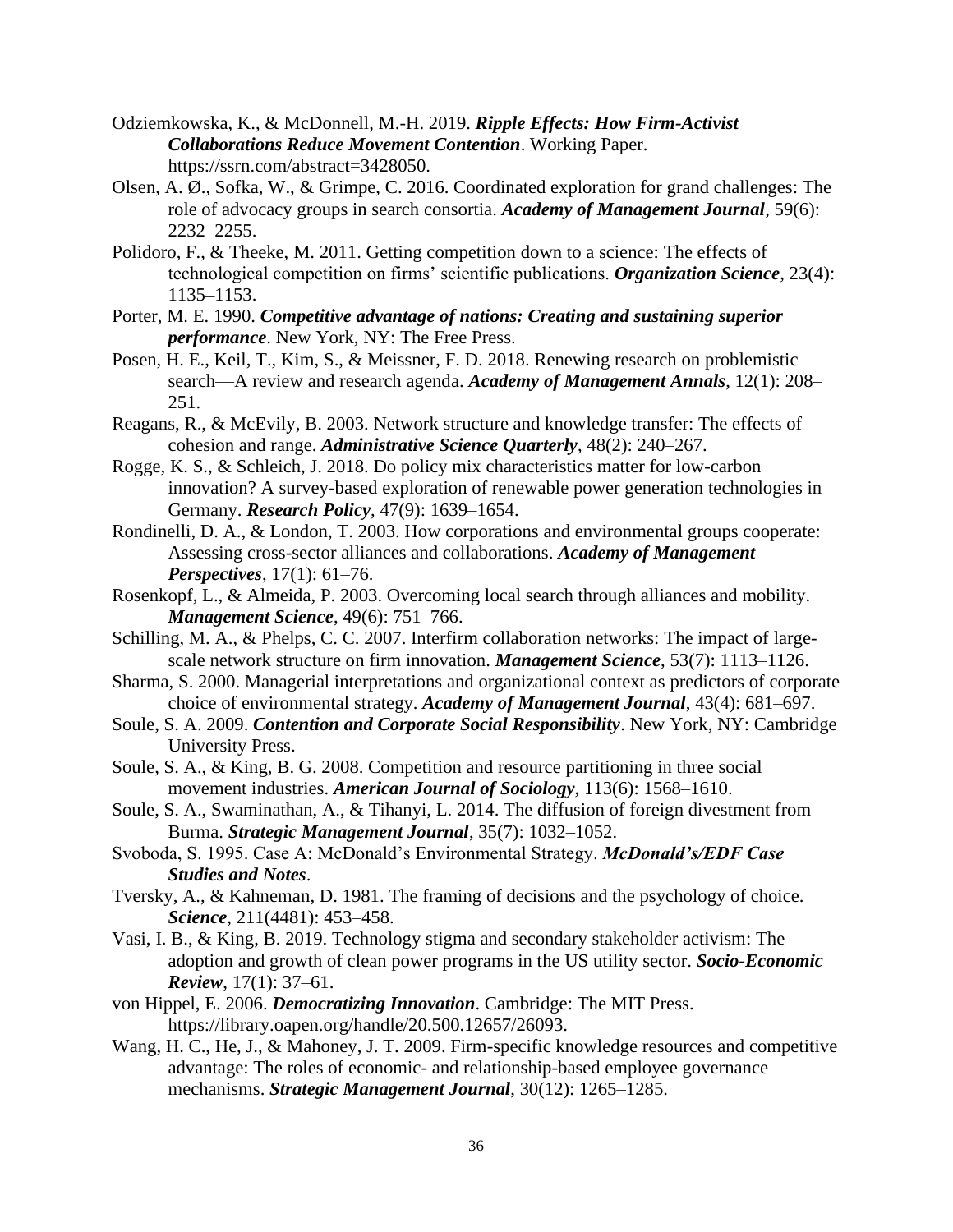- Wang, H., & Chen, W.-R. 2010. Is firm-specific innovation associated with greater value appropriation? The roles of environmental dynamism and technological diversity. *Research Policy*, 39(1): 141–154.
- Weber, K., Rao, H., & Thomas, L. G. 2009. From streets to suites: How the anti-biotech movement affected German pharmaceutical firms. *American Sociological Review*, 74(1): 106–127.
- Yang, H., Phelps, C., & Steensma, H. K. 2010. Learning from what others have learned from you: The effects of knowledge spillovers on originating firms. *Academy of Management Journal*, 53(2): 371–389.
- Yaziji, M., & Doh, J. 2009. *NGOs and corporations: Conflict and collaboration*. Cambridge University Press.
- Yue, L. Q., Rao, H., & Ingram, P. 2013. Information spillovers from protests against corporations: A tale of Walmart and Target. *Administrative Science Quarterly*, 58(4): 669–701.
- Zhong, W., Ma, Z., Tong, T. W., Zhang, Y., & Xie, L. 2020. Customer concentration, executive attention, and firm search behavior. *Academy of Management Journal*, Forthcoming.
- Zucker, L., & Darby, J. A. 1998. Intellectual capital and the birth of US biotechnology enterprises. *American Economic Review*, 88: 65–86.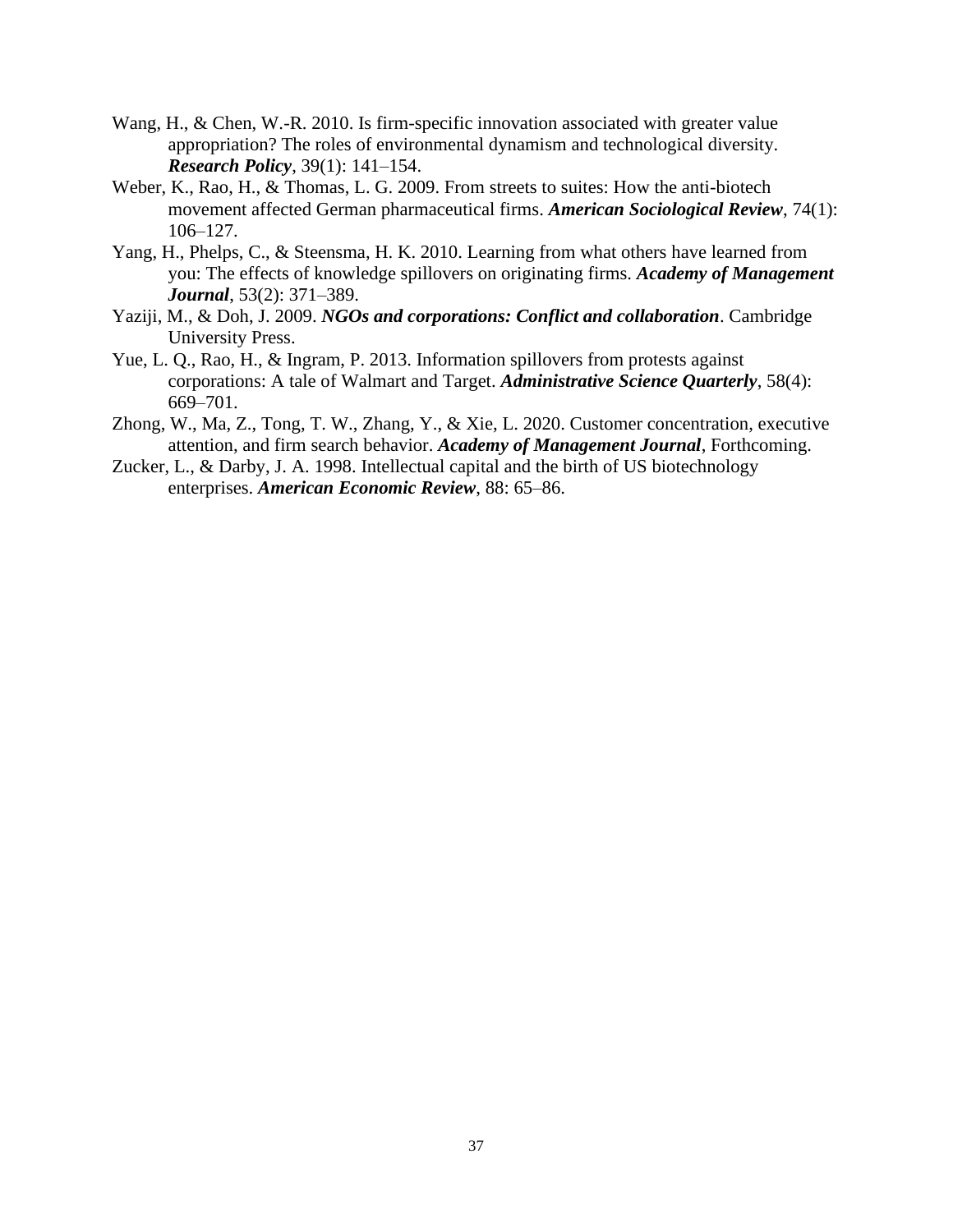| Variable                                  | Mean   | S.D.   |          | $\overline{2}$ | 3        | 4        | 5        | 6        |          | 8        | 9        | 10       | 11       | 12       | 13       | 14       | 15       |
|-------------------------------------------|--------|--------|----------|----------------|----------|----------|----------|----------|----------|----------|----------|----------|----------|----------|----------|----------|----------|
| 1. Green patents logged (DV)              | 0.942  | 1.216  |          |                |          |          |          |          |          |          |          |          |          |          |          |          |          |
| 2. Novel green patents logged (DV)        | 0.723  | 1.080  | 0.962    |                |          |          |          |          |          |          |          |          |          |          |          |          |          |
| 3. Contentious interactions               | 0.094  | 0.586  | 0.134    | 0.141          |          |          |          |          |          |          |          |          |          |          |          |          |          |
| 4. Industry contentious interactions      | 0.439  | 1.780  | 0.107    | 0.117          | 0.542    |          |          |          |          |          |          |          |          |          |          |          |          |
| 5. Intensive collaborations               | 0.112  | 0.486  | $-0.013$ | $-0.018$       | $-0.022$ | $-0.009$ |          |          |          |          |          |          |          |          |          |          |          |
| 6. Contention on non-climate issues       | 0.453  | 1.260  | 0.143    | 0.158          | 0.267    | 0.265    | $-0.010$ |          |          |          |          |          |          |          |          |          |          |
| 7. Cooperative arms-length interactions   | 0.028  | 0.171  | $-0.019$ | $-0.021$       | $-0.001$ | 0.001    | 0.323    | 0.008    |          |          |          |          |          |          |          |          |          |
| 8. Interactive collaborations             | 0.009  | 0.143  | $-0.021$ | $-0.025$       | $-0.010$ | $-0.015$ | 0.060    | $-0.021$ | 0.025    |          |          |          |          |          |          |          |          |
| 9. Firm environmental performance         | 1.538  | 1.731  | 0.257    | 0.310          | 0.219    | 0.200    | $-0.079$ | 0.402    | $-0.011$ | $-0.053$ |          |          |          |          |          |          |          |
| 10. Issue materiality                     | 0.637  | 0.481  | 0.144    | 0.139          | 0.076    | 0.073    | $-0.002$ | 0.049    | $-0.021$ | $-0.030$ | 0.171    |          |          |          |          |          |          |
| 11. Firm public approval                  | 0.274  | 0.553  | $-0.029$ | $-0.018$       | $-0.033$ | 0.003    | 0.010    | 0.001    | 0.001    | 0.018    | 0.003    | $-0.012$ |          |          |          |          |          |
| 12. Firm assets, logged                   | 10.022 | 0.992  | 0.208    | 0.196          | 0.225    | 0.167    | 0.075    | 0.353    | 0.100    | 0.043    | 0.359    | $-0.059$ | $-0.067$ |          |          |          |          |
| 13. Firm return on assets                 | 0.059  | 0.104  | 0.055    | 0.046          | 0.052    | 0.050    | 0.073    | 0.074    | 0.045    | 0.018    | 0.032    | $-0.091$ | $-0.009$ | 0.134    |          |          |          |
| 14. Firm market leverage                  | 0.195  | 0.168  | $-0.127$ | $-0.124$       | $-0.087$ | $-0.073$ | $-0.085$ | $-0.118$ | $-0.061$ | 0.015    | $-0.026$ | 0.242    | 0.091    | $-0.345$ | $-0.538$ |          |          |
| 15. Firm slack resources                  | 1.486  | 0.642  | $-0.050$ | $-0.080$       | $-0.057$ | $-0.082$ | 0.049    | $-0.139$ | 0.001    | 0.020    | $-0.300$ | $-0.116$ | $-0.109$ | $-0.181$ | 0.181    | $-0.245$ |          |
| 16. Firm R&D intensity                    | 0.046  | 0.061  | 0.000    | $-0.018$       | $-0.080$ | $-0.085$ | 0.179    | $-0.158$ | 0.025    | 0.029    | $-0.201$ | $-0.299$ | 0.004    | 0.077    | 0.051    | $-0.222$ | 0.314    |
| 17. Firm patent stock                     | 6.175  | 1.674  | 0.378    | 0.348          | 0.047    | 0.004    | 0.124    | 0.069    | 0.029    | 0.073    | 0.191    | $-0.124$ | $-0.058$ | 0.382    | 0.208    | $-0.348$ | 0.120    |
| 18. Firm patent quality                   | 4.941  | 1.791  | 0.376    | 0.344          | 0.036    | $-0.019$ | 0.124    | 0.011    | 0.020    | 0.051    | 0.056    | $-0.166$ | $-0.090$ | 0.301    | 0.171    | $-0.408$ | 0.127    |
| 19. Firm technological diversity          | 0.873  | 0.174  | 0.207    | 0.184          | 0.053    | 0.064    | $-0.021$ | 0.093    | 0.036    | 0.020    | 0.266    | 0.077    | 0.025    | 0.378    | $-0.035$ | $-0.010$ | $-0.216$ |
| 20. Industry technological opportunity    | 10.265 | 1.278  | 0.292    | 0.236          | 0.002    | $-0.051$ | 0.111    | $-0.023$ | 0.049    | 0.068    | $-0.019$ | $-0.053$ | $-0.015$ | 0.368    | 0.035    | $-0.195$ | 0.069    |
| 21. Ratio of multiple-issue green patents | 0.191  | 0.333  | 0.174    | 0.168          | 0.166    | 0.174    | $-0.023$ | 0.066    | 0.005    | $-0.010$ | 0.204    | 0.063    | $-0.080$ | 0.086    | 0.022    | $-0.036$ | $-0.011$ |
| 22. State-level solar energy policy       | 1.228  | 0.913  | $-0.009$ | $-0.050$       | 0.054    | 0.058    | 0.066    | $-0.039$ | 0.019    | 0.051    | $-0.201$ | $-0.170$ | $-0.052$ | 0.096    | 0.025    | $-0.100$ | 0.109    |
| 23. Congressional hearings on the issue   | 9.829  | 11.599 | $-0.012$ | $-0.040$       | 0.126    | 0.227    | 0.111    | $-0.017$ | 0.115    | 0.034    | $-0.095$ | $-0.171$ | $-0.008$ | 0.114    | 0.041    | $-0.060$ | 0.024    |

Table 1: Summary Statistics and Correlation Tables

| Variable                                  | 16       | 17       | 18       | 19       | 20    | 21       | 22    |
|-------------------------------------------|----------|----------|----------|----------|-------|----------|-------|
| 17. Firm patent stock                     | 0.441    |          |          |          |       |          |       |
| 18. Firm patent quality                   | 0.419    | 0.796    |          |          |       |          |       |
| 19. Firm technological diversity          | $-0.060$ | 0.395    | 0.307    |          |       |          |       |
| 20. Industry technological opportunity    | 0.281    | 0.713    | 0.637    | 0.530    |       |          |       |
| 21. Ratio of multiple-issue green patents | $-0.050$ | 0.119    | 0.089    | 0.132    | 0.080 |          |       |
| 22. State-level solar energy policy       | 0.231    | 0.130    | 0.153    | 0.034    | 0.211 | $-0.023$ |       |
| 23. Congressional hearings on the issue   | 0.057    | $-0.031$ | $-0.125$ | $-0.039$ | 0.051 | 0.064    | 0.074 |

*Note:* N=1,169 corresponding to the coarsened exact matching model.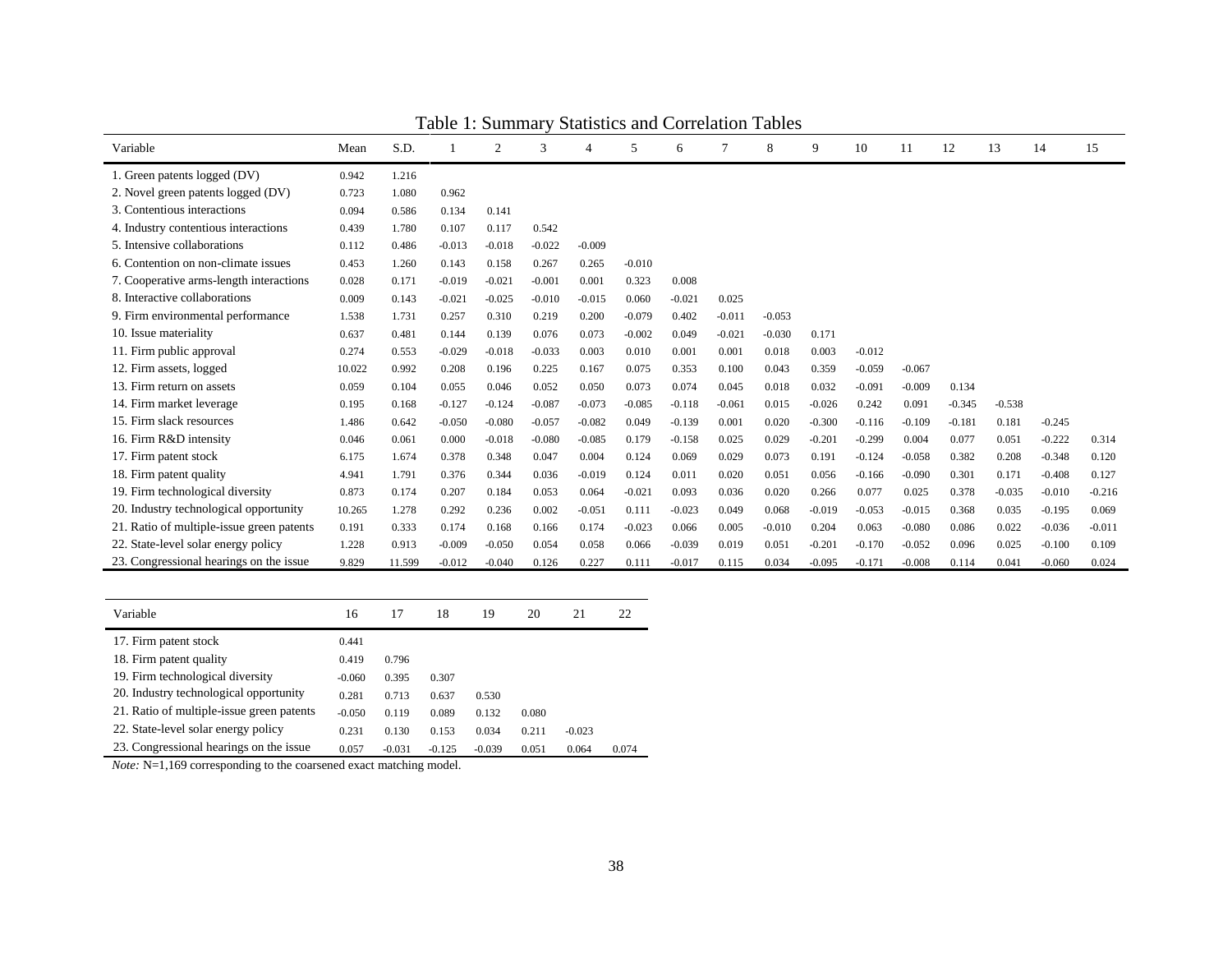|                                      | Model 1   | Model 2                        | Model 3   | Model 4   | Model 5                             | Model 6    | Model 7    | Model 8    |  |  |
|--------------------------------------|-----------|--------------------------------|-----------|-----------|-------------------------------------|------------|------------|------------|--|--|
|                                      |           | DV: $log (#)$ of green patents |           |           | DV: $log(H)$ of novel green patents |            |            |            |  |  |
| Contentious interactions             |           | $0.121**$                      |           | $0.072**$ |                                     | 0.031      |            | 0.024      |  |  |
|                                      |           | (0.037)                        |           | (0.026)   |                                     | $-0.019$   |            | $-0.02$    |  |  |
| Industry contentious interactions    |           |                                | $0.053**$ | $0.040*$  |                                     |            | 0.011      | 0.007      |  |  |
|                                      |           |                                | (0.017)   | (0.018)   |                                     |            | $-0.01$    | $-0.012$   |  |  |
| Intensive collaborations             |           | 0.124                          | 0.125     | 0.129     |                                     | $0.117*$   | $0.117*$   | $0.118*$   |  |  |
|                                      |           | (0.079)                        | (0.079)   | (0.079)   |                                     | $-0.049$   | $-0.05$    | $-0.05$    |  |  |
| Contention on non-climate issues     | $-0.005$  | $-0.015$                       | $-0.012$  | $-0.016$  | 0.009                               | 0.006      | 0.007      | 0.006      |  |  |
|                                      | (0.012)   | (0.011)                        | (0.011)   | (0.010)   | $-0.009$                            | $-0.009$   | $-0.009$   | $-0.009$   |  |  |
| Cooperative arms-length interactions | 0.050     | $-0.035$                       | $-0.018$  | $-0.023$  | $-0.028$                            | $-0.113$   | $-0.11$    | $-0.112$   |  |  |
|                                      | (0.157)   | (0.173)                        | (0.172)   | (0.174)   | $-0.104$                            | $-0.096$   | $-0.095$   | $-0.096$   |  |  |
| Interactive collaborations           | $-0.045$  | $-0.039$                       | $-0.037$  | $-0.038$  | $-0.047$                            | $-0.041$   | $-0.041$   | $-0.041$   |  |  |
|                                      | (0.059)   | (0.059)                        | (0.057)   | (0.058)   | $-0.057$                            | $-0.057$   | $-0.057$   | $-0.057$   |  |  |
| Firm environmental performance       | $-0.002$  | 0.005                          | 0.006     | 0.005     | $-0.064$                            | $-0.054$   | $-0.053$   | $-0.054$   |  |  |
|                                      | (0.059)   | (0.059)                        | (0.059)   | (0.060)   | $-0.061$                            | $-0.059$   | $-0.059$   | $-0.06$    |  |  |
| Issue materiality                    | $0.450**$ | $0.404**$                      | $0.368*$  | $0.363*$  | 0.076                               | 0.063      | 0.058      | 0.057      |  |  |
|                                      | (0.158)   | (0.152)                        | (0.165)   | (0.163)   | $-0.061$                            | $-0.062$   | $-0.07$    | $-0.069$   |  |  |
| Firm public approval                 | 0.024     | 0.022                          | 0.005     | 0.012     | $0.094*$                            | $0.086*$   | $0.082+$   | $0.084*$   |  |  |
|                                      | (0.041)   | (0.038)                        | (0.040)   | (0.040)   | $-0.046$                            | $-0.042$   | $-0.043$   | $-0.042$   |  |  |
| Firm assets, logged                  | $-0.071$  | $-0.024$                       | $-0.031$  | $-0.026$  | $-0.165$                            | $-0.126$   | $-0.127$   | $-0.126$   |  |  |
|                                      | (0.090)   | (0.095)                        | (0.093)   | (0.094)   | $-0.109$                            | $-0.1$     | $-0.099$   | $-0.01$    |  |  |
| Firm return on assets                | 0.009     | $-0.054$                       | 0.020     | $-0.005$  | $-0.216$                            | $-0.27$    | $-0.254$   | $-0.263$   |  |  |
|                                      | (0.470)   | (0.485)                        | (0.476)   | (0.481)   | $-0.319$                            | $-0.314$   | $-0.307$   | $-0.314$   |  |  |
| Firm market leverage                 | $-0.713$  | $-0.925$                       | $-0.738$  | $-0.820$  | $-0.181$                            | $-0.331$   | $-0.287$   | $-0.316$   |  |  |
|                                      | (0.571)   | (0.577)                        | (0.605)   | (0.592)   | $-0.428$                            | $-0.406$   | $-0.416$   | $-0.407$   |  |  |
| Firm slack resources                 | $-0.135+$ | $-0.141+$                      | $-0.131+$ | $-0.137+$ | $-0.078$                            | $-0.078$   | $-0.076$   | $-0.078$   |  |  |
|                                      | (0.080)   | (0.076)                        | (0.079)   | (0.077)   | $-0.077$                            | $-0.074$   | $-0.073$   | $-0.074$   |  |  |
| Firm R&D intensity                   | $-0.640$  | $-0.938$                       | $-0.709$  | $-0.833$  | 0.359                               | 0.188      | 0.243      | 0.201      |  |  |
|                                      | (1.255)   | (1.266)                        | (1.248)   | (1.253)   | $-0.95$                             | $-0.9$     | $-0.893$   | $-0.899$   |  |  |
| Firm patent stock                    | $0.323*$  | $0.300*$                       | $0.317*$  | $0.307*$  | 0.138                               | 0.128      | 0.132      | 0.129      |  |  |
|                                      | (0.128)   | (0.125)                        | (0.125)   | (0.126)   | $-0.161$                            | $-0.158$   | $-0.158$   | $-0.159$   |  |  |
| Firm patent quality                  | $-0.038$  | $-0.046$                       | $-0.051$  | $-0.050$  | $-0.007$                            | $-0.016$   | $-0.017$   | $-0.017$   |  |  |
|                                      | (0.072)   | (0.075)                        | (0.080)   | (0.078)   | $-0.078$                            | $-0.078$   | $-0.08$    | $-0.079$   |  |  |
| Firm technological diversity         | $-0.735$  | $-0.856$                       | $-0.813$  | $-0.796$  | 0.461                               | 0.269      | 0.273      | 0.278      |  |  |
|                                      | (1.016)   | (0.982)                        | (0.976)   | (0.967)   | $-0.804$                            | $-0.803$   | $-0.794$   | $-0.794$   |  |  |
| Industry technological opportunity   | $-0.030$  | $-0.001$                       | $-0.018$  | $-0.008$  | $-0.236**$                          | $-0.217**$ | $-0.222**$ | $-0.218**$ |  |  |
|                                      | (0.114)   | (0.113)                        | (0.115)   | (0.113)   | $-0.08$                             | $-0.081$   | $-0.082$   | $-0.081$   |  |  |

Table 2: Effects of Firm-SMO Contentious Interactions and Collaborations on Firms' Green Innovation

*Continued on next page*